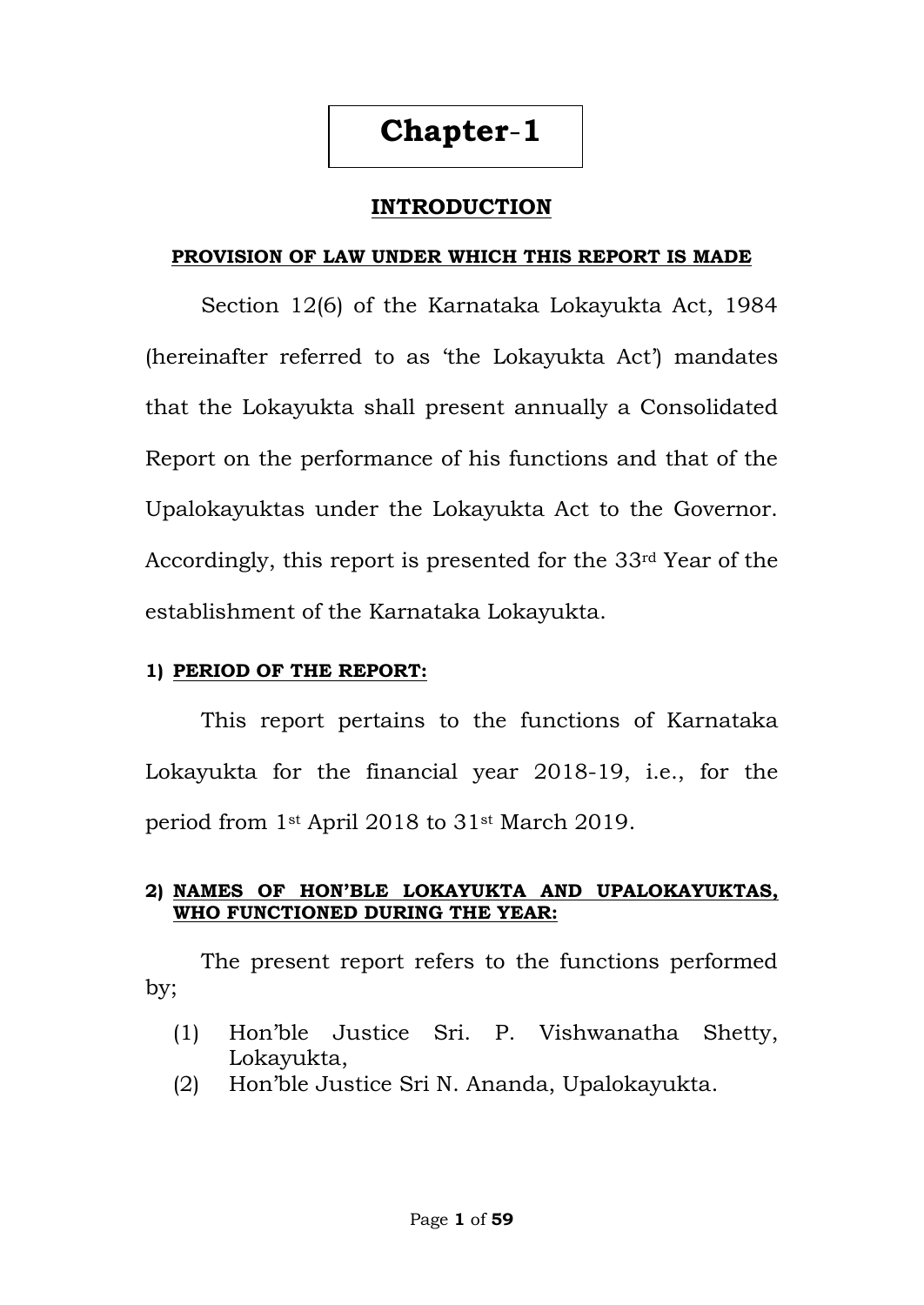#### **3. OBJECTIVES OF THE KARNATAKA LOKAYUKTA ACT:**

(1) The Lokayukta Act is enacted under Karnataka Act No. 4 of 1985 by the Karnataka State Legislature on the recommendations of the Administrative Reforms Commission for setting up the institution of Lokayukta for the purpose of improving the standards of public administration, by looking into the complaints against administrative actions, including the cases of corruption, favouritism and official indiscipline in the administrative machinery. The Act was first published in the Karnataka Gazette, Extraordinary on the Twenty-Eighth day of January, 1985 and which has received the assent of the President on the Sixteenth day of January, 1985.

(2) The Lokayukta Act makes provision for the appointment and functions of Lokayukta and Upalokayuktas for making enquiries into administrative action related to matters specified in List II or List III of the Seventh Schedule to the Constitution taken by or on behalf of the Government of Karnataka or certain public authorities in the State of Karnataka, including any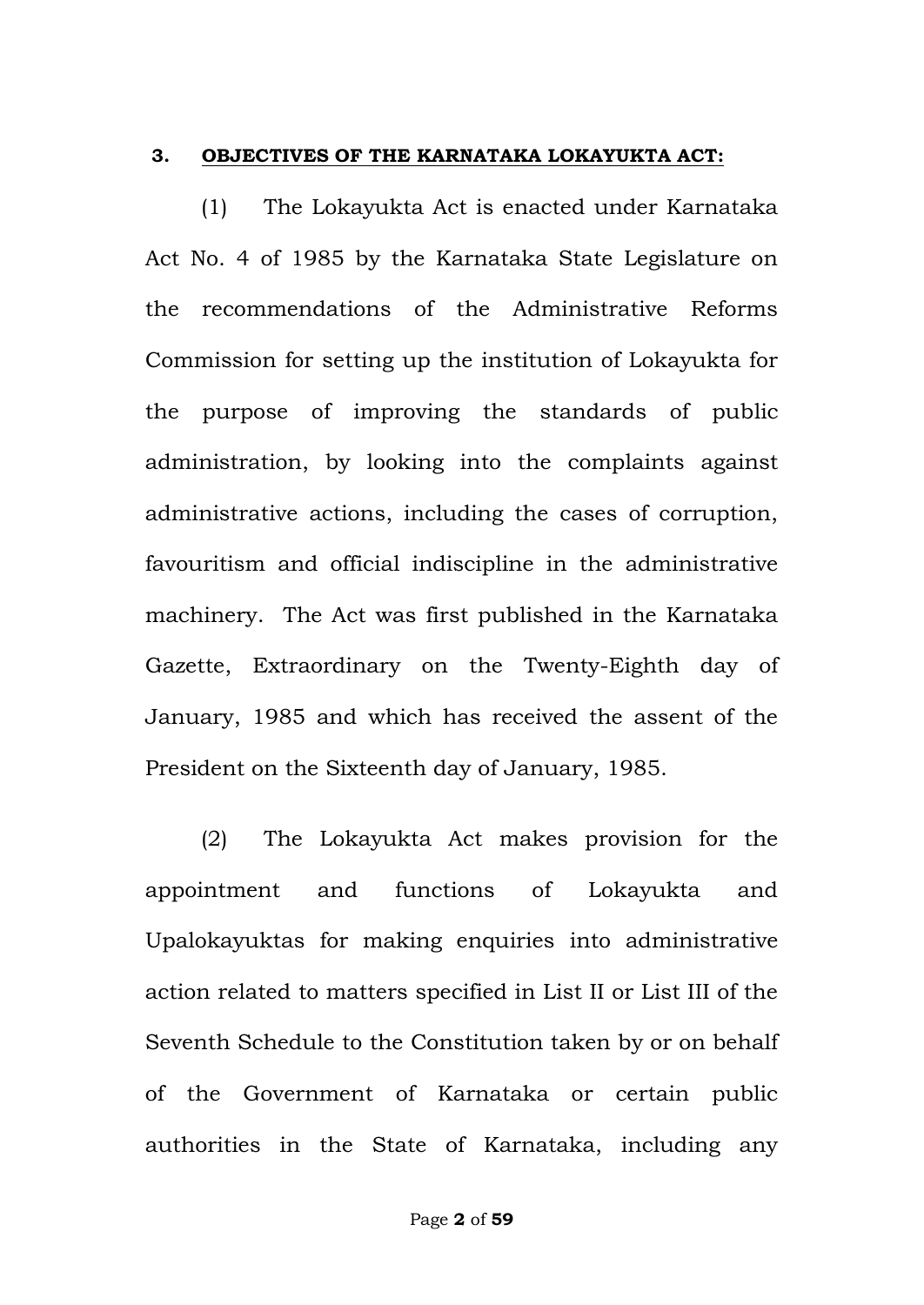omission or commission in connection with or arising out of such action, in certain cases and matters connected therewith or ancillary thereto.

#### **4. FUNCTIONS OF LOKAYUKTA & UPALOKAYUKTAS:**

(1) The general thinking of the people is that Lokayukta is created for combating corruption, by catching hold of the persons who are demanding bribe or catching hold of the persons who are in possession of assets disproportionate to their known sources of income. But, the functions are not limited to that extent only. The role of Lokayukta is not only confined to corruption, but it extends to redressal of grievances of citizens/public and also to make investigation into allegations made against public servants and recommending disciplinary action against them. Thus, the Lokayukta oversees the Good Governance of the State. Providing efficient and corruption free administration and thereby ensuring good governance is the paramount responsibility of every democratic Government. It is said that Corruption is the friend of the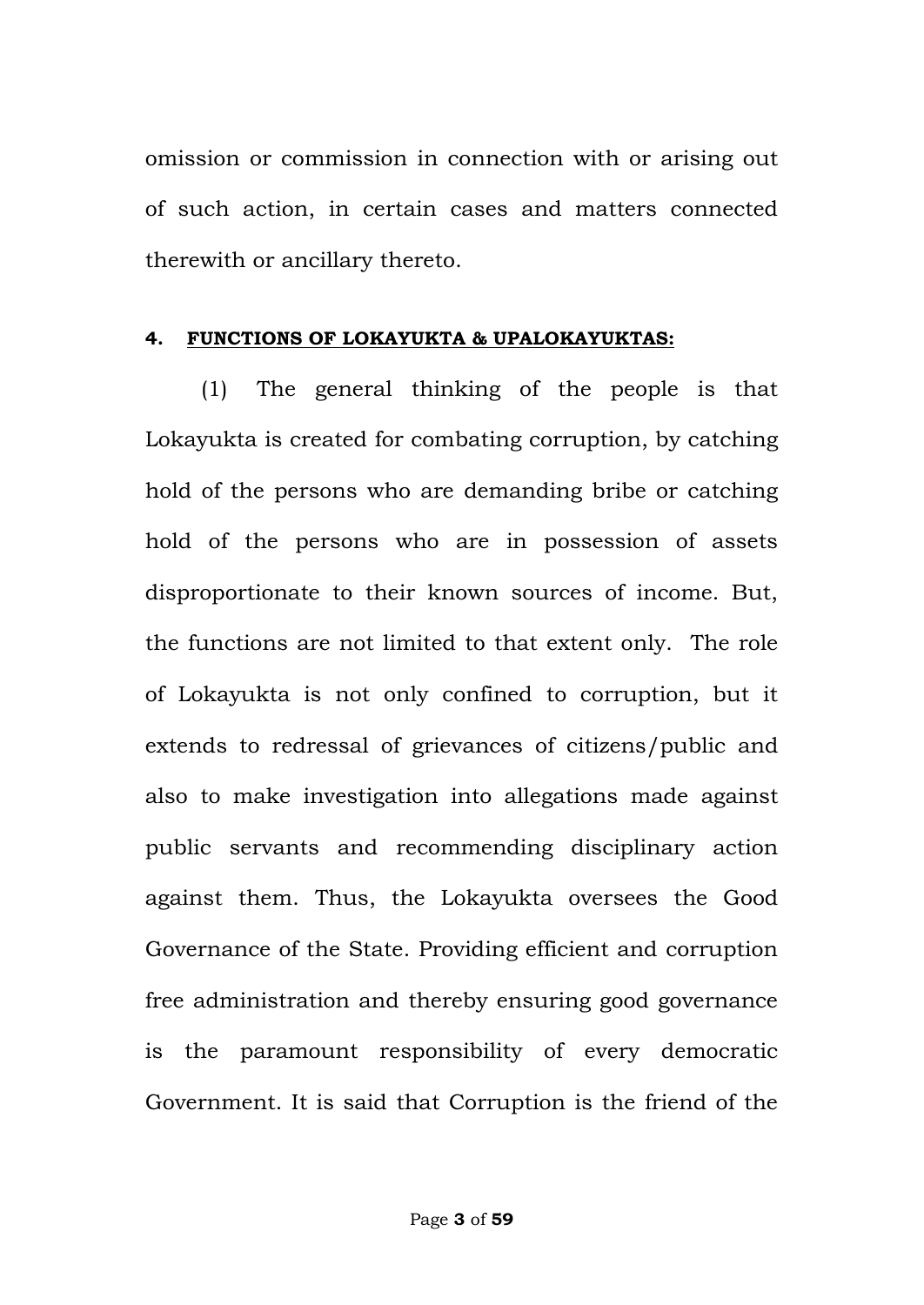rich and the enemy of the poor. Besides causing irreparable damage to the trust and public confidence in systems which affect people"s daily lives, corruption threatens security of the Country; Corruption undermines political, social and economic stability and leads to maladministration. There cannot be any dispute that the Karnataka Lokayukta has acquired nationwide image and prestige as a premier institution fighting corruption and monitoring good governance.

(2) The Institution of Lokayukta, therefore, has proved to be an effective watch dog against injustice being caused to the citizens, and also last ray of hope available to the public to ventilate their grievances against corruption, mal-administration and administrative lapses in the State Machinery. In certain suitable cases, this institution has also by way of recommendation to Government may suggest remedial actions to establish good governance.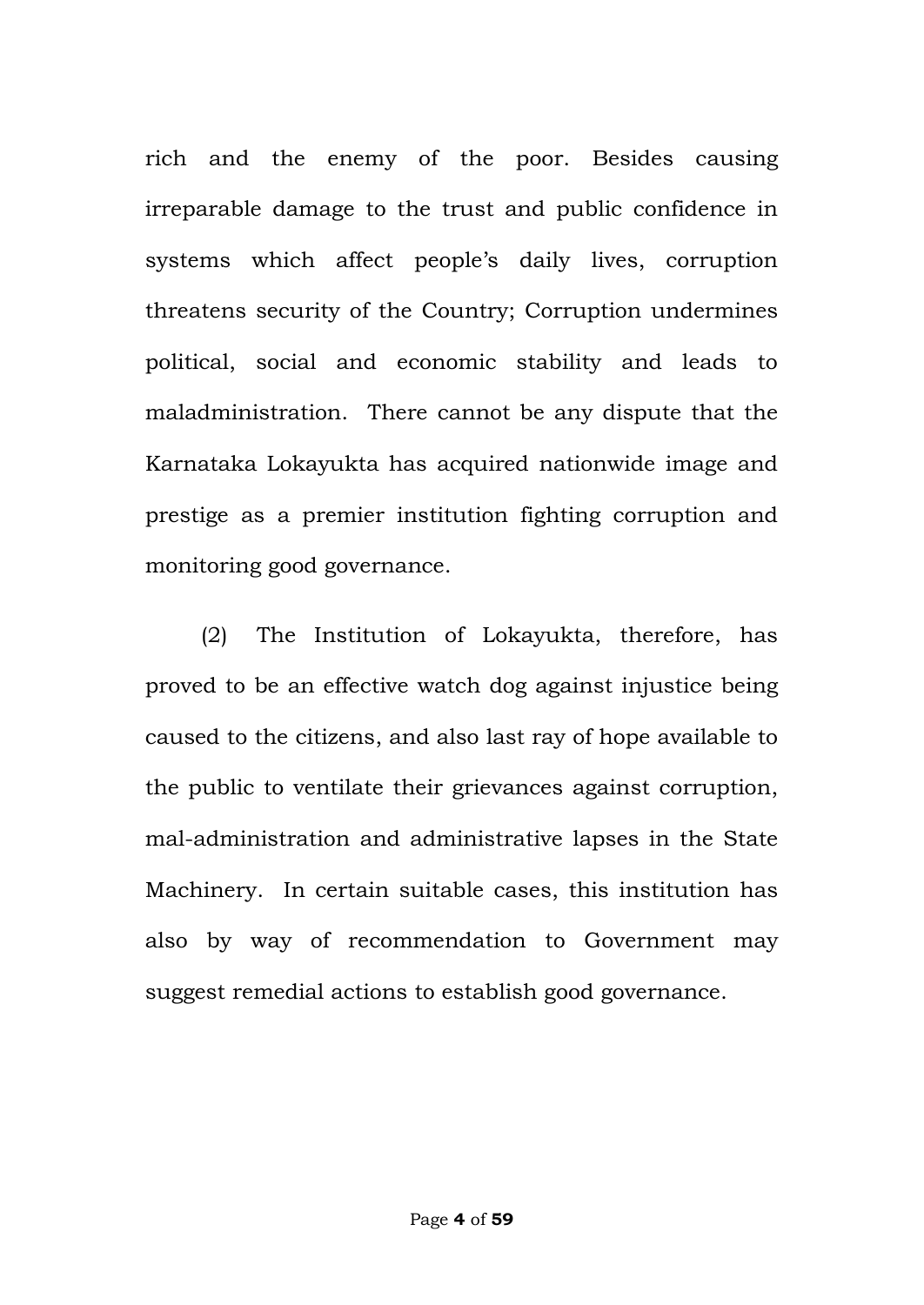#### **5. JURISDICTION OF LOKAYUKTA AND UPA-LOKAYUKTAS:**

(1) According to Section 7 (1) of the Lokayukta Act, the Lokayukta has jurisdiction over any action taken by or with the approval of the Chief Minister, any other Minister or Secretary or a Member of the State Legislature or any other public servant notified by the State Government. Further, the State Legislature has amended the Lokayukta Act by Act No.25 of 2010 and according to which, the Chairman, the Vice-Chairman (by whatever name called) or a member of an Authority, Board or Committee, a Statutory or Non-statutory Body or a Corporation, established by or under any Law of the State Legislature including a Society, Co-operative Society or a Government company within the meaning of Section 617 of the Companies Act, 1956, nominated by the State Government, comes within the jurisdiction of Lokayukta. Further, all public servants holding a post of pay carrying either a fixed pay, salary or remuneration of more than **Rs.74,400**/- per month or a pay scale, the minimum of which is more than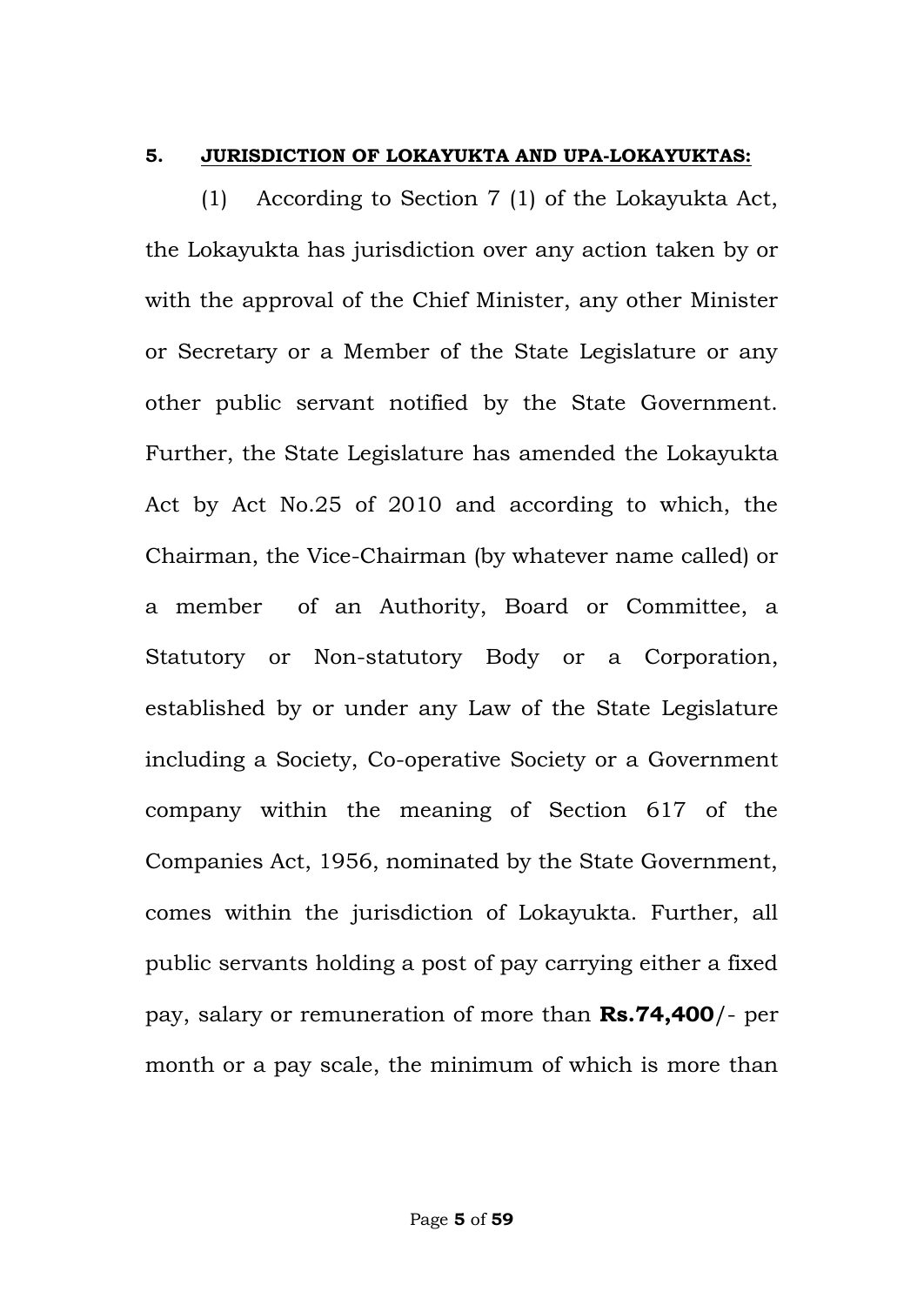**Rs.74,400/-** as revised from time to time, come within the jurisdiction of Lokayukta.

(2) According to Section 7(2) of the Lokayukta Act, an Upalokayukta may investigate any action which is taken by or with the general or specific approval of any public servant, not being the Chief Minister, Minister, Member of the State Legislature, Secretary or other public servant referred to sub-section (1) of Section 7, in any case where a complaint involving a grievance or an allegation is made in respect of such action or such action can be or could have been, in the opinion of the Upalokayukta recorded in writing, the subject matter of a grievance or an allegation.

(3) Further, according to Section 7(2A) of the Lokayukta Act, the State Government may refer matters to the Lokayukta or an Upalokayukta for conducting investigation.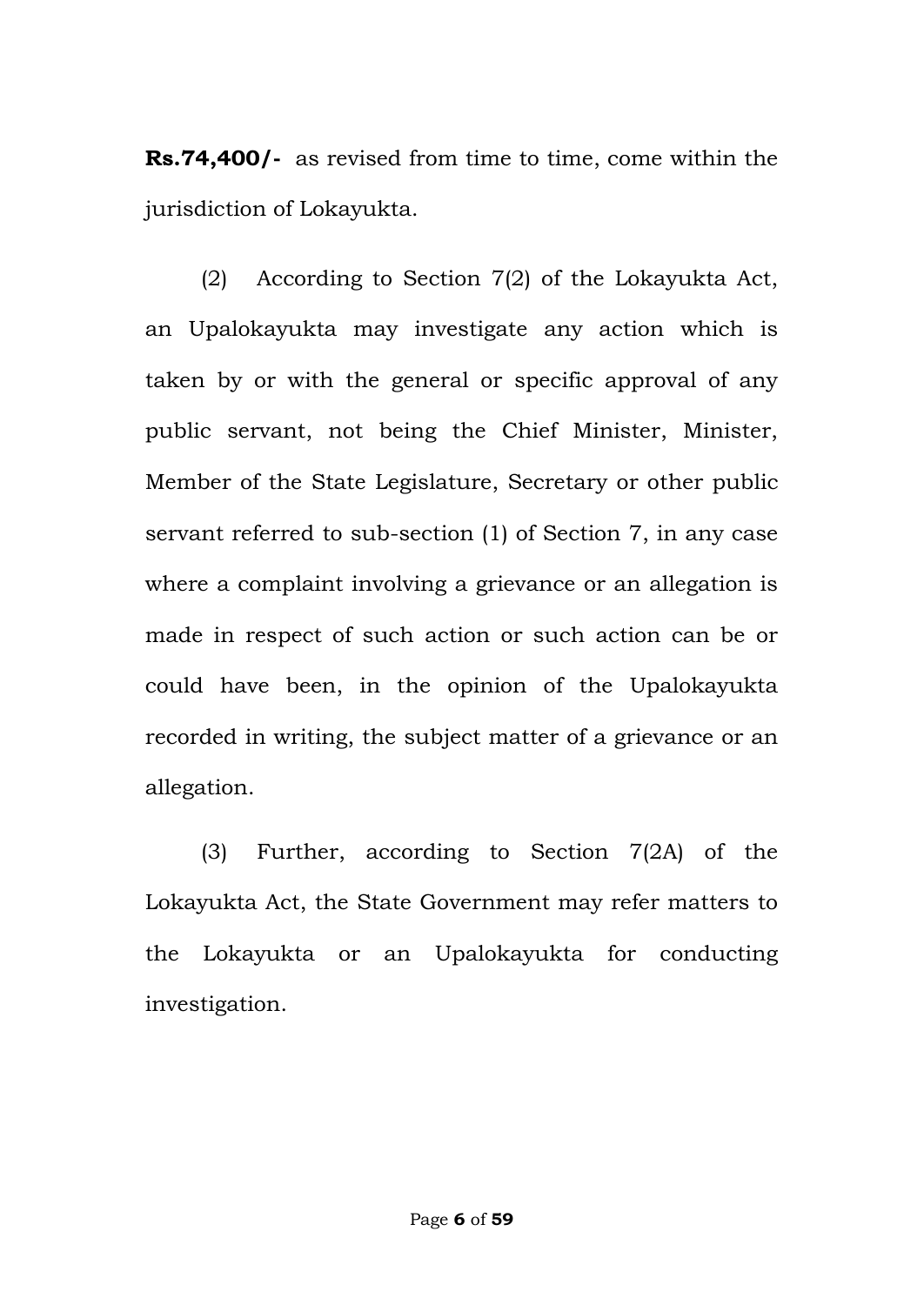#### **6. BRANCHES/WINGS IN THE KARNATAKA LOKAYUKTA INSTITUTION:**

(1) The following Branches/Wings exist at present to assist the Lokayukta/Upalokayuktas in their functioning under the Karnataka Lokayukta Act.

- 1) Administration Wing
- 2) Inquiry Wing
- 3) Police Wing
- 4) Technical Wing (TAC)

(2) The Registrar is declared as Head of the Department under Schedule (1) to the Karnataka Civil Service Rules. Further the Registrar heads the Administration and Enquiry Wing in the Karnataka Lokayukta, while Police Wing is headed by Additional Director General of Police and the Technical Wing is headed by the Chief Engineer.

(3) To assist the Lokayukta/Upalokayuktas in their functioning, officers from Judiciary and Departments of Police, Prosecution, Public Works, Statistics and State Accounts, work on deputation in the Lokayukta organization. Further ministerial staffs are also recruited directly for the Karnataka Lokayukta Institution. In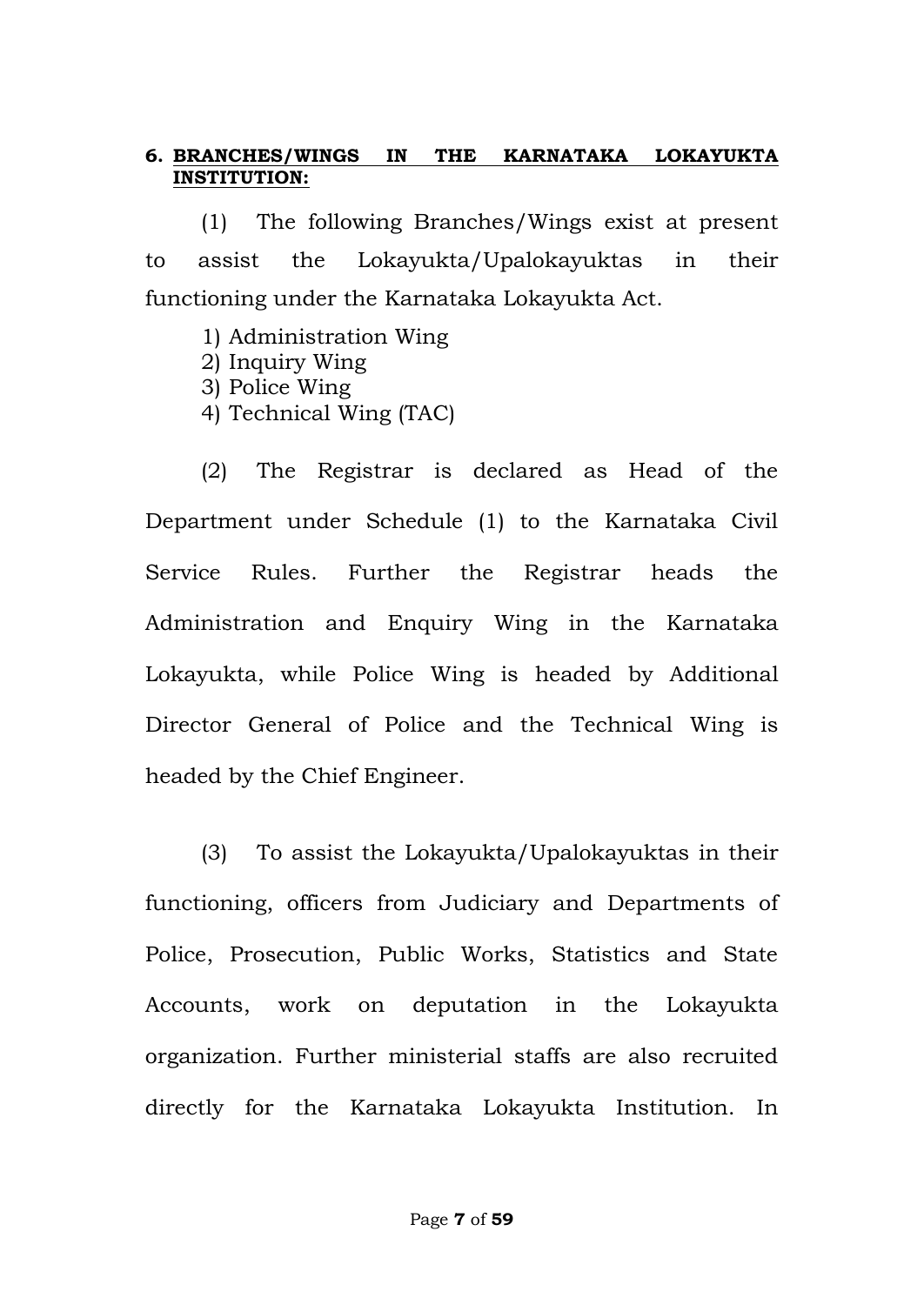addition, the Lokayukta or Upalokayuktas can take the assistance of any officer of the State and Central Government and any other agency, for conducting investigation.

## **7. FUNCTIONS OF EACH BRANCH / WING OF THE KARNATAKA LOKAYUKTA:**

## **(1) Administration Wing:-**

In the Administration wing, apart from the administration of the Lokayukta institution in respect of officers/staff, expenditure, accounts, stores, etc., receiving of complaints from the general public and processing the same in accordance with the Karnataka Lokayukta Act are dealt with. Further, the officers/officials are also assisting the Lokayukta/Upalokayukta in the investigation of the complaints.

### **(2) Inquiry Wing:-**

The officers (Judicial Officers) of the Enquiry Wing are conducting Departmental Inquiries against the public servants which are initiated by the Government under Rule 14-A of the Karnataka Civil Services (Classification, Control and Appeal) Rules, 1957. Besides this, the Officers are assisting the Lokayukta/Upalokayuktas in scrutiny of the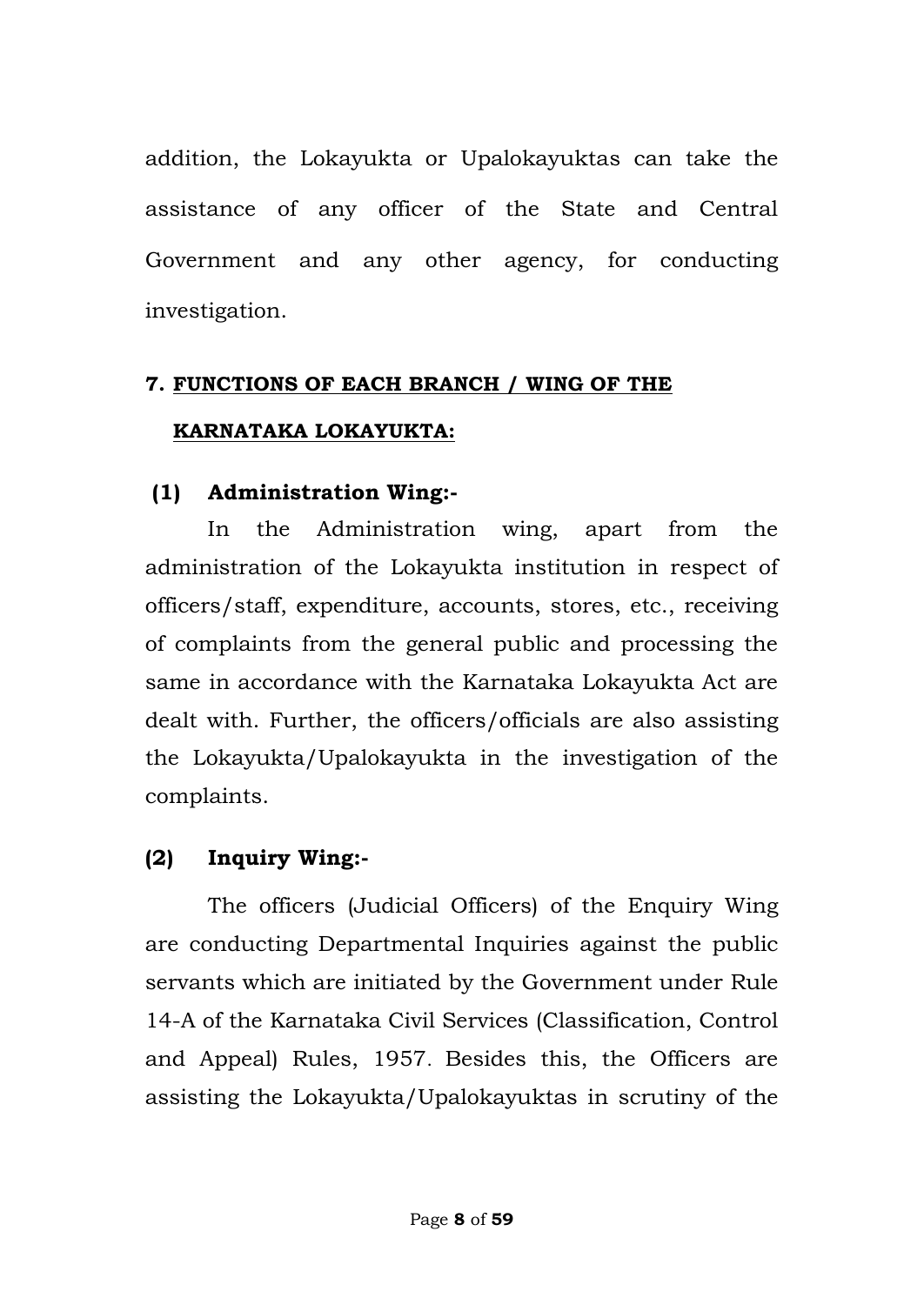complaints, preparation of reports under Section 12(3) of the Karnataka Lokayukta Act.

## **(3) Police Wing:-**

The Police Wing deals with cases registered under the Prevention of Corruption Act, besides it also assists the Lokayukta/Upalokayuktas in conducting investigation into the complaints received under the provisions of the Karnataka Lokayukta Act as referred to it by the Lokayukta/Upalokayuktas.

## **(4) Technical Wing (Technical Audit Cell):-**

 The Technical Audit Cell mainly conducts investigations referred to them by the Lokayukta/ Upalokayuktas in the matters such as allegations of execution of sub-standard works by the public servants, misappropriation of money, loss caused to the Government due to negligence on the part of public servants. The Technical Wing also assists the Police Wing in evaluating the cost of construction of buildings by the public servants, against whom the cases of possession of disproportionate assets has been registered.

### **8. GENERAL:**

(1) During the current financial year, the Lokayukta and Upalokayuktas, apart from receipt and disposal of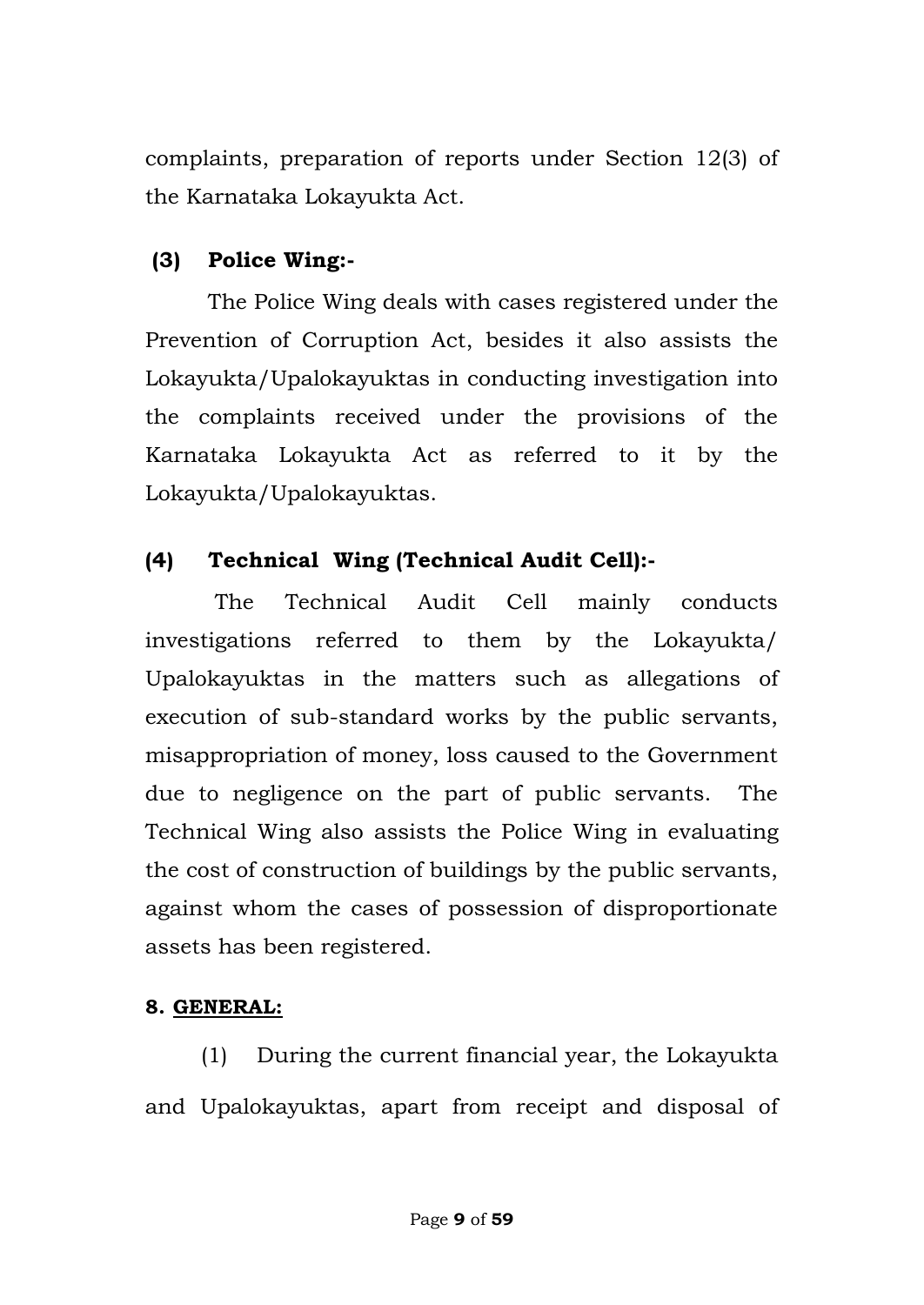complaints, have also visited many District places and received the complaints from the public and heard them in public before the concerned public officers. Many of such grievances have been redressed at the spot itself. The Superintendents of Police and other Officers of the Police Wing of the Karnataka Lokayukta, posted in district Head Quarters are also instructed to visit every Taluk coming under their jurisdiction after giving wide publicity and afford an opportunity to the aggrieved citizens to make their complaints and if possible to redress their grievances with the assistance of the concerned officers of the Government. In such cases where grievances could not be redressed at the spot, the complaints are sent to the head office at Bengaluru and the matter will be investigated into by the Lokayukta or Upalokayuktas, as the case may be.

(2) 24x7 HELPLINE functioning in Karnataka Lokayukta to take care of cases of emergency is functioning round the clock and in many cases, the same has proved to be very helpful to the aggrieved citizens in getting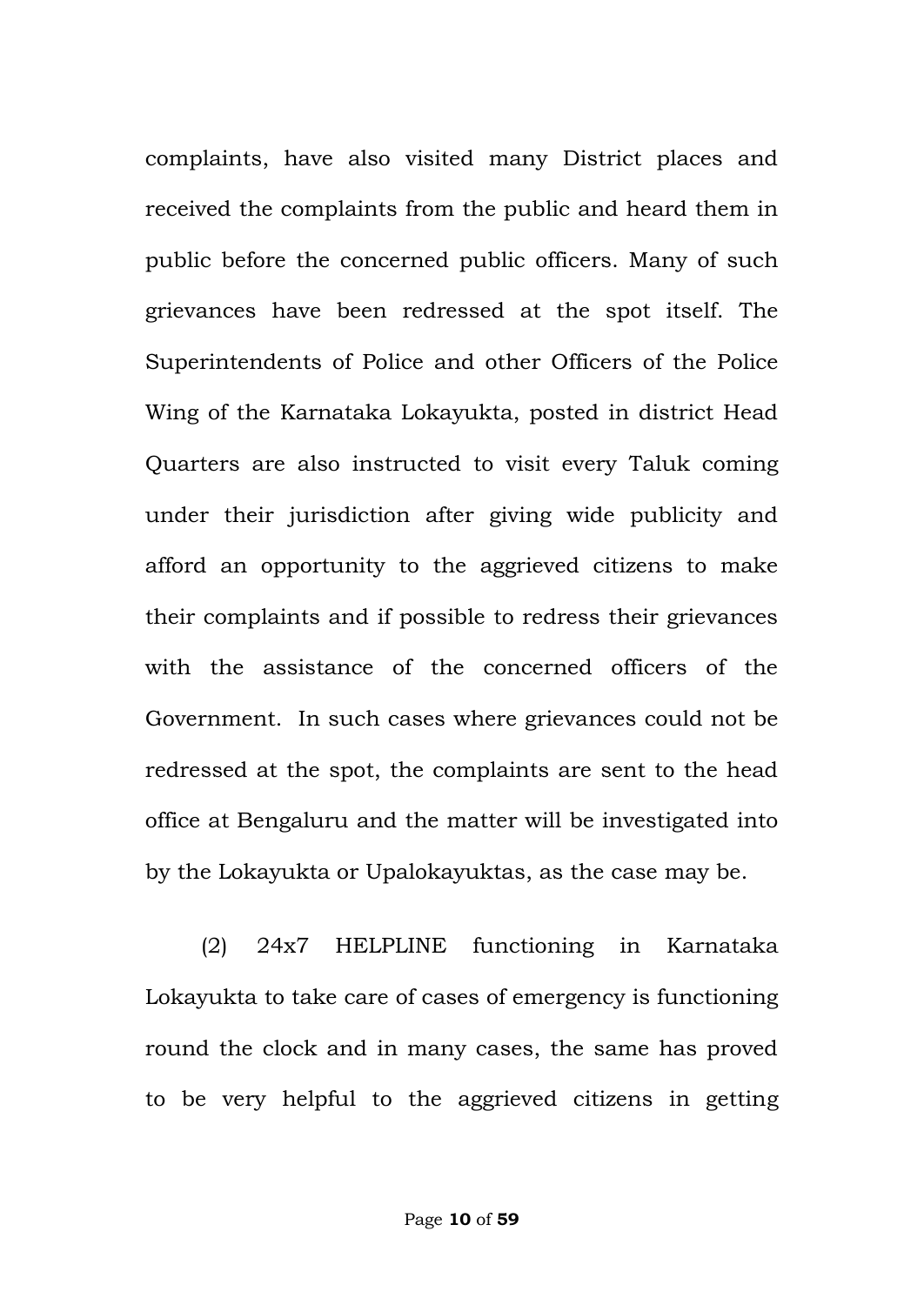immediate and timely relief in Government offices particularly in hospitals and police stations throughout the State in emergency situations. The said facility can be availed by dialing 155320 and 18004255320 which are toll free numbers. 24 x 7 HELPLINE can also be availed by dialing 22375014.

(3) The Lokayukta and Upalokayuktas have also taken Suo-Motu notice of the incidents, which in their opinion is the subject of grievance or an allegation.

#### **9. STATISTICS / DETAILS OF THE FUNCTIONING DURING THE CURRENT FINANCIAL YEAR (2018-19):**

The details of the complaints investigated into under the Lokayukta Act, inquiries conducted under Karnataka Civil Services (Classification, Control and Appeal) Rules, 1957, cases investigated by the Lokayukta Police for the offences under the Prevention of Corruption Act and investigations handled by the Technical Wing of the institution are indicated in detail in different chapters annexed to this Report.

Bengaluru, **(Justice P. Vishwanatha Shetty),** Date: Lokayukta, Karnataka State.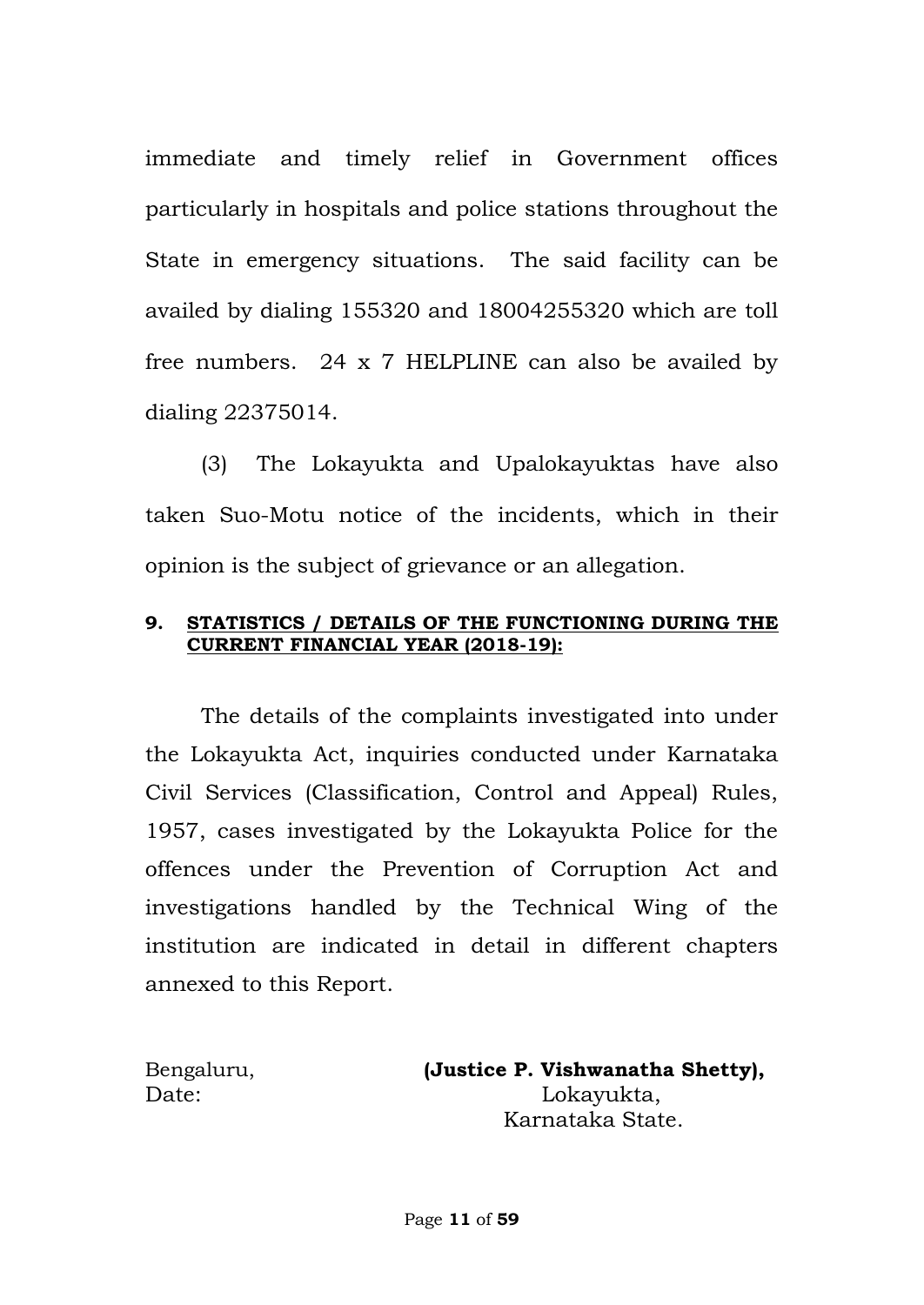## **Chapter**-**2**

#### **INVESTIGATION OF COMPLAINTS UNDER THE KARNATAKA LOKAYUKTA ACT, 1984**

#### **I) Petitions without Form No. I & II:**

Every complaint under the provisions of the Lokayukta Act should be made in the form of a Statement (Form No. I) supported by an Affidavit (Form No. II), as provided under Section 9(2) of the Karnataka Lokayukta Act. Apart from the complaints in the prescribed form, there are number of petitions, including anonymous, pseudonymous and others received in the Karnataka Lokayukta office. Those petitions are also examined and where-ever the address of the complainant is available and where such allegations/ grievances made in the complaint could be investigated under the provisions of Karnataka Lokayukta Act, Form No. I and Form No. II would be sent to them for compliance. The complaints which contain allegations relating to contravention of Prevention of Corruption Act, 1988 will be referred to the Police Wing, if the same could form a basis as source information for their action under the provisions of the said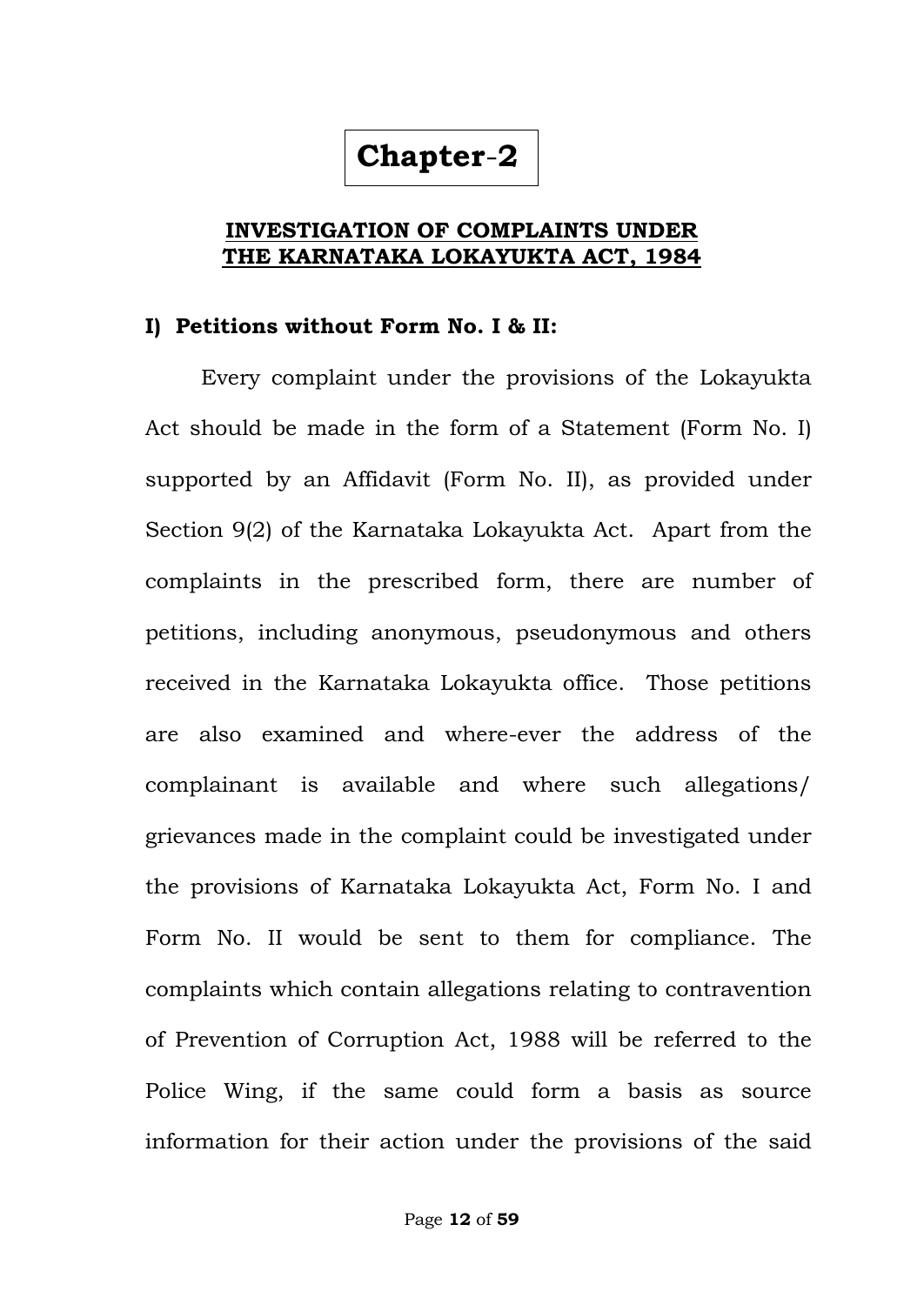Act. Anonymous or pseudonymous complaints will also be considered for taking suo-motu investigation in appropriate cases.

### **II) Complaints in Form No.I with Affidavit in Form No.II:**

The complaints which are filed in accordance with the provisions of Lokayukta Act and Rules have been registered such complaints are initially scrutinized by the Scrutiny Officers. After making such preliminary scrutiny, if the Lokayukta/ Upalokayuktas propose to proceed to conduct any investigation under the Karnataka Lokayukta Act, the copy of the complaint will be sent to the public servant/s concerned and the competent authority and such public servant/s will be given an opportunity to offer his/their comments on such complaint/s. If the complaint is frivolous or vexatious or is not made in good faith or there are no sufficient grounds for investigating or, for continuing the investigation; or other appropriate remedies are available to the complainant, the Lokayukta/ Upalokayuktas may refuse to investigate or cease to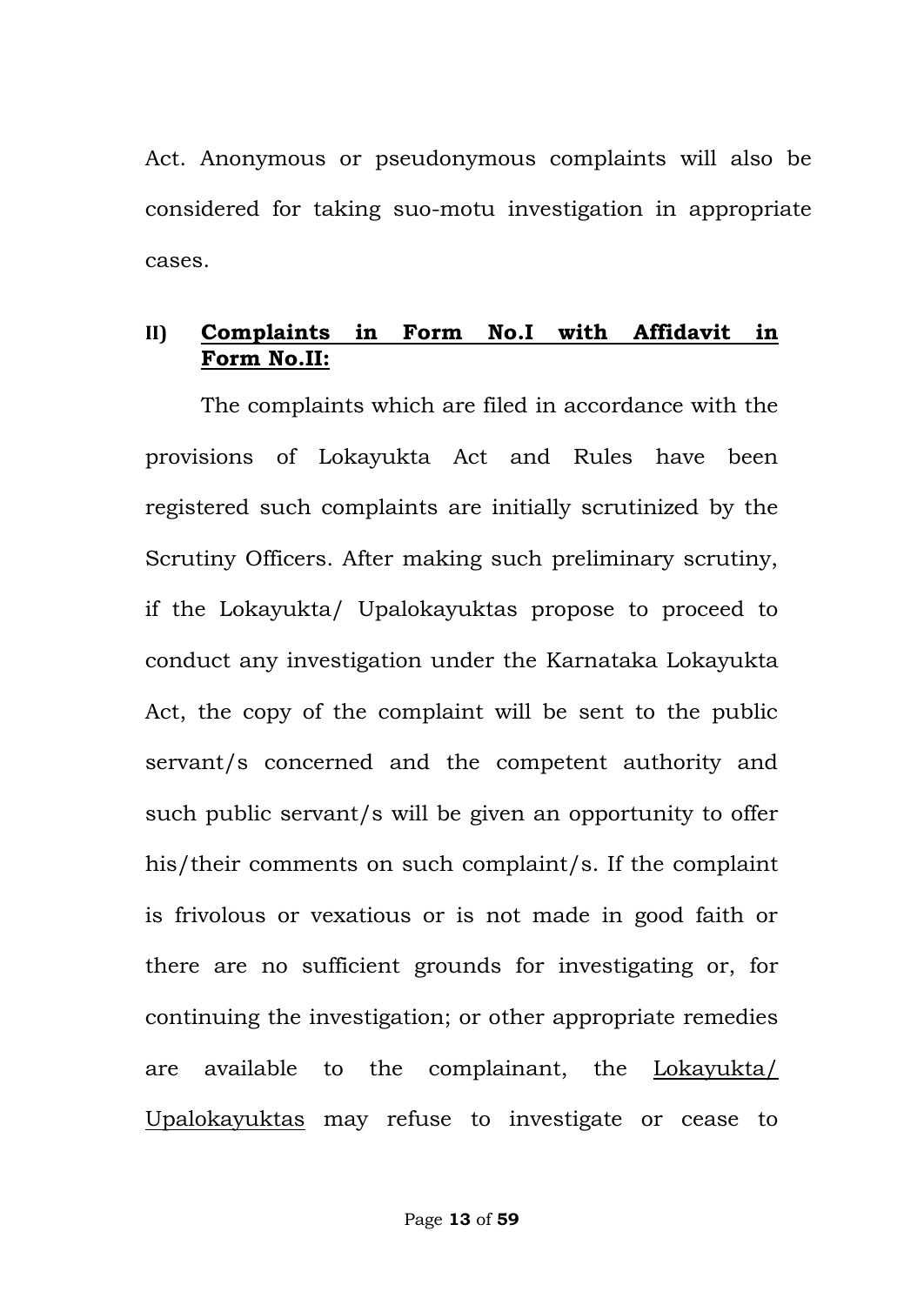investigate such complaint after recording reasons and communicates the same to the complainant/s.

In conducting the investigations into the complaints as per the provisions of the Karnataka Lokayukta Act, the Lokayukta/Upalokayuktas will be assisted by the Additional Registrars/Deputy Registrars/Assistant Registrars (Legal Opinion)/ Public Prosecutor. The Lokayukta/Upalokayuktas will also get the complaints investigated through the Technical Wing or the Police Wing of the Lokayukta organization. Further, the Hon"ble Lokayukta/ Upalokayuktas may also utilize the services of Officers of the State Government or Officers of the Central Government with the concurrence of that Government or the services of any other person or agency for investigation of the complaints, under Section 15(3) of the Karnataka Lokayukta Act.

Further, as per Section 8 of the Lokayukta Act, the Lokayukta/Upalokayuktas shall not conduct any investigation under the Act in case of complaints involving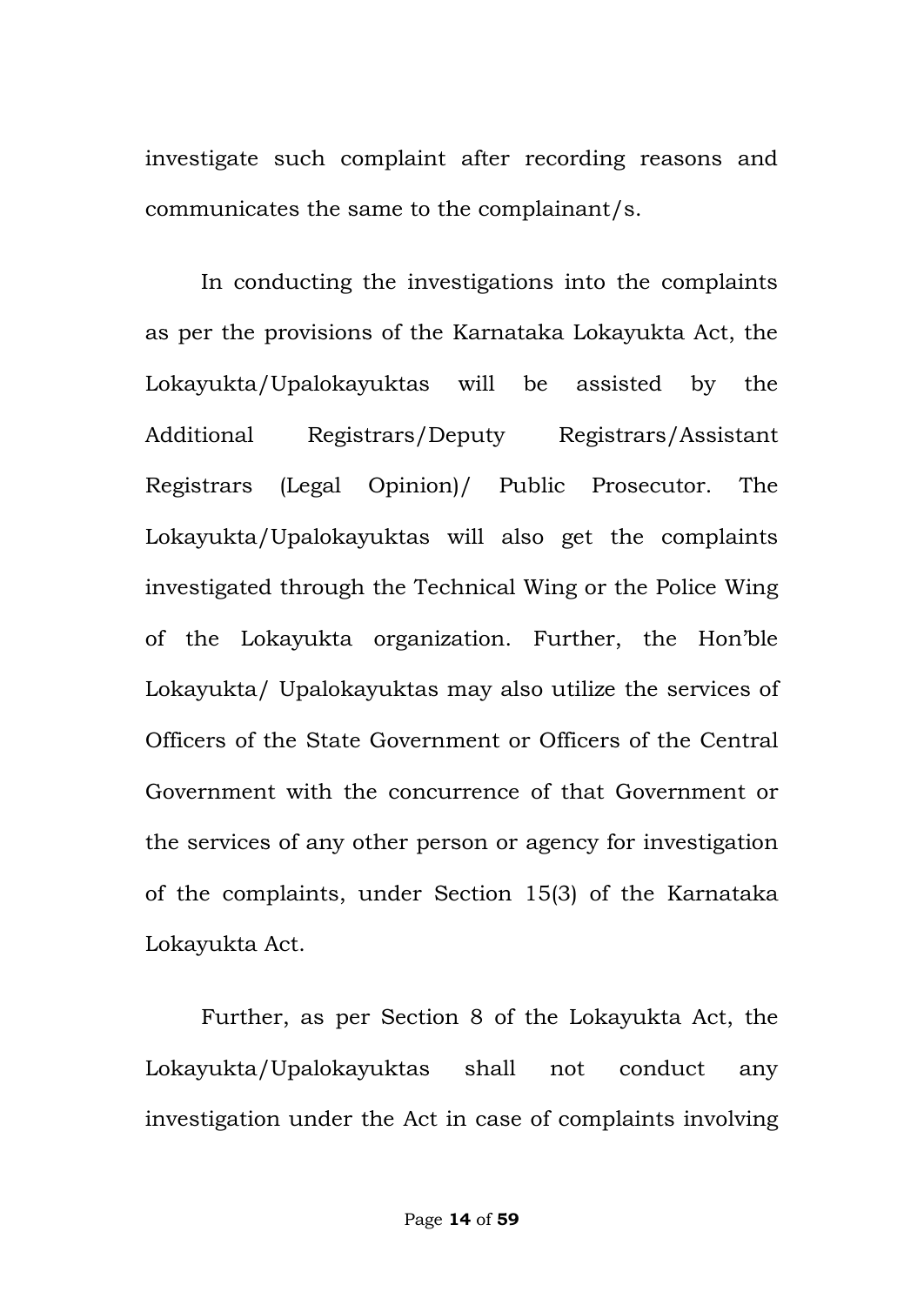grievance in respect of any action specified in Schedule –II,

namely,

- a) Action taken for the purpose of investigating crimes relating to the security of the State;
- b) Action taken in the exercise of powers in relation to determining whether a matter shall go to a court or not;
- c) Action taken in matters which arise out of the terms of a contract governing purely commercial relations of the administration with customers or suppliers except where the complainant alleges harassment or gross delay in meeting contractual obligations;
- d) Action taken in respect of appointments, removals, pay, discipline, superannuation or other matters relating to conditions of service of public servants but not including action relating to claims for pension, gratuity, provident fund or to any claims which arise on retirement, removal or termination of service;
- e) Grant of honours and awards.

Further, the Lokayukta/Upalokayuktas cannot investigate any complaint involving grievance if the complainant has or had, any remedy by way of appeal, revision, review or other proceedings before any Tribunal, Court, or other authority and has not availed of the same.

3) The Lokayukta/Upalokayuktas for the purpose of any investigation (including preliminary enquiry before such investigation) under the Karnataka Lokayukta Act, is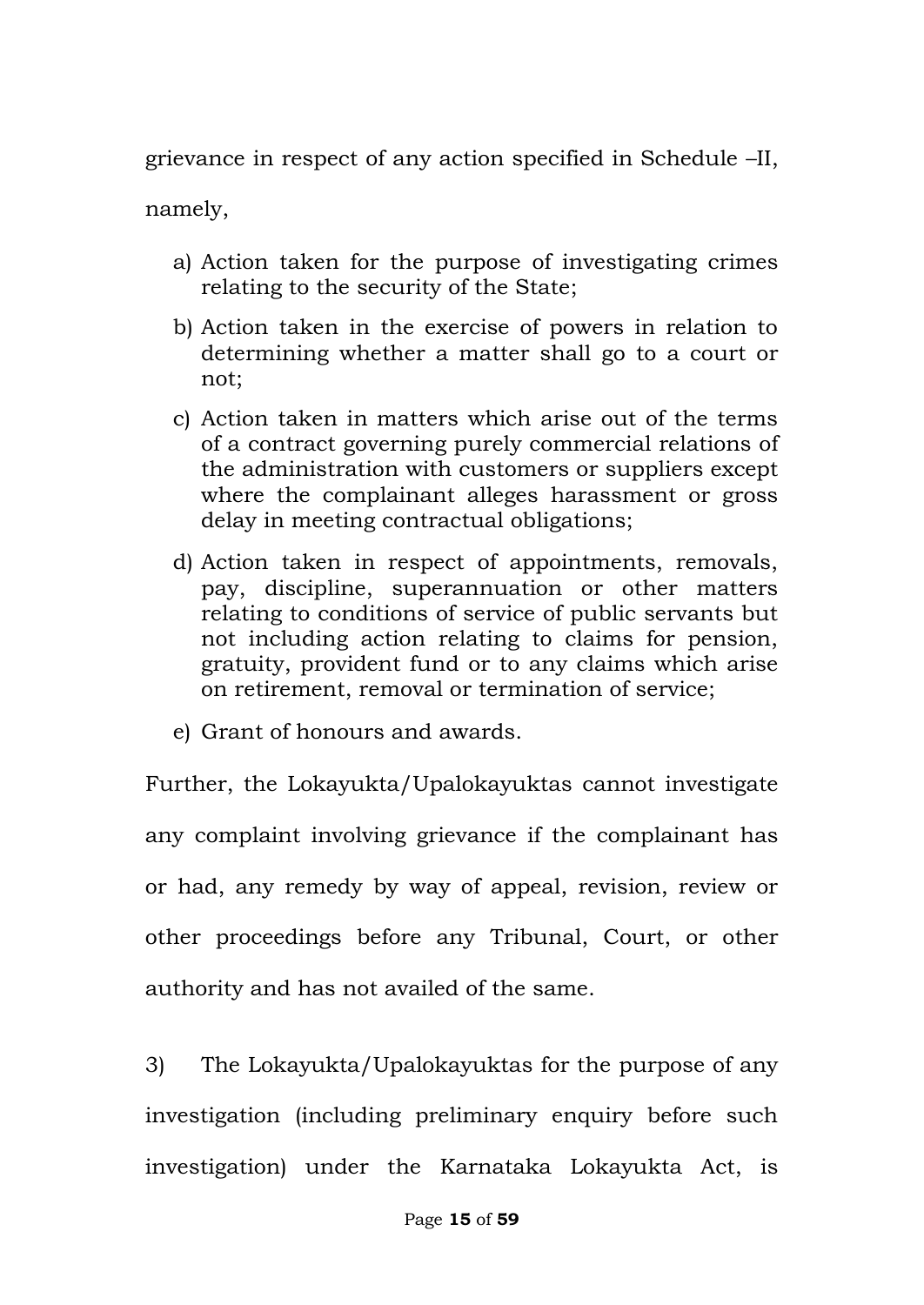empowered to summon relevant documents/witnesses and record evidence.

4) If the Lokayukta/Upalokayuktas is/are satisfied that the action of the public servant has resulted in unjust or undue hardship to the complainant or to any other person, a report will be sent to the Competent Authority under Section 12(1) of the Lokayukta Act, recommending that such injustice or hardship shall be remedied or redressed in such a manner and within such time, as may be specified in the report and the Competent Authority shall within one month of the expiry of the period specified in the report, intimate the Lokayukta or the Upalokayuktas the action taken on the report under Section 12(2) of the Lokayukta Act.

5) If the Lokayukta/Upalokayuktas is/are satisfied that an allegation is substantiated either wholly or partly, a report will be sent to the Competent Authority under Section 12(3) of the Karnataka Lokayukta Act, recommending suitable action and such Competent Authority shall within three months of the date of receipt of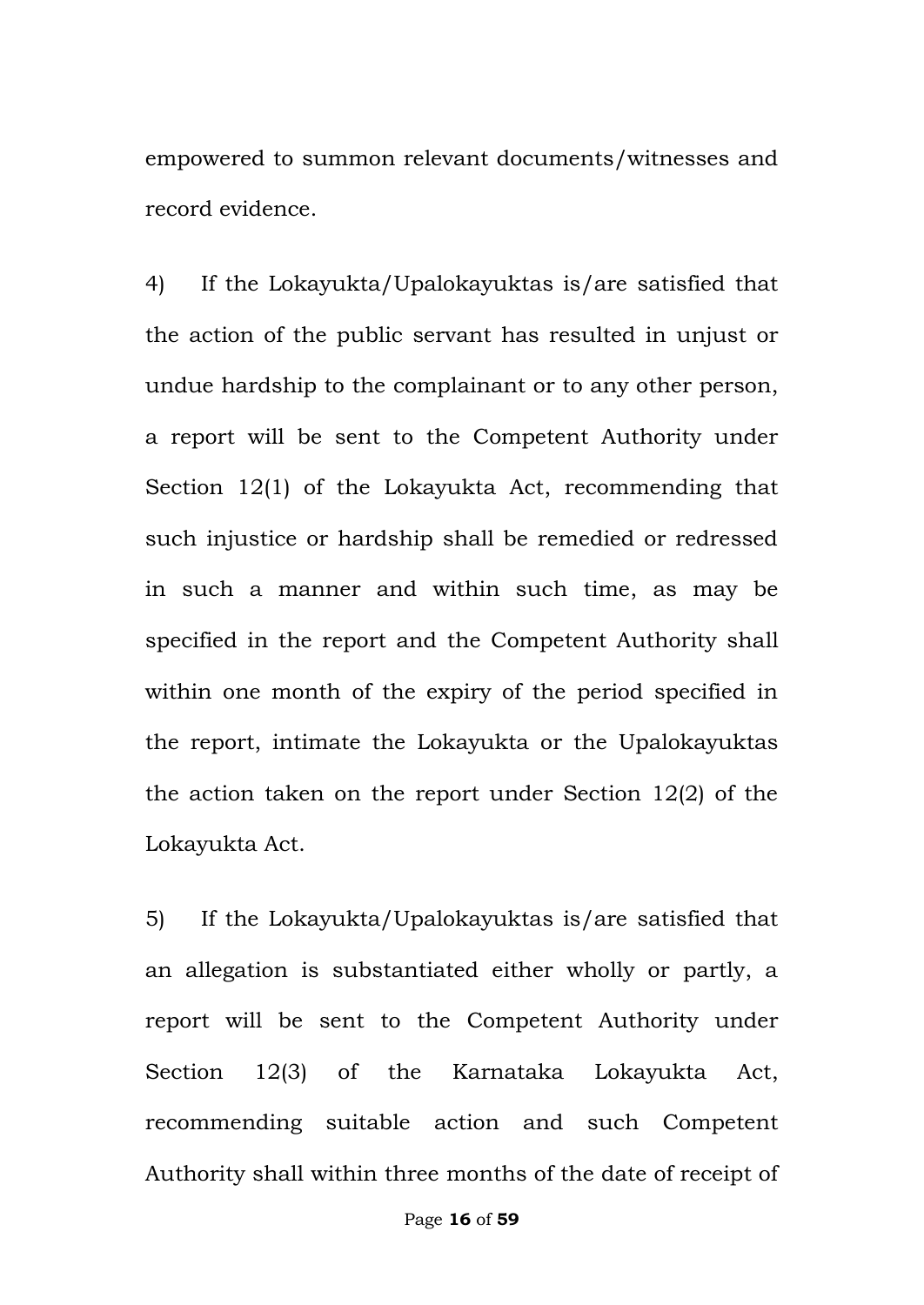the report, intimate the Lokayukta/Upalokayuktas the action taken or proposed to be taken on the basis of the report under Section 12(4) of the Lokayukta Act.

6) If the Lokayukta/Upalokayuktas is/are satisfied with the action taken or proposed to be taken on the recommendation or findings under Section 12(1)or 12(3) of the Act, the case will be closed under intimation to the complainant, the public servant and the competent authority concerned; but where Lokayukta/Upalokayuktas is/are not so satisfied and if he considers that the case so deserves, he may make a special report to His Excellency the Governor of Karnataka under Section 12(5) of the Lokayukta Act and also inform the Competent Authority concerned and the Complainant.

7) The statements and details regarding the complaints received, disposed off and pending for the year 2018-19 are furnished as follows: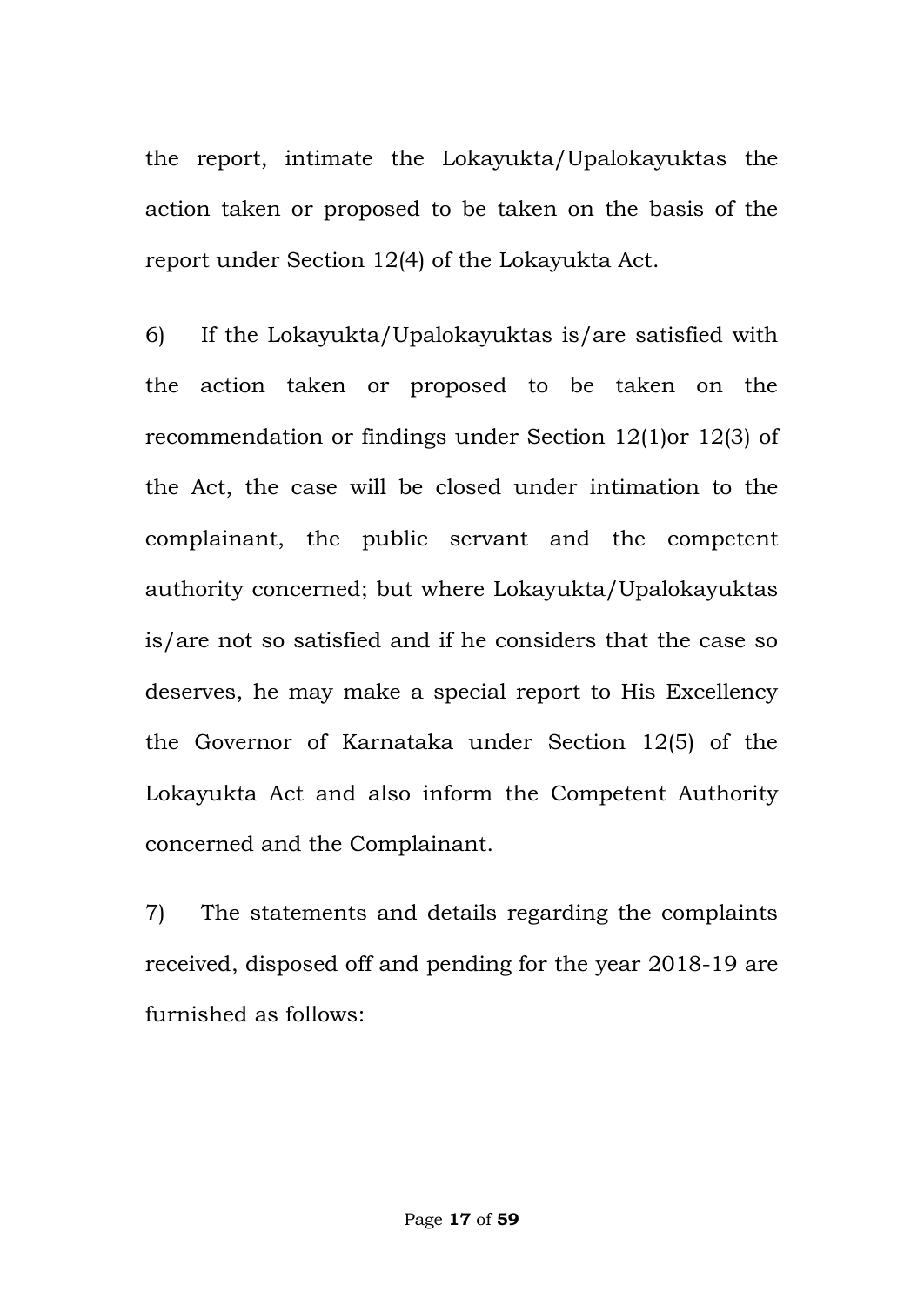#### **STATEMENT SHOWING COMPLAINTS (WITH AFFIDAVIT) PENDING AT THE BEGINNING, RECEIVED AND DISPOSED OFF DURING THE YEAR AND PENDING AT THE END OF THE YEAR**

| Jurisdiction              | Pending as<br><b>on</b><br>31/03/2018 | <b>Received</b><br>From<br>01/04/2018<br>to<br>31/03/2019 | <b>Total</b> | No. of cases<br>disposed of<br>from<br>01/04/2018<br>to<br>31/03/2019 | Total No. of<br>cases<br>pending as<br>on<br>31/03/2019 |
|---------------------------|---------------------------------------|-----------------------------------------------------------|--------------|-----------------------------------------------------------------------|---------------------------------------------------------|
| Hon'ble<br>Lokayukta      | 2457                                  | 1617                                                      | 4074         | 1086                                                                  | 2988                                                    |
| Hon'ble<br>Upalokayukta-1 | 1097                                  | 1119                                                      | 2216         | 944                                                                   | 1272                                                    |
| Hon'ble<br>Upalokayukta-2 | 2621                                  | 1457                                                      | 4078         | 1791                                                                  | 2287                                                    |
| <b>Total</b>              | 6175                                  | 4193                                                      | 10368        | 3821                                                                  | 6547                                                    |

#### **MANNER OF DISPOSAL OF COMPLAINTS**

| Jurisdiction              | by way 12(3) Report sent<br>ö<br>disposed<br>of cases<br>o<br>Z | off<br>way of 12(1) Report<br>disposed<br>sent<br>of cases<br>$\mathbf{A}\mathbf{q}$<br>o<br>R | of cases disposed off<br>complainants redressed<br>as the grievance of the<br>o<br>R | öff<br>allegations/grievance of<br>not<br>maintainable u/Sec.8<br>of cases disposed<br>complainants<br>as the<br>the<br>。<br>N | ទ<br>as<br>grievance<br><b>eff</b><br>the complainants not<br>established u/Sec.9<br>disposed<br>allegations/<br>of cases<br>。<br>N<br>the | complaints<br>the<br>complainants have<br>of cases in which<br>their<br>withdrawn<br>o.<br>R | <b>Others</b> | Total |
|---------------------------|-----------------------------------------------------------------|------------------------------------------------------------------------------------------------|--------------------------------------------------------------------------------------|--------------------------------------------------------------------------------------------------------------------------------|--------------------------------------------------------------------------------------------------------------------------------------------|----------------------------------------------------------------------------------------------|---------------|-------|
| Hon'ble<br>Lokayukta      | 15                                                              | 00                                                                                             | 120                                                                                  | 352                                                                                                                            | 269                                                                                                                                        | 15                                                                                           | 315           | 1086  |
| Hon'ble<br>Upalokayukta-1 | 187                                                             | 15                                                                                             | 65                                                                                   | 454                                                                                                                            | 214                                                                                                                                        | 00                                                                                           | 09            | 944   |
| Hon'ble<br>Upalokayukta-2 | 232                                                             | 30                                                                                             | 184                                                                                  | 943                                                                                                                            | 346                                                                                                                                        | 25                                                                                           | 31            | 1791  |
| <b>Total</b>              | 434                                                             | 45                                                                                             | 369                                                                                  | 1749                                                                                                                           | 829                                                                                                                                        | 40                                                                                           | 355           | 3821  |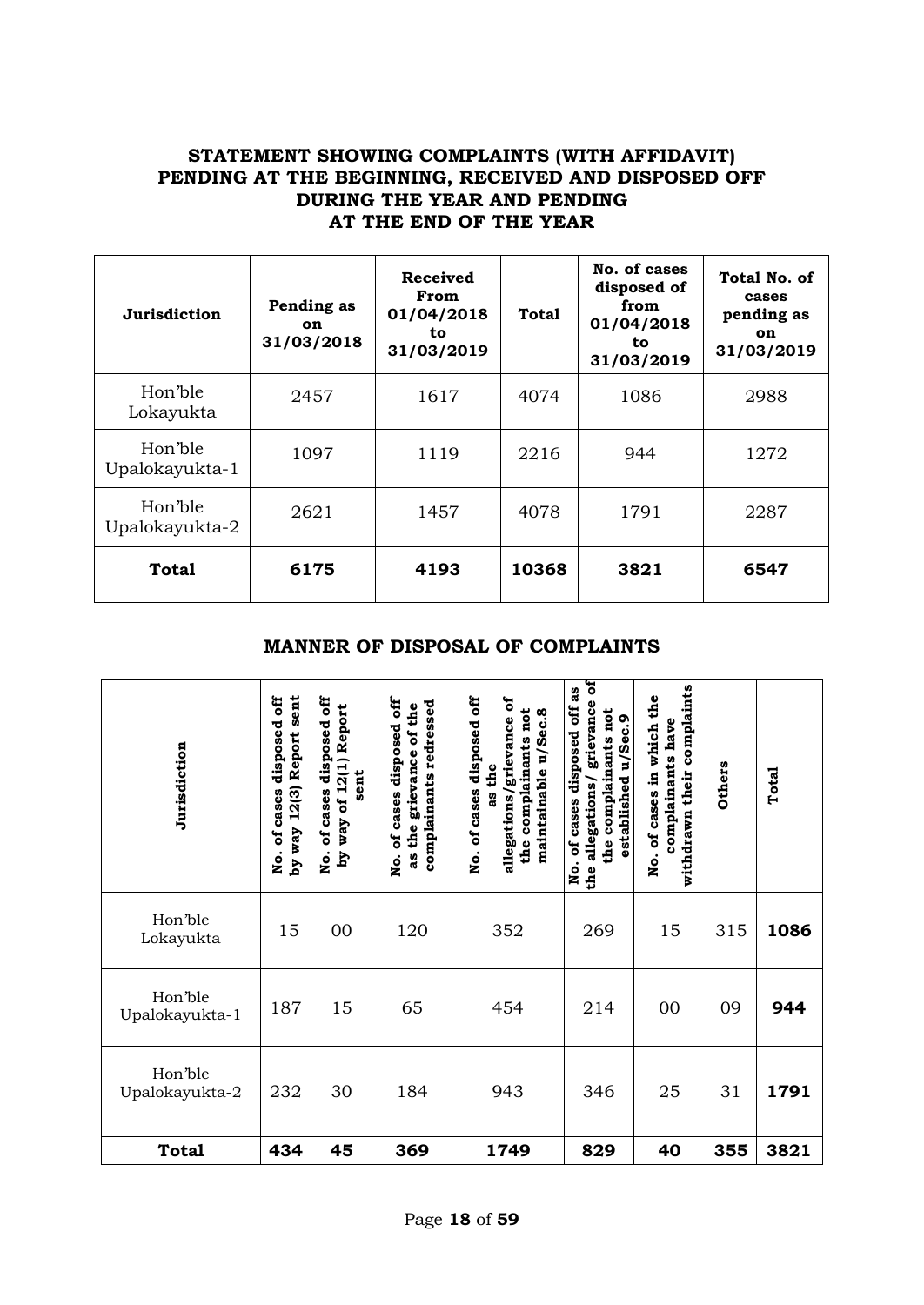## **Government Referred Cases**

Apart from the complaints filed under Sec.7(1) or 7(2), the Government may also refer the complaints to the Lokayukta/Upalokayuktas under Sec.7(2-A) of the Karnataka Lokayukta Act. These cases are also dealt with, as in the case of complaint cases. The same will be allotted to scrutiny officers and after investigation of the same; a report will be sent to the Government. The details of such Government referred cases during the year are, as under:-

| Jurisdiction              | Pending as on<br>31/03/2018 | $\mathsf{c}_1$<br>Received from<br>01/04/2018 tc<br>31/03/2019 | Total          | No. of references<br>as<br>disposed off<br>Closed | which action was<br>$u/$ Sec. 12(3) of<br>No. of cases in<br>Lokayukta Act<br>recommended | Total No. of cases<br>pending as on<br>$31/03/2019$ |
|---------------------------|-----------------------------|----------------------------------------------------------------|----------------|---------------------------------------------------|-------------------------------------------------------------------------------------------|-----------------------------------------------------|
| Hon'ble<br>Lokayukta      | 16                          | 5                                                              | 21             | $\sqrt{2}$                                        | $\mathbf{0}$                                                                              | 19                                                  |
| Hon'ble<br>Upalokayukta-1 | $\overline{0}$              | $\overline{2}$                                                 | $\overline{2}$ | $\mathbf{1}$                                      | $\mathbf{0}$                                                                              | $\mathbf{1}$                                        |
| Hon'ble<br>Upalokayukta-2 | 8                           | $\mathbf 0$                                                    | 8              | $\mathbf 0$                                       | $\mathbf{0}$                                                                              | 8                                                   |
| <b>Total</b>              | 24                          | $\overline{7}$                                                 | 31             | 3                                                 | $\mathbf 0$                                                                               | 28                                                  |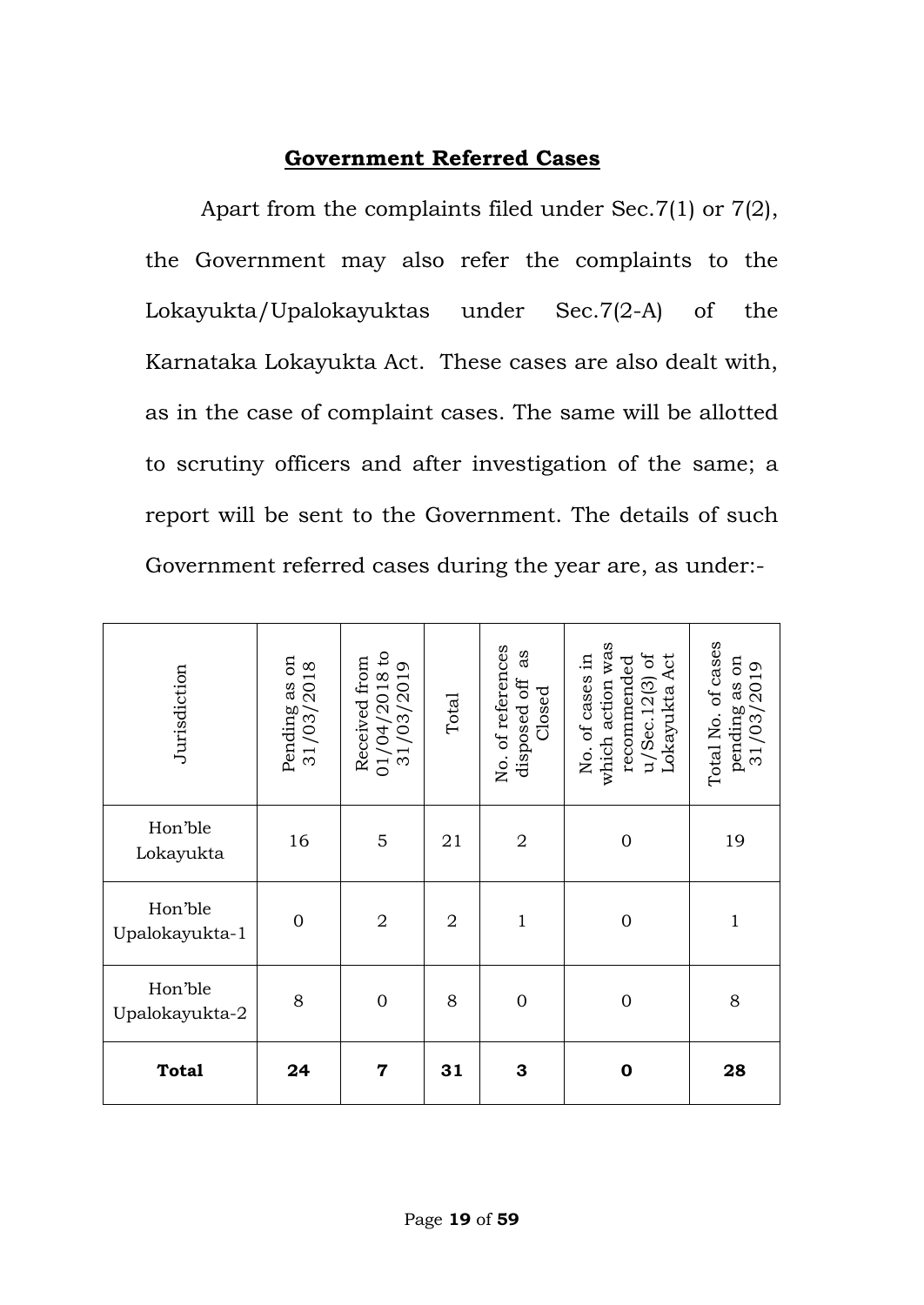#### **STATEMENT SHOWING THE REPORTS UNDER SEC. 12(1), 12(3) AND 12(5) OF THE KARNATAKA LOKAYUKTA ACT SENT DURING THE YEAR**

| S1.<br>No.     | <b>Particulars</b>                                                                                | Hon'ble<br>Lokayukta<br><b>Jurisdiction</b> | Hon'ble<br>Upalokayukta-1<br>Jurisdiction | Hon'ble<br>Upalokayukta-2<br>Jurisdiction | Total |
|----------------|---------------------------------------------------------------------------------------------------|---------------------------------------------|-------------------------------------------|-------------------------------------------|-------|
| $\mathbf{1}$   | Number<br>of<br>reports<br>sent<br>under Section<br>$12(1)$ of the<br>Karnataka<br>Lokayukta Act. | 0                                           | 15                                        | 30                                        | 45    |
| $\overline{2}$ | Number<br>of<br>reports sent<br>under Section<br>$12(3)$ of the<br>Karnataka<br>Lokayukta Act.    | 15                                          | 187                                       | 232                                       | 434   |
| 3              | Number<br>of<br>Reports sent<br>under Section<br>$12(5)$ of the<br>Karnataka<br>Lokayukta Act.    | ∩                                           | $\Omega$                                  | $\overline{2}$                            | 2     |
|                | Total                                                                                             | 15                                          | 202                                       | 264                                       | 481   |

The list showing the details of Reports sent under Section 12(1) of the Karnataka Lokayukta Act, 1984, is appended to this Report at Annexure-'A'.

The List showing the details of Reports sent under Section 12(3) of the Karnataka Lokayukta Act, 1984, is appended to this Report at Annexure-'B'.

The List showing the details of Reports sent under Section 12(5) of the Karnataka Lokayukta Act, 1984, is appended to this Report at Annexure-'C'.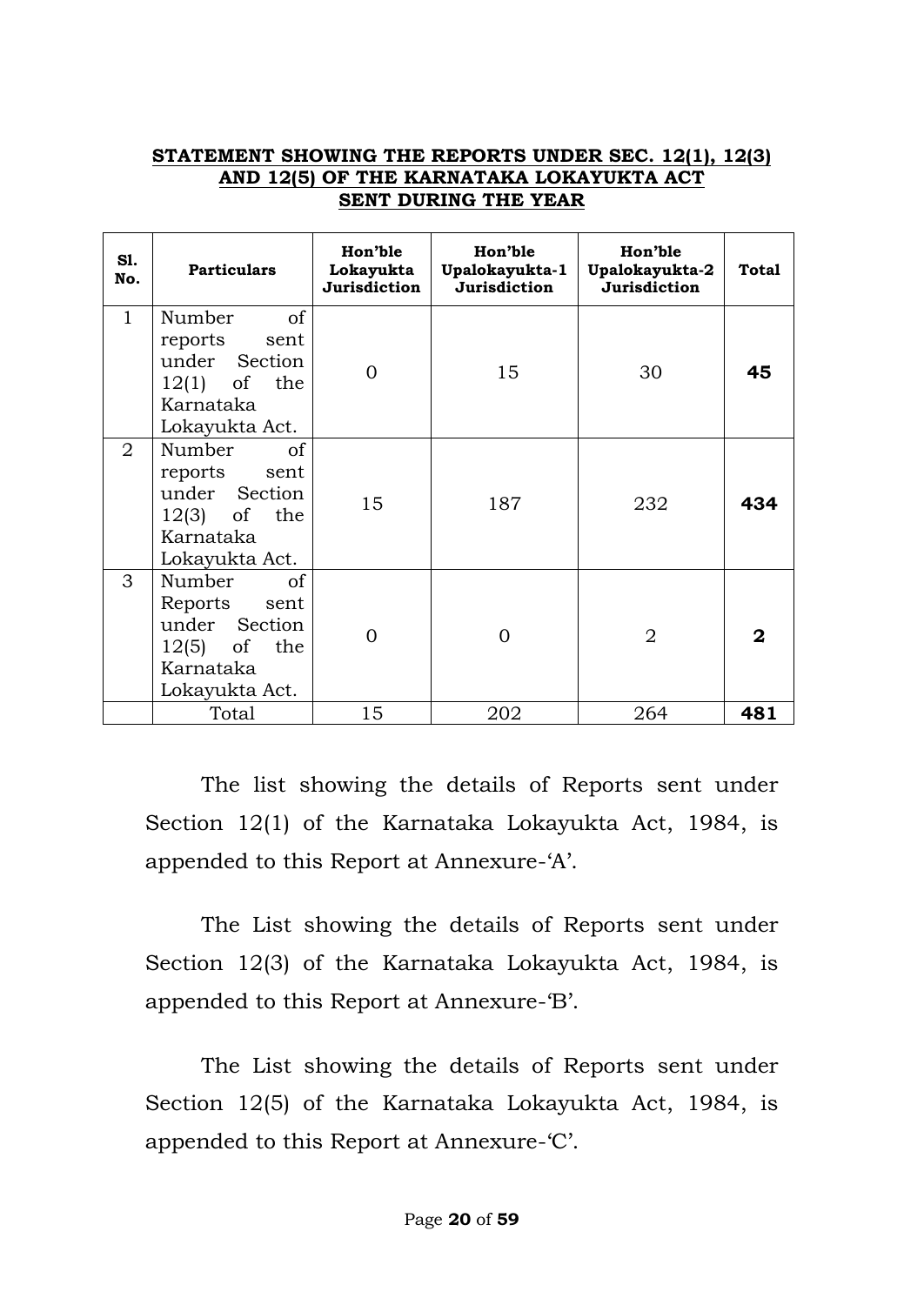#### **STATEMENT SHOWING THE NUMBER OF REPORTS SENT UNDER SECTION12(1) OF THE KARNATAKA LOKAYUKTA ACT TO THE COMPETENT AUTHORITY & ACTION TAKEN BY COMPETENT AUTHORITY ON IT DURING THE YEAR AND PENDING AT THE END OF 31/03/2019**

| Jurisdiction               | Competent<br>12(1<br>5<br>2018<br>as<br>ပ္ၿ<br>ง<br>บุ<br>Authority<br>pending with<br>31/03<br>Report | sent<br>to the Competent<br>/03/2019<br>Authority from<br>Report u/Sec. 12(1)<br>01/04/2018<br>31<br>Сo | Total | ទី<br>12(1) Repor<br>received<br>from<br>$\mathbf{c}$<br>ᡡ<br>/2018<br>03/201<br>12(2)<br>Compliance<br>4<br>Section<br>u/Sec.<br>$\overline{3}1$<br>$\overline{1}$ | 3g<br>12(1<br>Authority<br>the<br>31/3/2019<br>pending with<br>Reports u/Sec.<br>Competent<br>$\overline{\mathbf{a}}$ |
|----------------------------|--------------------------------------------------------------------------------------------------------|---------------------------------------------------------------------------------------------------------|-------|---------------------------------------------------------------------------------------------------------------------------------------------------------------------|-----------------------------------------------------------------------------------------------------------------------|
| Hon'ble<br>Lokayukta       | 18                                                                                                     | 0                                                                                                       | 18    | $\overline{2}$                                                                                                                                                      | 16                                                                                                                    |
| Hon'ble<br>Upa-Lokayukta-1 | 43                                                                                                     | 15                                                                                                      | 58    | 11                                                                                                                                                                  | 47                                                                                                                    |
| Hon'ble<br>Upa-Lokayukta-2 | 100                                                                                                    | 30                                                                                                      | 130   | 40                                                                                                                                                                  | 90                                                                                                                    |
| <b>Total</b>               | 161                                                                                                    | 45                                                                                                      | 206   | 53                                                                                                                                                                  | 153                                                                                                                   |

#### **STATEMENT SHOWING THE NUMBER OF REPORTS UNDER SECTION 12(3) SENT TO THE COMPETENT AUTHORITY, ACTION TAKEN BY THE COMPETENT AUTHORITY ON IT AND PENDING AT THE END OF 31/03/2019**

| Jurisdiction               | Authority<br>12(3)<br>31/03/2018<br>with<br>း<br>၁၉<br>pending<br>Competent<br>P<br>Report<br>$\overline{a}$<br>as<br>a | ority<br>٥<br>12(3)<br>ထ<br>$\mathbf{5}$<br>႙<br>š<br>/Sec.<br>႙<br><u>ទ</u><br>က<br>Ē<br>sent<br>≏<br>Report<br>5<br>Compet<br>ო<br>from | Total | ಕ<br>eiv<br>თ<br>ō<br>a<br>ω<br>႙<br>8<br>Compliance<br>Ë<br>ო<br>5<br>っ<br>ق<br>م<br>Report<br>0<br>ო<br>from<br>$\overline{a}$ | Authority<br>12(3)<br>31/03/2019<br>the<br>with<br>u/Sec.<br>Competent<br>pending<br>Reports<br>$\overline{a}$<br>as |
|----------------------------|-------------------------------------------------------------------------------------------------------------------------|-------------------------------------------------------------------------------------------------------------------------------------------|-------|----------------------------------------------------------------------------------------------------------------------------------|----------------------------------------------------------------------------------------------------------------------|
| Hon'ble Lokayukta          | 42                                                                                                                      | 15                                                                                                                                        | 57    | 15                                                                                                                               | 42                                                                                                                   |
| Hon'ble<br>Upa-Lokayukta-1 | 188                                                                                                                     | 187                                                                                                                                       | 375   | 145                                                                                                                              | 230                                                                                                                  |
| Hon'ble<br>Upa-Lokayukta-2 | 294                                                                                                                     | 232                                                                                                                                       | 526   | 207                                                                                                                              | 319                                                                                                                  |
| <b>Total</b>               | 524                                                                                                                     | 434                                                                                                                                       | 958   | 367                                                                                                                              | 591                                                                                                                  |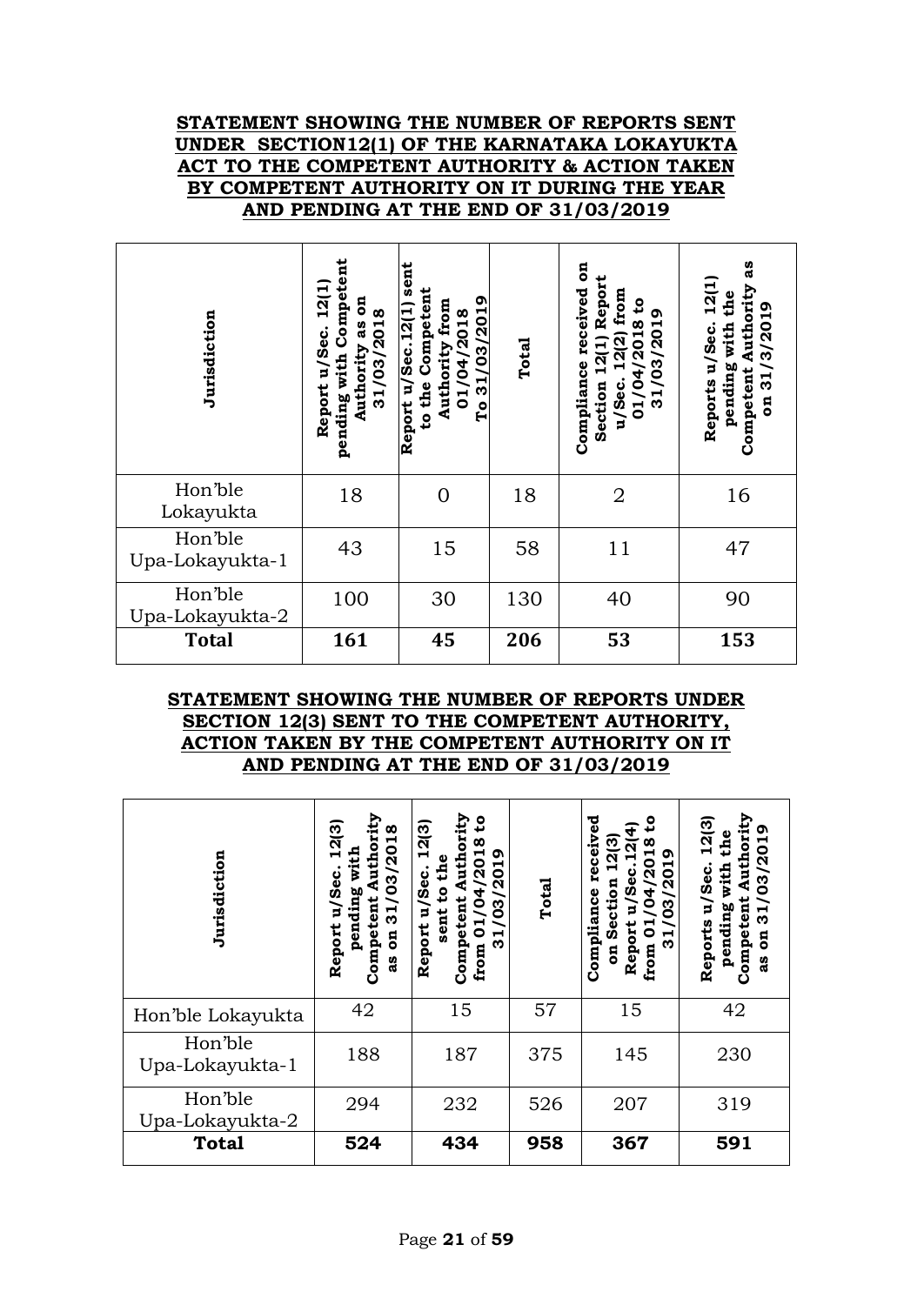#### **STATEMENT SHOWING THE NUMBER OF REPORTS UNDER SECTION 12(5) SENT TO HIS EXCELLENCY THE GOVERNOR OF KARNATAKA, ACTION TAKEN ON IT AND PENDING AT THE END OF 31/03/2019**

| Jurisdiction               | pending<br>with Competent Authority<br>31/03/2018<br>Report u/Sec.12(5)<br>$\overline{\mathbf{g}}$<br>as | $\mathbf{c}$<br>Authority<br>sent :<br>និ<br>1/4/2018<br>12(5)<br>/3/2019<br>Competent<br>Report u/Sec.<br>$\overline{31}$<br>from<br>the | Total | period<br>12(5)<br>ៜ<br>ထ<br>31/3/2019<br>the<br>$\overline{5}$<br>$\overline{20}$<br>taken<br>report during<br>4<br>Action<br>from | ទី<br>as<br>12(5)<br>with the<br>Authority<br>31/3/2019<br>u/Sec.<br>pending<br>Competent<br>Reports |
|----------------------------|----------------------------------------------------------------------------------------------------------|-------------------------------------------------------------------------------------------------------------------------------------------|-------|-------------------------------------------------------------------------------------------------------------------------------------|------------------------------------------------------------------------------------------------------|
| Hon'ble Lokayukta          | 18                                                                                                       | 00                                                                                                                                        | 18    | 04                                                                                                                                  | 14                                                                                                   |
| Hon'ble<br>Upa-Lokayukta-1 | 38                                                                                                       | 00                                                                                                                                        | 38    | 25                                                                                                                                  | 13                                                                                                   |
| Hon'ble<br>Upa-Lokayukta-2 | 05                                                                                                       | 02                                                                                                                                        | 07    | 01                                                                                                                                  | 06                                                                                                   |
| <b>Total</b>               | 61                                                                                                       | $\overline{\mathbf{2}}$                                                                                                                   | 63    | 30                                                                                                                                  | 33                                                                                                   |

\*\*\*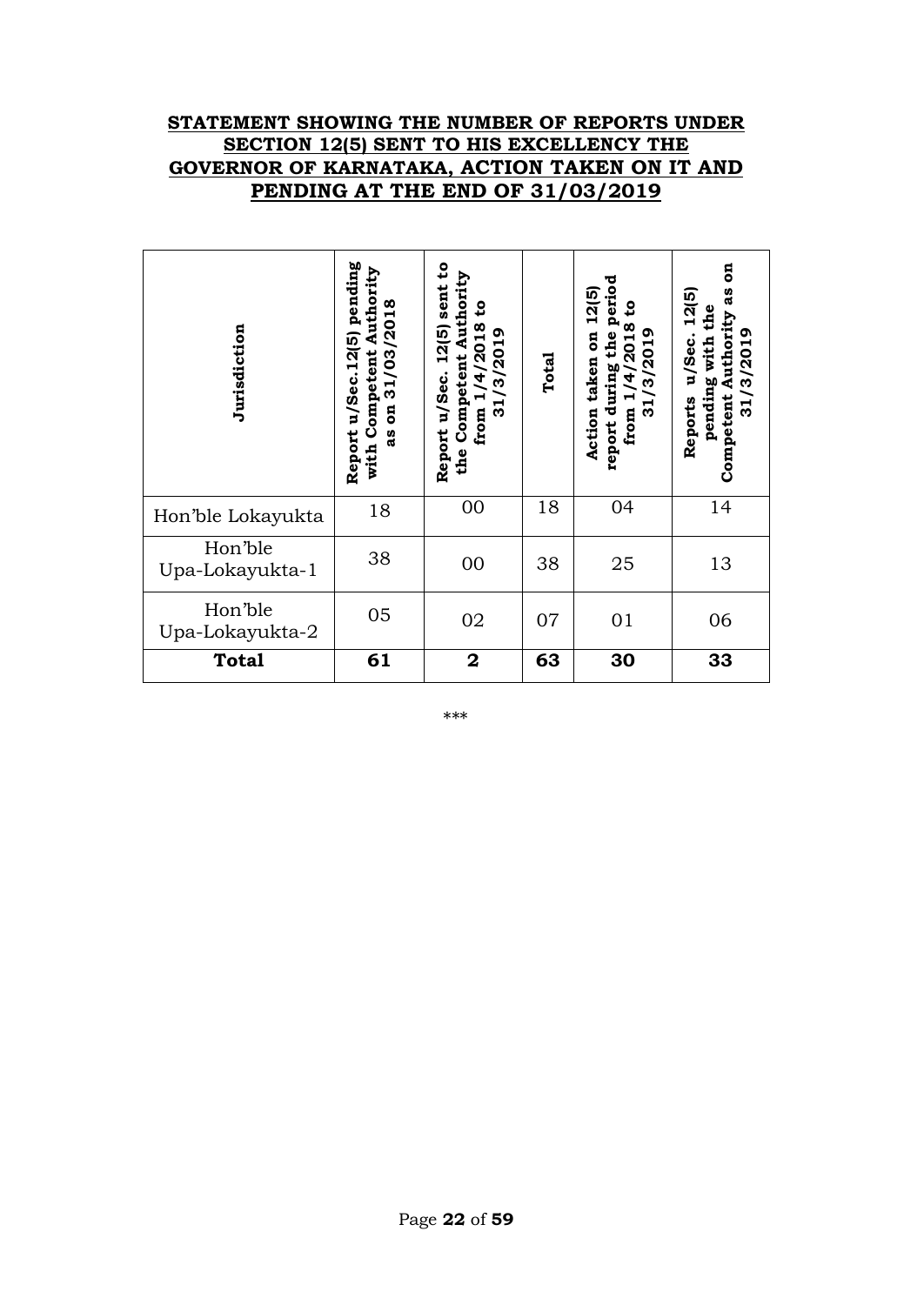## **Chapter**-**3**

#### **DEPARTMENTAL INQUIRIES**

The Government on taking action on the recommendations made in the Reports sent by the Hon"ble Lokayukta or the Hon"ble Upalokayuktas under Sec. 12(3) of the Karnataka Lokayukta Act, will entrust enquiries against the Respondents to the Hon"ble Lokayukta or the Hon"ble Upalokayuktas, under Rule 14-A of the Karnataka Civil Services (Classification, Control and Appeal) Rules, 1957. In pursuance to the said entrustment of inquiry by the Government, Hon"ble Lokayukta/Upalokayuktas will nominate the Inquiry Officer to frame charges, conduct Inquiry and submit the report. During the year 2018-19, nominations in 536 cases have been done. In respect of the enquiries entrusted to the Hon"ble Lokayukta/ Upalokayuktas by the Government under Rule 14-A of the said KCS (CCA) Rules, after conducting the enquiry, the Enquiry Officers will submit their reports to the Lokayukta/Upalokayuktas, as the case may be, recording their findings on the charges along with supporting evidence and connected records. In turn, these Reports will be sent to the concerned Disciplinary Authority by the Hon"ble Lokayukta/Upalokayuktas, along with their recommendations. On receipt of the same, the Disciplinary Authority will take action in accordance with Rule 11-A of the Karnataka Civil Services (C C & A) Rules, 1957.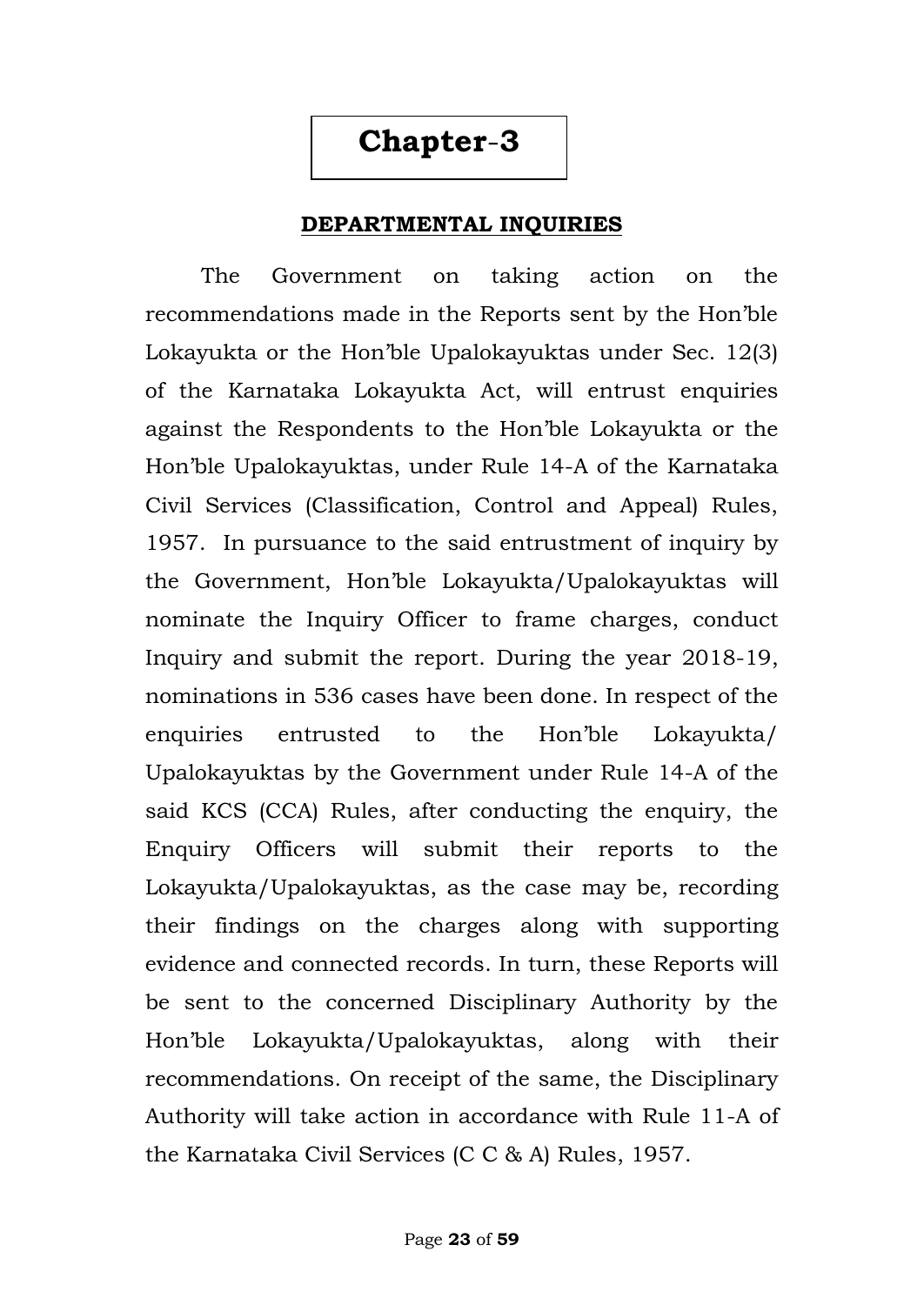#### **STATEMENT SHOWING THE DEPARTMENTAL ENQUIRIES PENDING AT THE BEGINNING OF THE YEAR, RECEIVED, DISPOSED OFF DURING THE YEAR AND PENDING AT THE END OF THE YEAR**

| S1.<br>No.     | <b>Particulars</b>                                  | Under<br>Rule 14-A | Under<br>Rule 11(2) | <b>Other</b><br>Acts | <b>Total</b> |
|----------------|-----------------------------------------------------|--------------------|---------------------|----------------------|--------------|
| $\mathbf{1}$   | Cases pending as on<br>31/03/2018                   | 3287               | $\mathbf{2}$        | $00 \,$              | 3289         |
| 2              | Cases received from<br>01/04/2018 to 31/03/2019     | 536                | 4                   | $\Omega$             | 540          |
| 3              | <b>Total</b>                                        | 3823               | 6                   | 0                    | 3829         |
| $\overline{4}$ | Cases disposed off from<br>01/04/2018 to 31/03/2019 | 742                | 3                   | $\Omega$             | 745          |
| 5              | Cases pending as on<br>31/03/2019                   | 3081               | 3                   | 0                    | 3084         |

| Type of<br><b>Cases</b> | No. of cases<br>in which charges<br>held proved and<br>penalty recommended<br>to Government | No. of cases in<br>which charges<br>held not<br>proved | <b>Other</b><br><b>Modes</b> | <b>Total</b> |
|-------------------------|---------------------------------------------------------------------------------------------|--------------------------------------------------------|------------------------------|--------------|
| Under<br>Rule 14-A      | 605                                                                                         | 110                                                    | 27                           | 742          |
|                         |                                                                                             |                                                        |                              |              |
| Under                   | 2                                                                                           |                                                        | 0                            | 3            |
| Rule 11(2)              |                                                                                             |                                                        |                              |              |
| Other Acts              |                                                                                             |                                                        |                              |              |

**Total 607 111 27 745**

#### **MANNER OF DISPOSAL OF ENQUIRY CASES**

The statement showing details of inquiries in which the Inquiry Reports along with the Recommendations of Hon"ble Lokayukta and Hon"ble Upalokayukas have been sent to the Competent Authority during the year is appended to this Report at Annexure- "D".

The statement showing the details of Inquiry Reports on which the Competent Authority has taken action during the year under Report is appended to this Report at Annexure- 'E'.

\*\*\*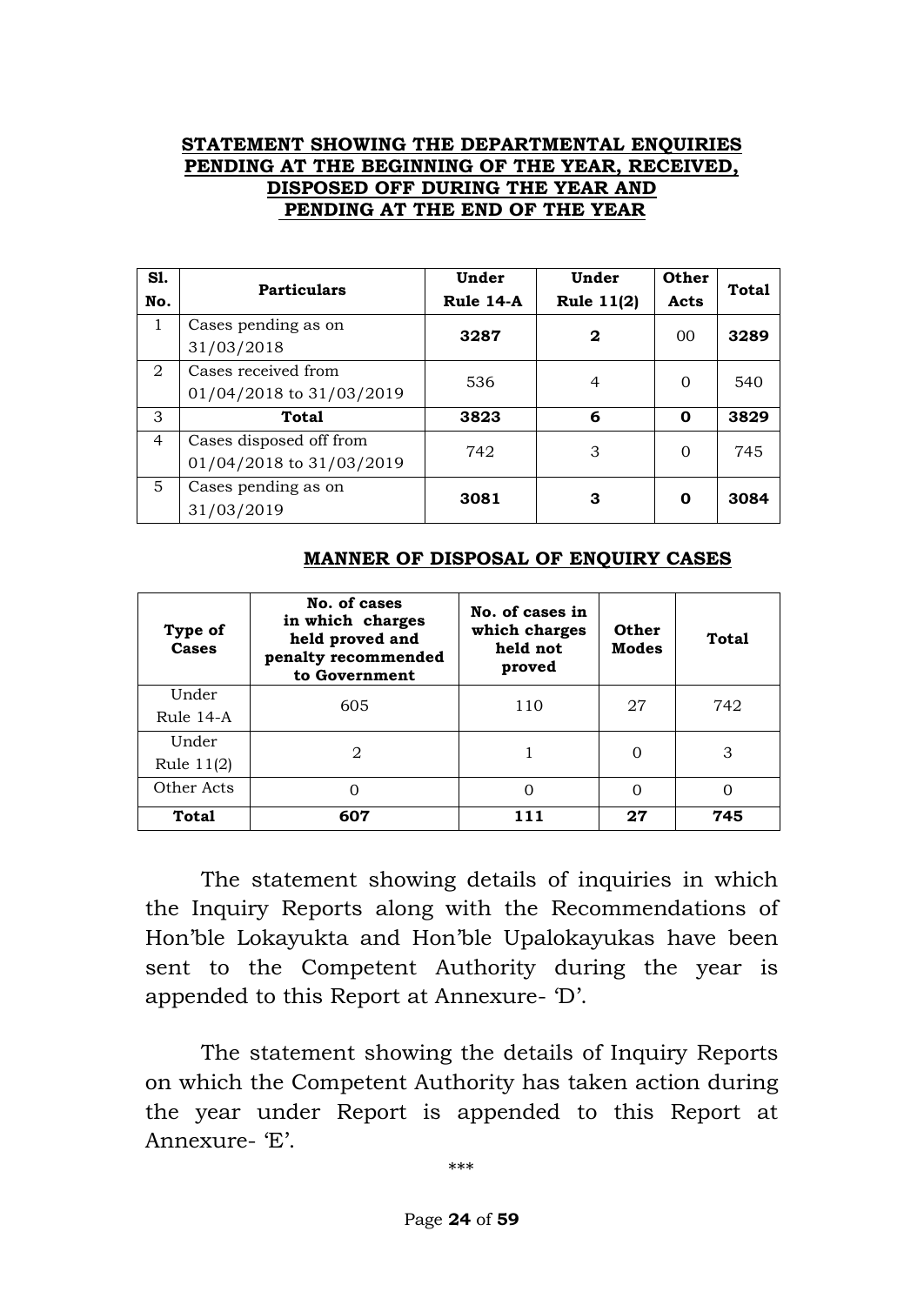## **Chapter**-**4**

## **CASES REGISTERED UNDER THE PROVISIONS OF THE PREVENTION OF CORRUPTION ACT, 1988**

Apart from investigation under the Lokayukta Act, the Police Officers deputed to the Karnataka Lokayukta institution are vested with powers to register and investigate the cases under the provisions of the Prevention of Corruption Act, 1988, prior to the establishment of Anti Corruption Bureau by the Karnataka State. The Government by its Order No. DPAR 14 SLU 2016 dated 14-03-2016 established a separate body known as "Anti Corruption Bureau" for registration of offences and conducting investigation under the Prevention of Corruption Act, 1988.

On 7/4/2016, the Hon"ble High Court of Karnataka, in Writ Petition No. 19386/2016 has passed an interim order directing that during the pendency of writ petition, the cases under investigation and pending sanction at the Police Wing of the Karnataka Lokayukta, shall not be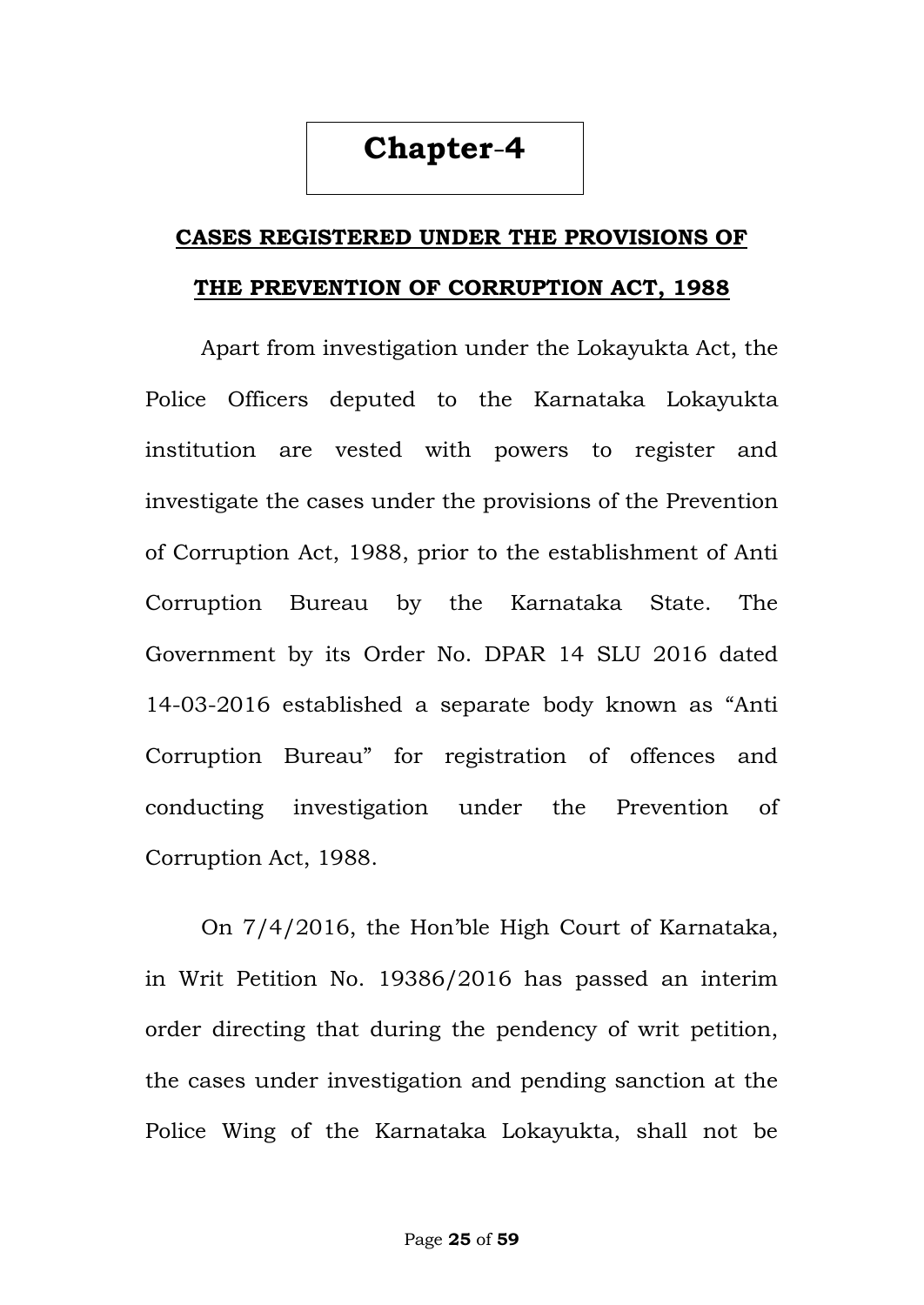transferred to the newly formed Anti Corruption Bureau. Any other action shall, however, abide by the result of the writ petition. Further, on 26/4/2017, the Hon"ble High Court of Karnataka has passed the following order:

"…..The interim order, already, granted on April 7, 2016, that the cases under investigation and pending sanction at the Police Wing of the Karnataka Lokayukta should not be transferred to the newly formed Anti Corruption Bureau shall continue. However, this will not prevent the police officers attached to the Karnataka Lokayukta to continue with the investigation in those cases........"

The statistics showing the number of cases investigated, its disposal and pending trial cases, etc., are shown in the following tables.

Statement showing the under investigation cases under the Prevention of Corruption Act pending at the beginning of the year, cases registered during the year and the cases disposed off, during the year and pending at the end of the year 31/3/2019

| Nature of<br>cases | Cases<br>pending as<br><b>on</b><br>31-03-2018 | Cases<br>registered<br>from<br>01-04-2018<br>to<br>31-03-2019 | <b>Total</b> | Cases<br>disposed<br>from<br>01-04-2018<br>to.<br>31-03-2019 | No. of<br>cases<br>pending as<br><b>on</b><br>31-03-2019 |
|--------------------|------------------------------------------------|---------------------------------------------------------------|--------------|--------------------------------------------------------------|----------------------------------------------------------|
| Raid<br>Cases      | 83                                             |                                                               | 83           | 38                                                           | 45                                                       |
| Trap<br>Cases      | 27                                             | 0                                                             | 27           | 8                                                            | 19                                                       |
| Other<br>Cases     | 205                                            |                                                               | 205          | 88                                                           | 117                                                      |
| Total              | 315                                            |                                                               | 315          | 134                                                          | 181                                                      |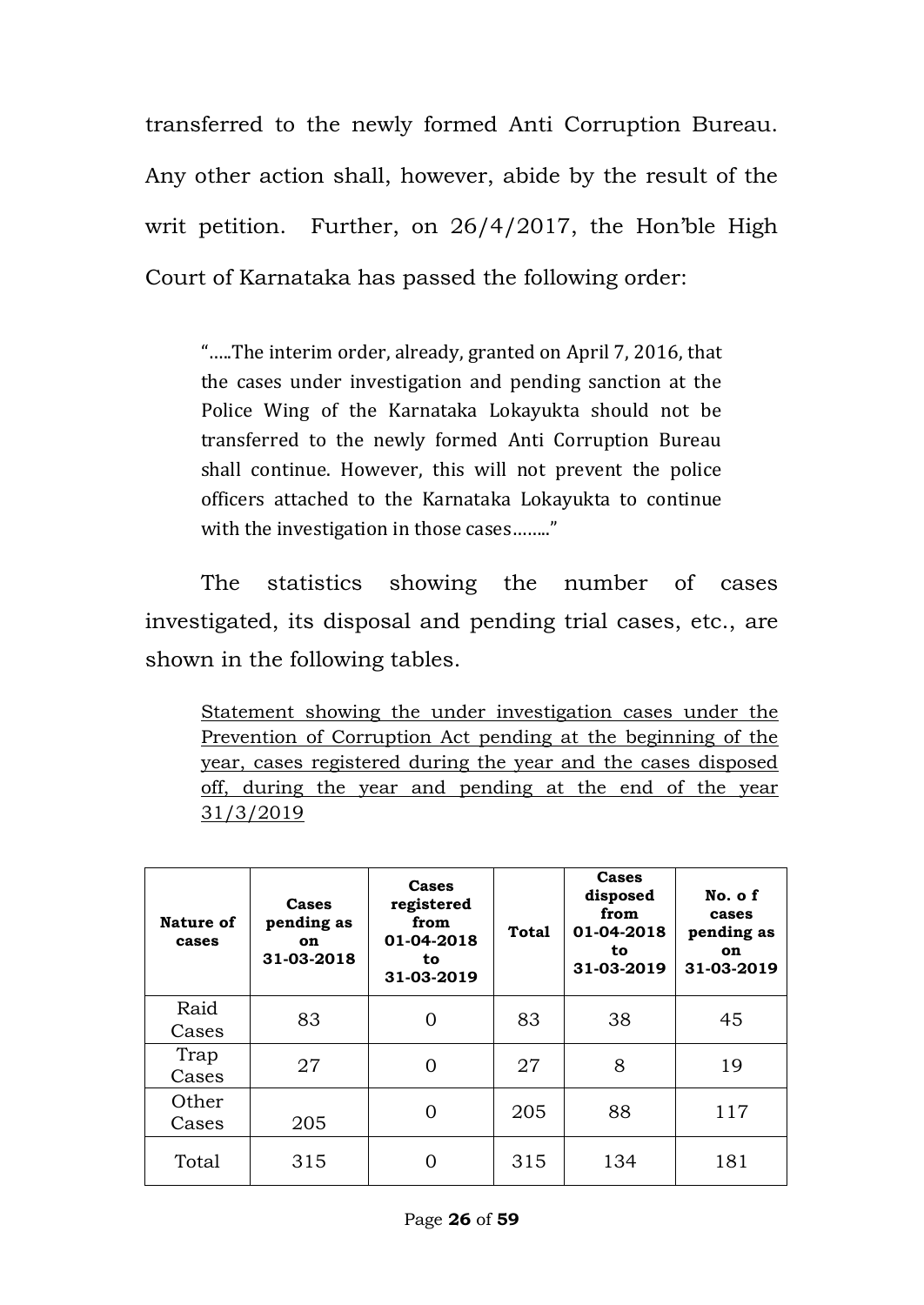#### **Manner of disposal of the cases registered under the**

| <b>Nature of</b><br>cases | for<br>and<br>Prosecution<br>cases<br>recommended<br>both D.E<br>No.of | recommended but<br>No.of cases in which<br>Prosecution<br>$\overline{\mathbf{a}}$<br>EQ | which<br>Prosecu-tion<br>launched<br>E.<br>No.of cases | in which<br>cases/abated<br>submitted<br>No.of cases<br>report<br>closed<br>ĝ, | the<br>Total No. of cases<br>disposed off by<br>wing<br>police |
|---------------------------|------------------------------------------------------------------------|-----------------------------------------------------------------------------------------|--------------------------------------------------------|--------------------------------------------------------------------------------|----------------------------------------------------------------|
| Raid cases                | Nil                                                                    | Nil                                                                                     | 30                                                     | 08                                                                             | 38                                                             |
| Trap cases                | Nil                                                                    | Nil                                                                                     | 07                                                     | 01                                                                             | 08                                                             |
| Other<br>cases            | Nil                                                                    | Nil                                                                                     | 56                                                     | 32                                                                             | 88                                                             |
| <b>Total</b>              | Nil                                                                    | Ni1                                                                                     | 93                                                     | 41                                                                             | 134                                                            |

#### **Prevention of Corruption Act, 1988**

#### **Statement showing the Prosecution Sanction Orders sought, received and pending with the Competent Authority, during the year 2018-19**

| <b>No.of cases</b><br>pending for<br>prosecution<br>sanction as<br>on<br>31/03/2018 | No.of cases in<br>which<br>sanction for<br>prosecution<br>sought during<br>the period<br>from<br>01-04-2018<br>to<br>31-03-2019 | <b>Total</b> | No.of cases in<br>which sanction<br>for prosecution<br>issued /<br>rejected by the<br>CAs during the<br>period from<br>01-04-2018<br>to<br>31-03-2019 | No.of cases in<br>which sanction for<br>prosecution<br>pending with the<br>Competent<br><b>Authorities</b> |
|-------------------------------------------------------------------------------------|---------------------------------------------------------------------------------------------------------------------------------|--------------|-------------------------------------------------------------------------------------------------------------------------------------------------------|------------------------------------------------------------------------------------------------------------|
| 30                                                                                  | 18                                                                                                                              | 48           | 32                                                                                                                                                    | 16                                                                                                         |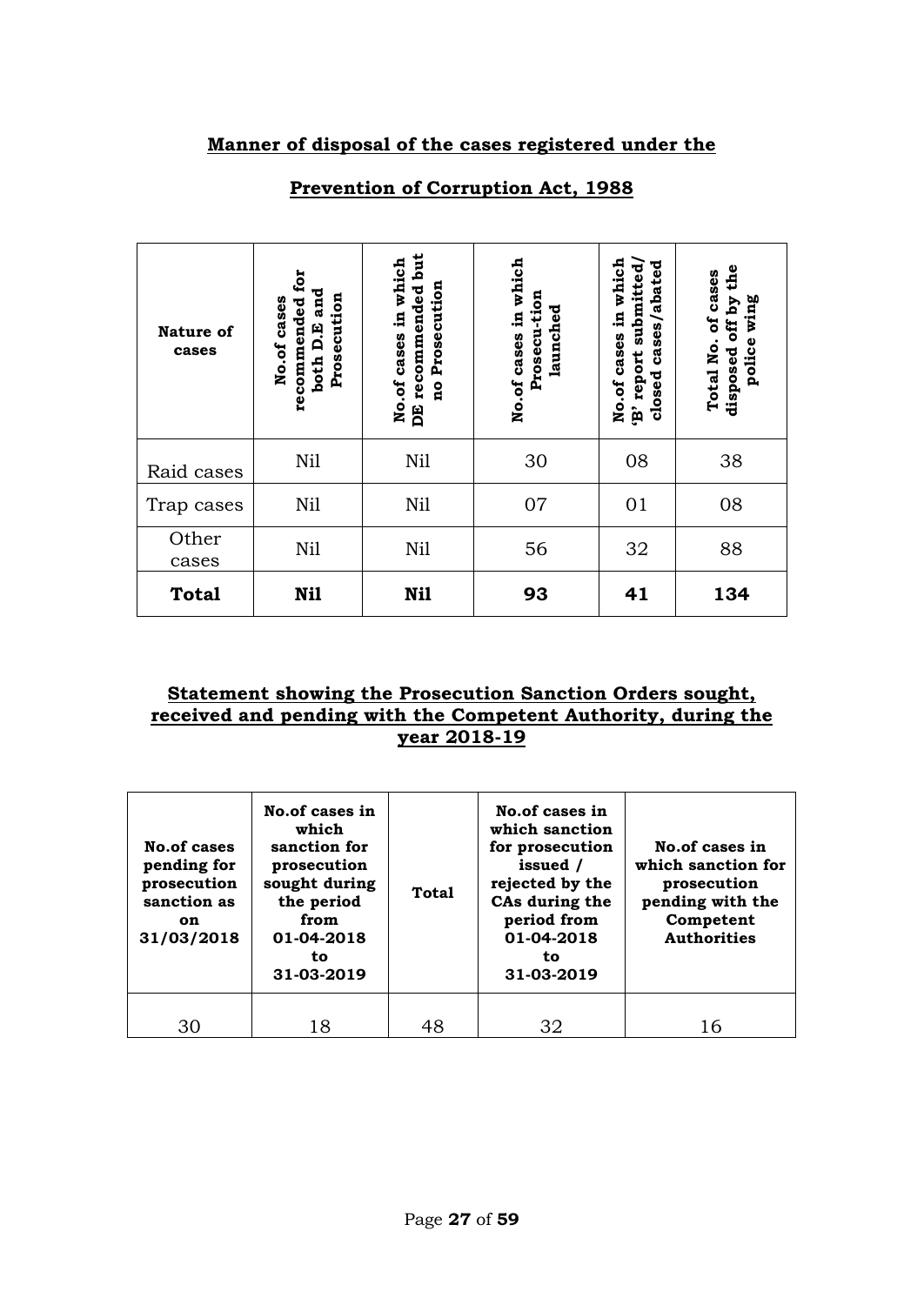#### **Statement showing the details of Trial cases pending at the beginning of the year, cases filed during the year and disposed off during the year 2018-19**

| Nature of<br>cases | No.of trial<br>cases<br>pending as<br><b>on</b><br>31/03/2018 | <b>Prosecution</b><br>launched<br>from<br>010-4-2018<br>to<br>31-03-2019 | Total | cases<br>disposed off<br>by the Trial<br>Courts from<br>01-04-2018<br>to<br>31-03-2019 | cases<br>pending as<br><b>on</b><br>31/03/2019 |
|--------------------|---------------------------------------------------------------|--------------------------------------------------------------------------|-------|----------------------------------------------------------------------------------------|------------------------------------------------|
| Raid<br>cases      | 396                                                           | 30                                                                       | 426   | 24                                                                                     | 402                                            |
| Trap<br>cases      | 894                                                           | 7                                                                        | 901   | 192                                                                                    | 709                                            |
| Other<br>cases     | 220                                                           | 56                                                                       | 276   | 13                                                                                     | 263                                            |
| <b>Total</b>       | 1510                                                          | 93                                                                       | 1603  | 229                                                                                    | 1374                                           |

#### **Manner of Disposal of Court Cases**

| Sl.No. | Nature of<br>cases | No.of<br>cases<br>acquitted | No.of<br>cases<br>convicted | No.of<br>cases<br>discharged<br>abated,<br>etc. | Total |
|--------|--------------------|-----------------------------|-----------------------------|-------------------------------------------------|-------|
| 1      | Raid               | 07                          | 9                           | 8                                               | 24    |
| 2      | Trap               | 144                         | 39                          | 9                                               | 192   |
| 3      | Others             | 01                          | $\overline{2}$              | 10                                              | 13    |
|        | <b>Total</b>       | 152                         | 50                          | 27                                              | 229   |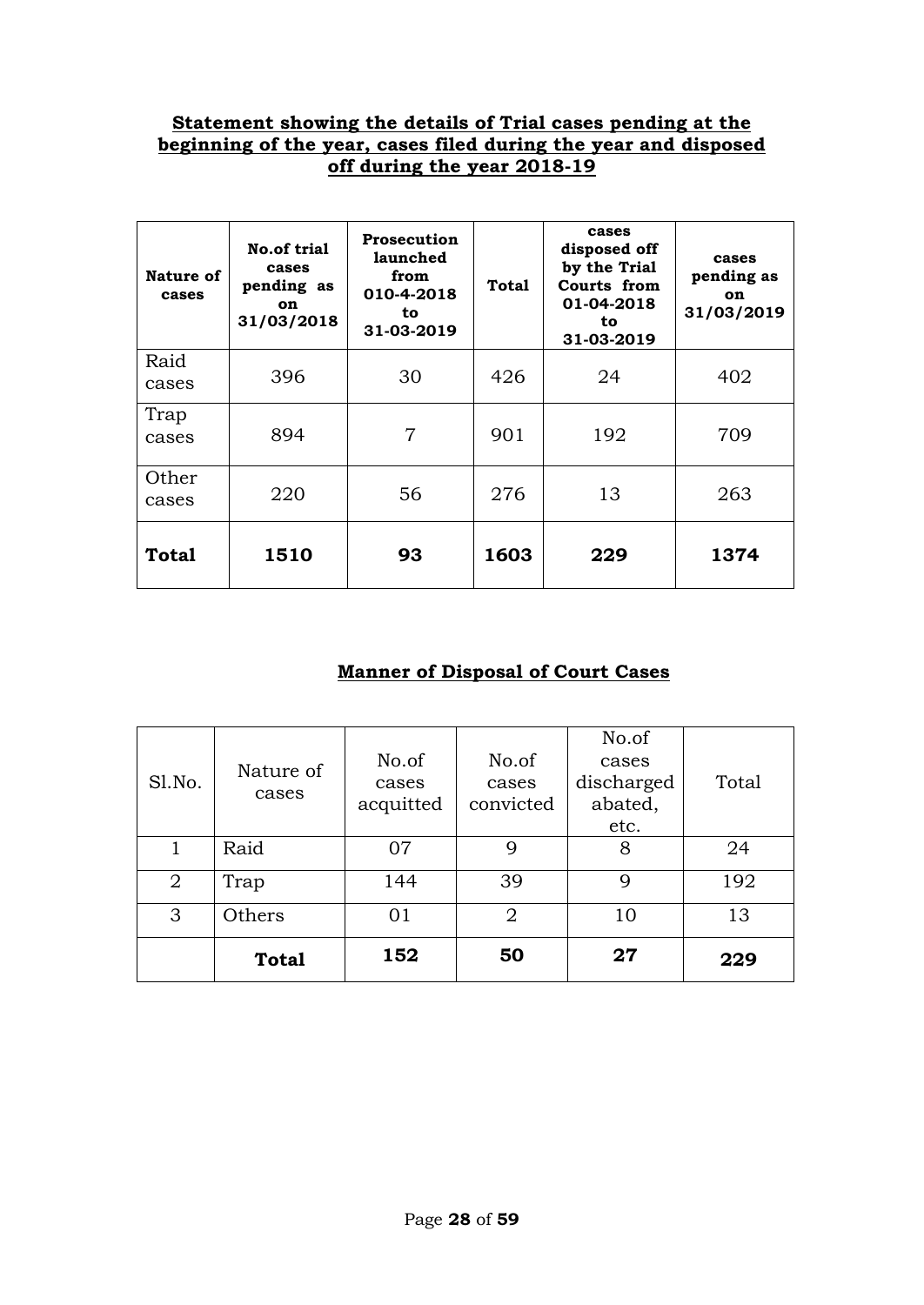#### **Details of the Raid Cases registered during the period from 01/04/2018 to 31/03/2010**

| Sl.No. | Crime No.<br>Name of the<br>PS<br>Date of<br>Registration | Name and<br>address of<br>the<br>complainant | Name<br>and<br>address<br>of the<br>AGO | Group | <b>Brief</b><br>facts of<br>the case. |  |  |  |
|--------|-----------------------------------------------------------|----------------------------------------------|-----------------------------------------|-------|---------------------------------------|--|--|--|
|        |                                                           |                                              |                                         |       |                                       |  |  |  |

#### **Details of the Trap Cases registered during the period from 01/04/2018 to 31/03/2019**

| Sl.No. | Crime No.<br>Name of the<br>PS<br>Date of<br>Registration | Name and<br>address of<br>the<br>complainant | Name<br>and<br>address<br>of the<br><b>AGO</b> | Group | <b>Brief</b><br>facts of<br>the<br>case. |  |  |  |
|--------|-----------------------------------------------------------|----------------------------------------------|------------------------------------------------|-------|------------------------------------------|--|--|--|
|        |                                                           |                                              |                                                |       |                                          |  |  |  |

#### **Details of the Other Cases registered during the period from 01/04/2018 to 31/03/2019**

| Sl.No. | Crime No.<br>Name of the<br>PS<br>Date of<br>Registration | Name and<br>address of<br>the<br>complainant | Name<br>and<br>address<br>of the<br>AGO | Group | <b>Brief</b><br>facts of<br>the<br>case. |  |  |  |
|--------|-----------------------------------------------------------|----------------------------------------------|-----------------------------------------|-------|------------------------------------------|--|--|--|
| Nil    |                                                           |                                              |                                         |       |                                          |  |  |  |

The list showing the details of cases in which the Special Courts have ordered for Conviction of the Accused Government Officers/Officials, during the year 2018-19 is appended to this Report at **Annexure-"F".**

\*\*\*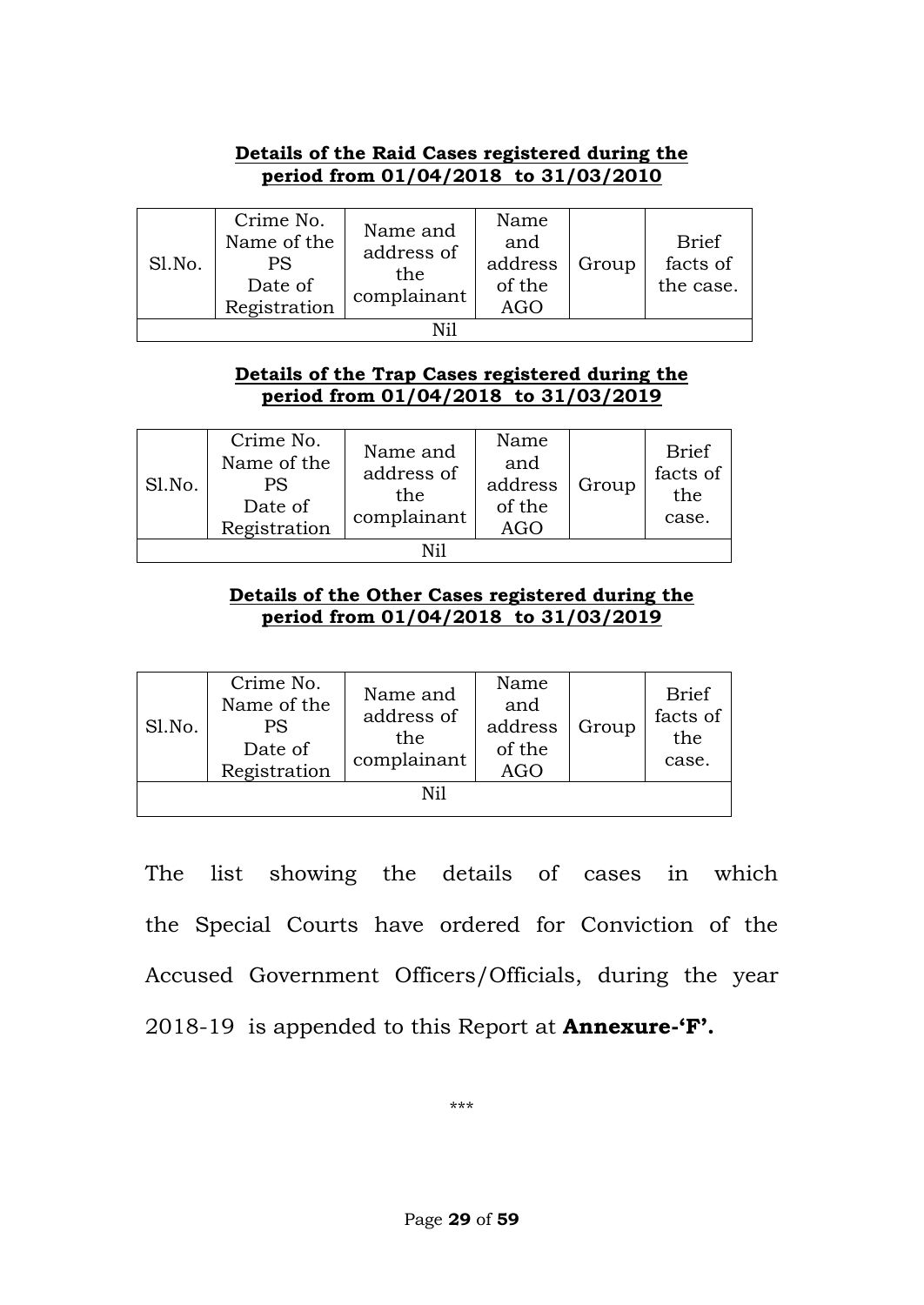# **Chapter**-**5**

### **CASES REFERRED TO THE TECHNICAL WING**

The following statement shows the complaints/cases referred to Technical Wing of the Karnataka Lokayukta for the period from 01/04/2018 to 31/03/2019.

| Wing/<br><b>Sections</b> | Cases<br>pending<br>as on<br>31-03-2018 | Cases<br>received<br>from<br>01-04-2018<br>to<br>31-03-2019 | <b>Total</b> | Cases<br>disposed off<br>from<br>01-04-2018<br>to<br>31-03-2019 | Cases<br>pending<br>as on<br>$31 - 03 -$<br>2019 |
|--------------------------|-----------------------------------------|-------------------------------------------------------------|--------------|-----------------------------------------------------------------|--------------------------------------------------|
| Technical<br>Section     | 49                                      | 63                                                          | 112          | 81                                                              | 31                                               |
| Accounts<br>Section      | 105                                     | 09                                                          | 114          | 12                                                              | 102                                              |
| Valuation<br>Cases       | 01                                      | 00                                                          | 01           | 00                                                              | 01                                               |
| <b>Total</b>             | 155                                     | 72                                                          | 227          | 93                                                              | 134                                              |

 Note: The cases pending as on 31-03-2018 was erroneously shown as totally 192 instead of 155. The same is corrected in this statement.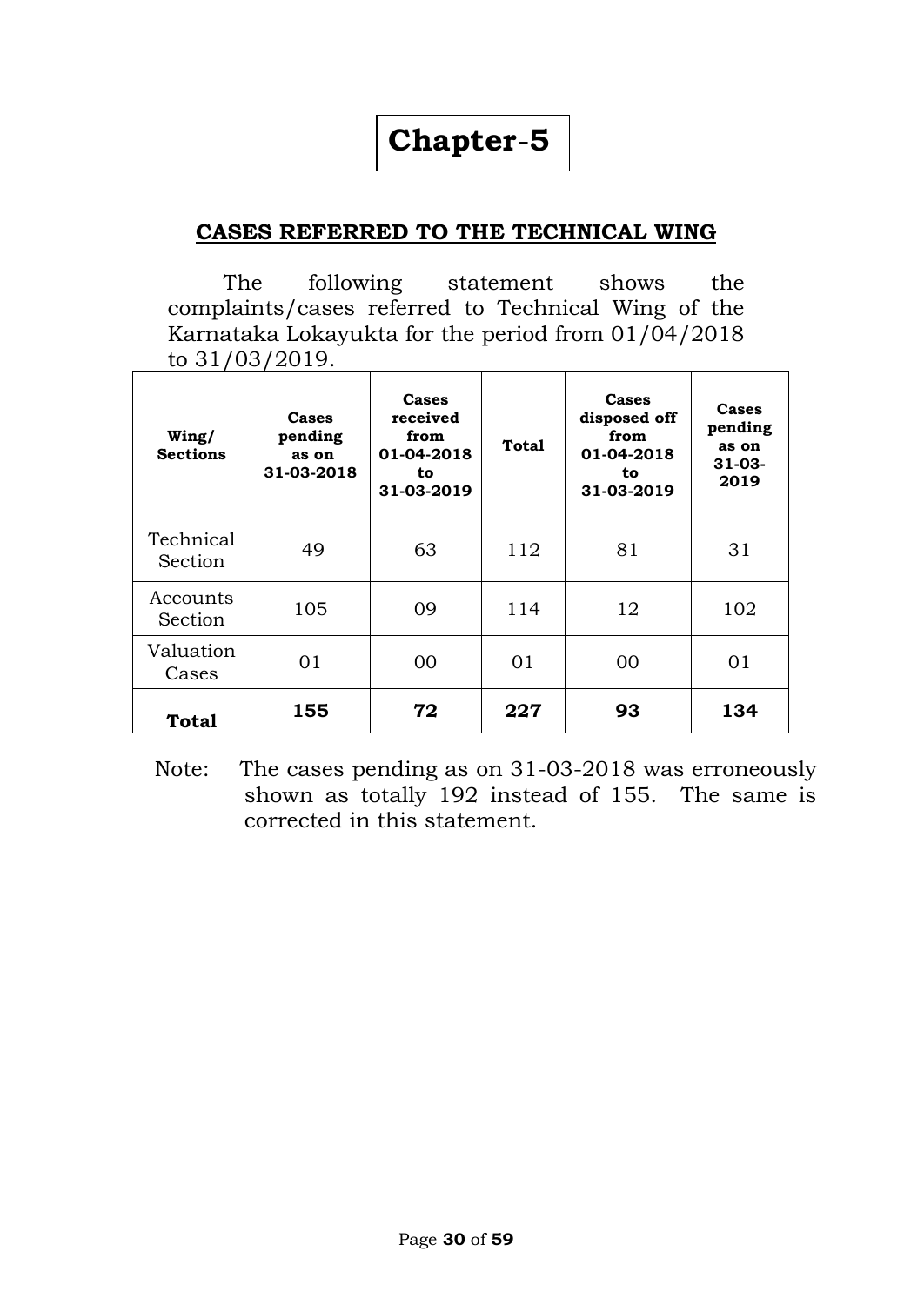# **Chapter**-**6**

#### **ADMINISTRATION SECTION**

The following is the Statement showing the Budget Grant and Expenditure incurred for the year 2018-19 under the Head of Account 2070-00- 104-0-02 Karnataka Lokayukta, Bengaluru.

| S1.<br>No.     | Item under Head of<br><b>Account 2070-00-</b><br>104-0-02 | <b>Total Grant</b><br>Allotted<br>₹ | Addl.<br>Grant<br>₹      | Reappro-<br>priation<br>₹ | Grand<br><b>Total</b><br>₹ | Expenditure<br>₹ |
|----------------|-----------------------------------------------------------|-------------------------------------|--------------------------|---------------------------|----------------------------|------------------|
| $\mathbf{1}$   | $\overline{2}$                                            | 3                                   | $\overline{4}$           | 5                         | 6                          | $\overline{7}$   |
| $\mathbf{1}$   | Salaries - Officers<br>002                                | 2,41,00,000                         |                          |                           | 2,41,00,000                | 3,47,37,740      |
| $\overline{2}$ | Salaries - Staff<br>003                                   | 2,95,00,000                         | $\qquad \qquad -$        |                           | 2,95,00,000                | 6,23,21,850      |
| 3              | Dearness<br>Allowance 011                                 | 3,84,00,000                         |                          |                           | 3,84,00,000                | 2,28,93,391      |
| 4              | <b>Other Allowances</b><br>014                            | 1,65,00,000                         |                          |                           | 1,65,00,000                | 2,36,53,065      |
| 5              | <b>Medical Allowance</b><br>020                           | 4,00,000                            |                          |                           | 4,00,000                   | 1,99,938         |
|                | <b>TOTAL SALARY (A)</b>                                   | 10,89,00,000                        |                          |                           | 10,89,00,000               | 14,38,05,984     |
|                | <b>Sub-Heads</b>                                          |                                     |                          |                           |                            |                  |
| 6              | Subsidiary<br>Expenses-015                                | 73,00,000                           |                          |                           | 73,00,000                  | 32,05,059        |
| $\overline{7}$ | Medical<br>Reimbursement<br>021                           | 15,00,000                           | $\overline{\phantom{0}}$ |                           | 15,00,000                  | 13,89,871        |
| 8              | Outsource/<br>Contract - 034                              | 96,00,000                           |                          |                           | 96,00,000                  | 89,46,516        |
| 9              | Travel Expenses -<br>041                                  | 14,00,000                           |                          |                           | 14,00,000                  | 5,47,685         |
| 10             | General Expenses<br>$-051$                                | 39,00,000                           |                          |                           | 39,00,000                  | 38,94,140        |
| 11             | Other Expenses -<br>059                                   | 6,00,000                            |                          |                           | 6,00,000                   |                  |
| 12             | <b>Building Expenses</b><br>$-071$                        | 23,00,000                           |                          |                           | 23,00,000                  | 11,99,311        |
| 13             | Machinery &<br>Equipments-180                             | 6,00,000                            |                          |                           | 6,00,000                   | 1,83,136         |
| 14             | Transport<br>Expenses-195                                 | 39,00,000                           |                          |                           | 39,00,000                  | 36,07,087        |
|                | TOTAL (B)                                                 | 3,11,00,000                         | $\blacksquare$           | $\blacksquare$            | 3,11,00,000                | 2,29,72,805      |
|                | <b>TOTAL SALARY (A)</b>                                   | 10,89,00,000                        | $\overline{\phantom{0}}$ |                           | 10,89,00,000               | 14,38,05,984     |
|                | <b>Grand Total</b>                                        | 14,00,00,000                        | $\overline{\phantom{0}}$ |                           | 14,00,00,000               | 16,67,78,789     |
|                | <b>Amount Surrendered</b>                                 |                                     | ۰                        | ۰                         |                            | 81,27,195        |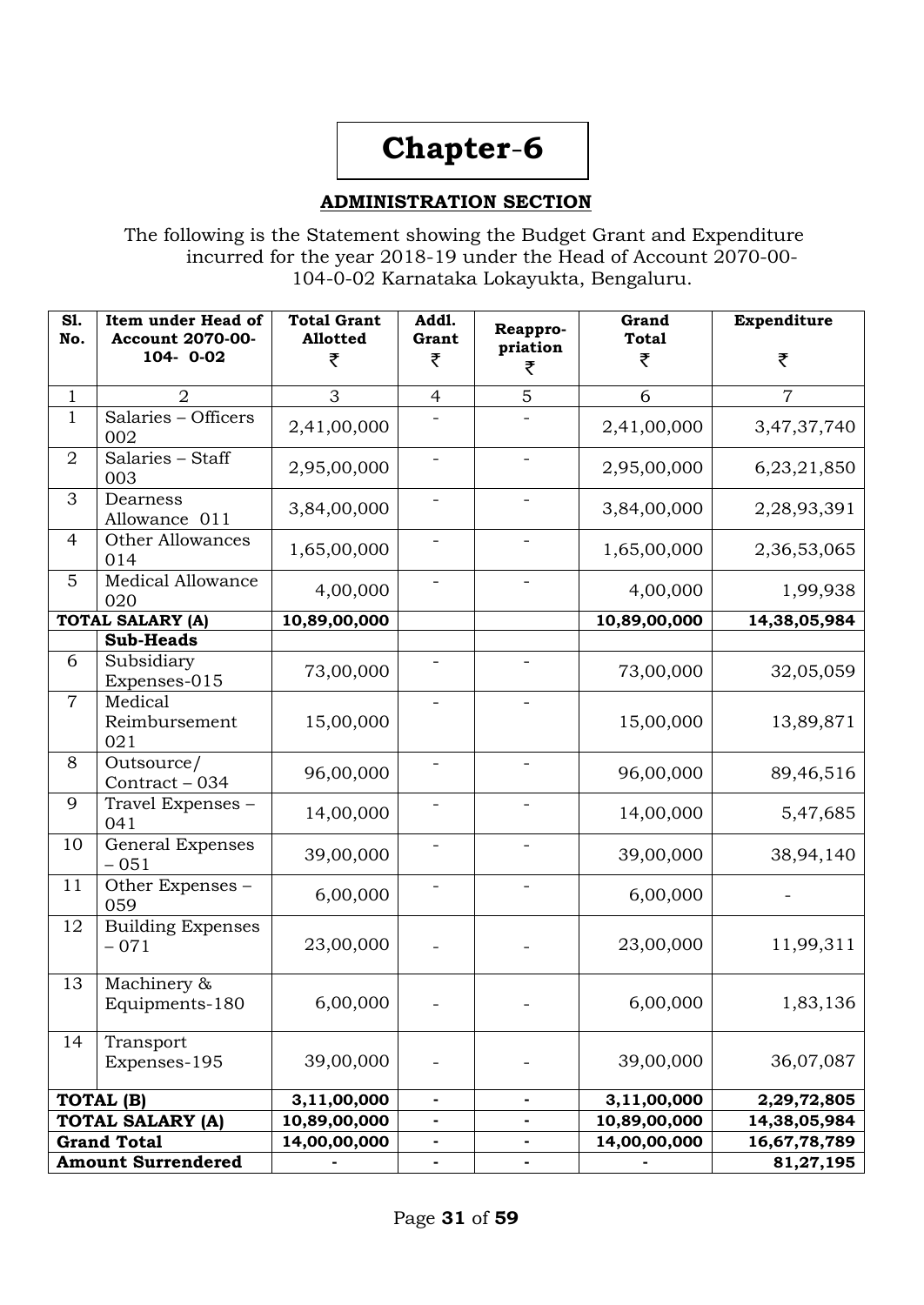#### **The following is the Statement showing the Budget Grant and Expenditure incurred for the year 2018-19 under the Head of Account 2070-00-104-0-03 Vigilance 03-Director General, Bureau of Investigation, Karnataka Lokayukta, Bengaluru.**

| Sl.<br>No.       | Item under Head of<br>Account 2070-00-<br>104-0-03            | <b>Total Grant</b><br>Allotted | Reappro-<br>Addl.<br>priation<br>Grant |               | Grand<br>Total | Expenditure    |
|------------------|---------------------------------------------------------------|--------------------------------|----------------------------------------|---------------|----------------|----------------|
| $\mathbf{1}$     | 2                                                             | 3                              | $\overline{4}$                         | 5             | 6              | $\overline{7}$ |
| $\mathbf{1}$     | Salaries - Officers<br>002                                    | 5,16,00,000                    |                                        |               | 5,16,00,000    | 5,59,73,472    |
| $\overline{2}$   | Salaries - Staff<br>003                                       | 12,87,00,000                   |                                        |               | 12,87,00,000   | 23,91,74,177   |
| 3                | Dearness<br>Allowance 011                                     | 9,94,00,000                    | $\overline{\phantom{0}}$               |               | 9,94,00,000    | 3,10,91,847    |
| $\overline{4}$   | <b>Other Allowances</b><br>014                                | 5,83,00,000                    |                                        |               | 5,83,00,000    | 6,56,17,107    |
| 5                | <b>Medical Allowance</b><br>020                               | 8,00,000                       |                                        |               | 8,00,000       | 9,05,589       |
|                  | <b>TOTAL SALARY (A)</b>                                       | 33,88,00,000                   |                                        |               | 33,88,00,000   | 39,27,62,192   |
|                  | <b>Sub-Heads</b>                                              |                                |                                        |               |                |                |
| 6                | Subsidiary<br>Expenses-015                                    | 82,00,000                      |                                        | $(+)5,00,000$ | 87,00,000      | 68,82,818      |
| $\overline{7}$   | Medical<br>Reimbursement-<br>021                              | 53,00,000                      | $\qquad \qquad -$                      |               | 53,00,000      | 22,37,978      |
| 8                | Outsource/<br>Contract - 034                                  | 89,00,000                      |                                        | $(-)5,00,000$ | 84,00,000      | 53,13,600      |
| 9                | Travel Expenses -<br>041                                      | 1,12,00,000                    |                                        |               | 1,12,00,000    | 46, 37, 794    |
| 10               | General Expenses -<br>051                                     | 1,27,00,000                    |                                        |               | 1,27,00,000    | 84,07,675      |
| 11               | Refund of Trap<br>Amount &<br>Investigation<br>Expenses - 059 | 8,00,000                       |                                        |               | 8,00,000       | 1,67,699       |
| 12               | <b>Building Expenses</b><br>$-071$                            | 59,00,000                      |                                        |               | 59,00,000      | 40,20,677      |
| 13               | Scholarship &<br>Incentives-117                               | 51,00,000                      |                                        |               | 51,00,000      | 49,33,927      |
| 14               | Machinery &<br>Equipment -180                                 | 30,00,000                      |                                        |               | 30,00,000      | 3,88,205       |
| 15               | Transport<br>Expenses-195                                     | 2,21,00,000                    | -                                      |               | 2,21,00,000    | 1,57,53,557    |
| <b>TOTAL (B)</b> |                                                               | 8,32,00,000                    | $\blacksquare$                         | ٠             | 8,32,00,000    | 5,27,43,930    |
|                  | <b>TOTAL SALARY (A)</b>                                       | 33,88,00,000                   | $\blacksquare$                         |               | 33,88,00,000   | 39,27,62,192   |
|                  | <b>Grand Total</b>                                            | 42,20,00,000                   | $\blacksquare$                         | ۰             | 42,20,00,000   | 44,55,06,122   |
|                  | <b>Amount Surrendered</b>                                     |                                | $\blacksquare$                         | -             |                | 3,04,56,070    |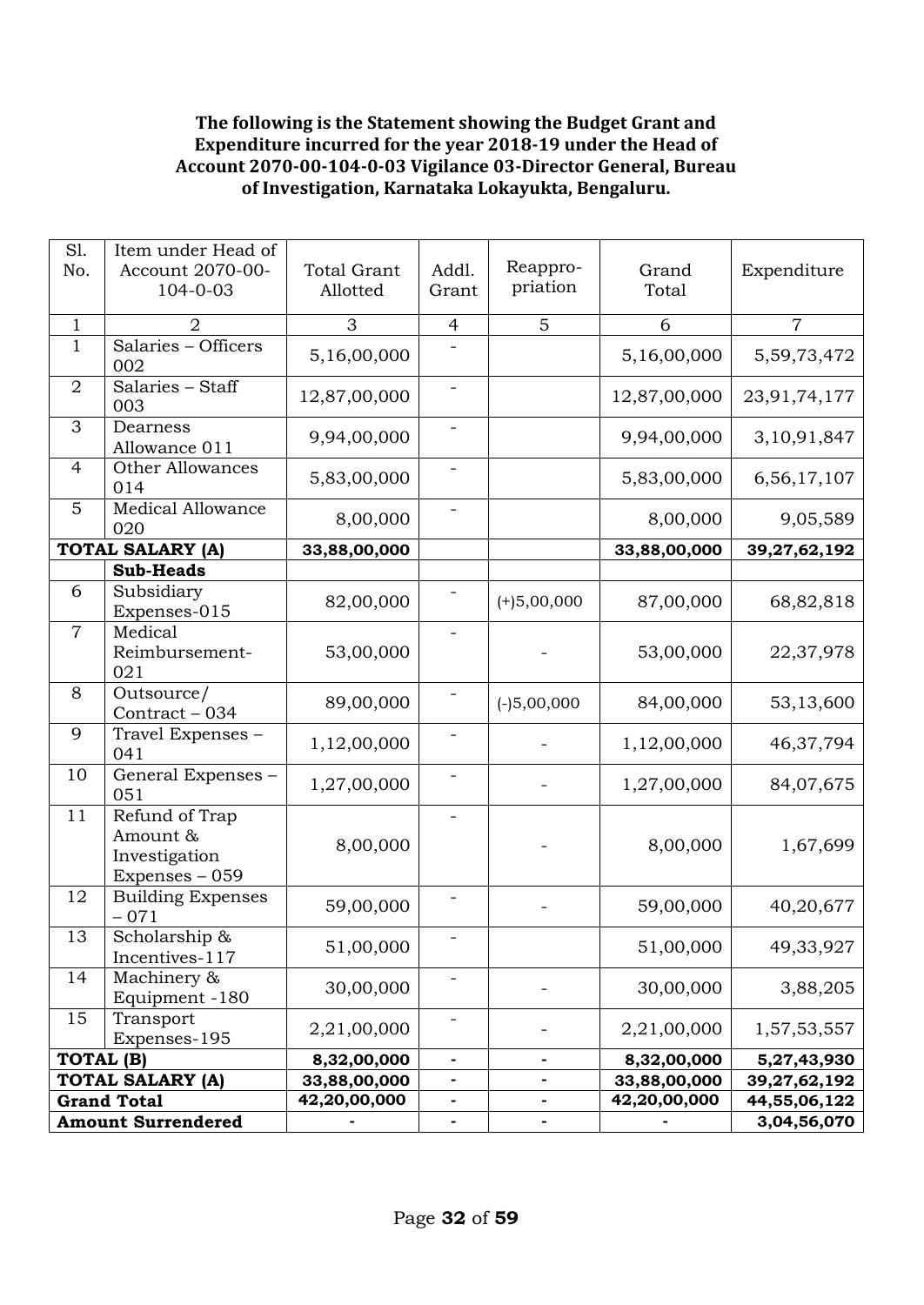| <b>S1.</b><br>No. | <b>Particulars</b>                                           | Amount<br>received |
|-------------------|--------------------------------------------------------------|--------------------|
|                   | Deposition Copy fees and others                              | $12,63,177=00$     |
| $\overline{2}$    | Information fee under the Right to<br><b>Information Act</b> | $99,107=00$        |
| 3                 | Sale of old goods                                            | $41,070=00$        |
|                   | <b>Total</b>                                                 | 14,03,354=00       |

#### The Statement showing the Revenue received during the year 2018-19

\*\*\*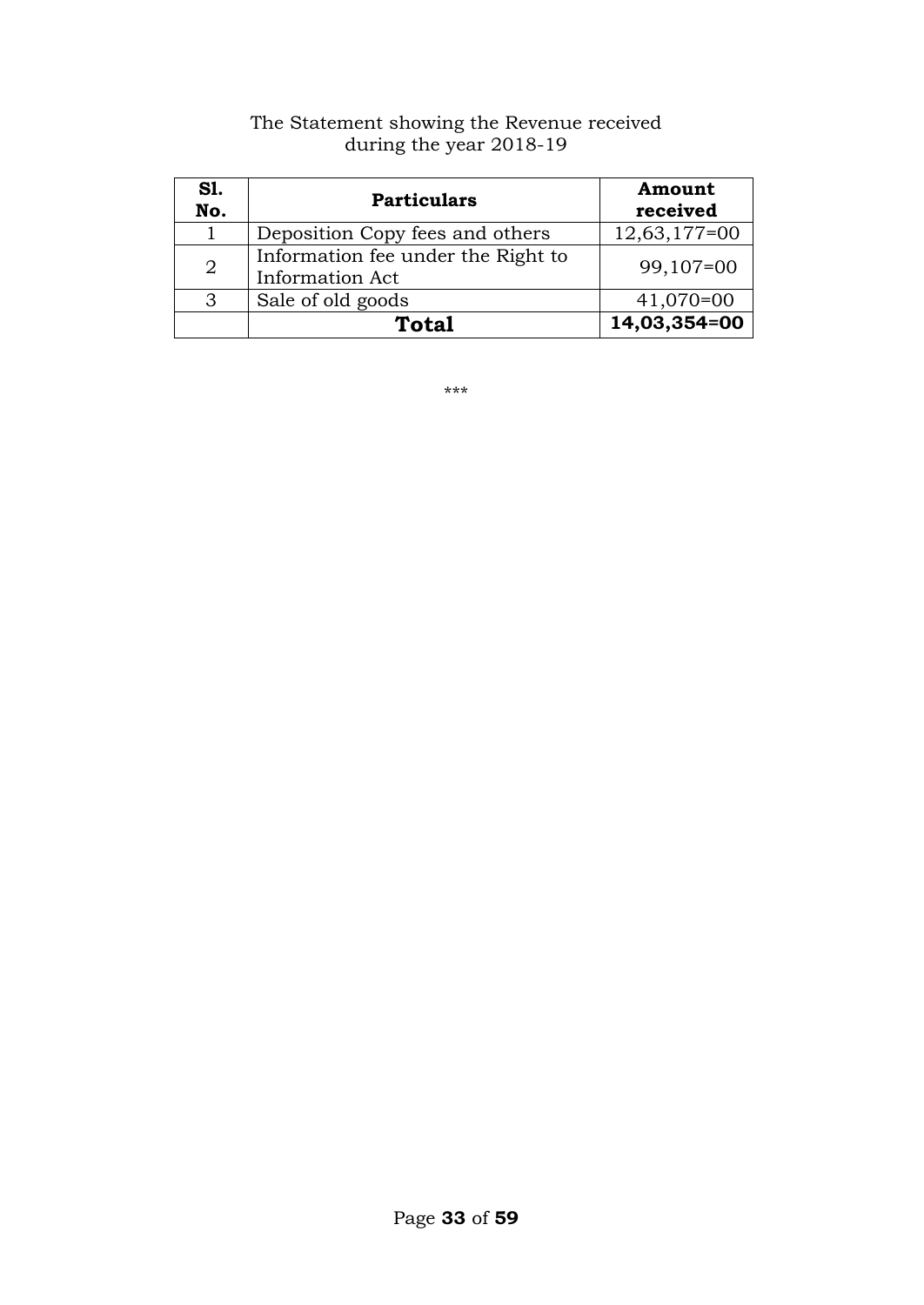| S1. No.                             | Designation                           | <b>Sanctioned Posts</b> |                  | No. of<br><b>Employees</b> | Working        | Vacancies        | Remarks                  |  |  |
|-------------------------------------|---------------------------------------|-------------------------|------------------|----------------------------|----------------|------------------|--------------------------|--|--|
|                                     |                                       |                         | Men              | women                      |                |                  |                          |  |  |
| $\mathbf{1}$                        | $\mathbf 2$                           | 3                       | 4                | 5                          | 6              | $\mathbf 7$      | 8                        |  |  |
| <b>CLASS I (GROUP 'A') OFFICERS</b> |                                       |                         |                  |                            |                |                  |                          |  |  |
| $\mathbf{1}$                        | Hon'ble Lokayukta                     | $\mathbf{1}$            | $\mathbf{1}$     | $\boldsymbol{0}$           | $\mathbf{1}$   | $\mathbf{0}$     |                          |  |  |
| $\overline{2}$                      | Hon'ble<br>Upalokayukta               | $\overline{2}$          | $\mathbf{1}$     | $\mathbf{0}$               | $\mathbf{1}$   | $\mathbf{1}$     |                          |  |  |
| 3                                   | Registrar                             | $\mathbf{1}$            | $\mathbf{1}$     | $\mathbf{O}$               | $\mathbf{1}$   | $\mathbf{0}$     |                          |  |  |
| 4                                   | Chief Engineer                        | $\mathbf{1}$            | $\mathbf{O}$     | $\mathbf{O}$               | $\mathbf{0}$   | $\mathbf{1}$     |                          |  |  |
| 5                                   | Addl. Registrar<br>Enquiries*         | 16                      | 13               | 3                          | 16             | $\boldsymbol{0}$ |                          |  |  |
| 6                                   | Deputy Registrar<br>Enquiries         | 5                       | $\overline{4}$   | $\mathbf 0$                | $\overline{4}$ | $\mathbf{1}$     |                          |  |  |
| $\overline{7}$                      | Secretary to<br>Lokayukta             | $\mathbf{1}$            | $\mathbf{0}$     | $\mathbf 0$                | $\mathbf{0}$   | $\mathbf{1}$     |                          |  |  |
| 8                                   | Deputy Registrar<br>$(Admn.-1)$       | $\mathbf{1}$            | $\mathbf{1}$     | $\mathbf{0}$               | $\mathbf{1}$   | $\mathbf{0}$     |                          |  |  |
| 9                                   | Deputy Registrar<br>$(Admn.-2)$       | $\mathbf{1}$            | $\mathbf{0}$     | $\mathbf 0$                | $\mathbf{0}$   | $\mathbf{1}$     |                          |  |  |
| 10                                  | Superintending<br>Engineer            | $\mathbf{1}$            | $\mathbf{O}$     | $\mathbf 0$                | $\mathbf{0}$   | $\mathbf{1}$     |                          |  |  |
| 11                                  | <b>Executive Engineer</b>             | 3                       | $\mathbf{1}$     | $\mathbf{0}$               | $\mathbf{1}$   | $\overline{2}$   |                          |  |  |
| 12                                  | Deputy Controller<br>of Accounts      | $\mathbf{1}$            | 0                | $\boldsymbol{0}$           | $\mathbf{0}$   | $\mathbf{1}$     |                          |  |  |
| 13                                  | Private Secy. to<br>Hon'ble Lokayukta | $\mathbf{1}$            | 0                | 0                          | 0              | $\mathbf 1$      |                          |  |  |
| 14                                  | Private Secretary to<br>Hon'ble ULA   | $\overline{2}$          | $\boldsymbol{0}$ | $\mathbf 0$                | $\mathbf{0}$   | $\boldsymbol{2}$ |                          |  |  |
| 15                                  | Public Prosecutor                     | $\mathbf{1}$            | $\overline{O}$   | $\mathbf{1}$               | $\mathbf{1}$   | $\mathbf{0}$     |                          |  |  |
| 16                                  | Senior Asst. Public<br>Prosecutor**   | 11                      | $\overline{4}$   | $\mathbf{1}$               | 5              | 6                |                          |  |  |
| 17                                  | Asst. Registrar<br>(Legal Opinion)    | 5                       | $\overline{2}$   | $\overline{O}$             | $\overline{a}$ | 3                |                          |  |  |
| 18                                  | Asst. Executive<br>Engineer           | 5                       | 3                | $\overline{O}$             | 3              | $\overline{a}$   |                          |  |  |
| 19                                  | Assistant Registrar<br>(Admn.)        | 3                       | $\overline{2}$   | $\mathbf{0}$               | $\overline{2}$ | $\mathbf{1}$     |                          |  |  |
| 20                                  | Assistant                             | $\overline{2}$          | $\mathbf{1}$     | $\boldsymbol{0}$           | $\mathbf{1}$   | $\mathbf{1}$     | $\overline{\phantom{a}}$ |  |  |

## **Classification of Employees as on 31-03-2019**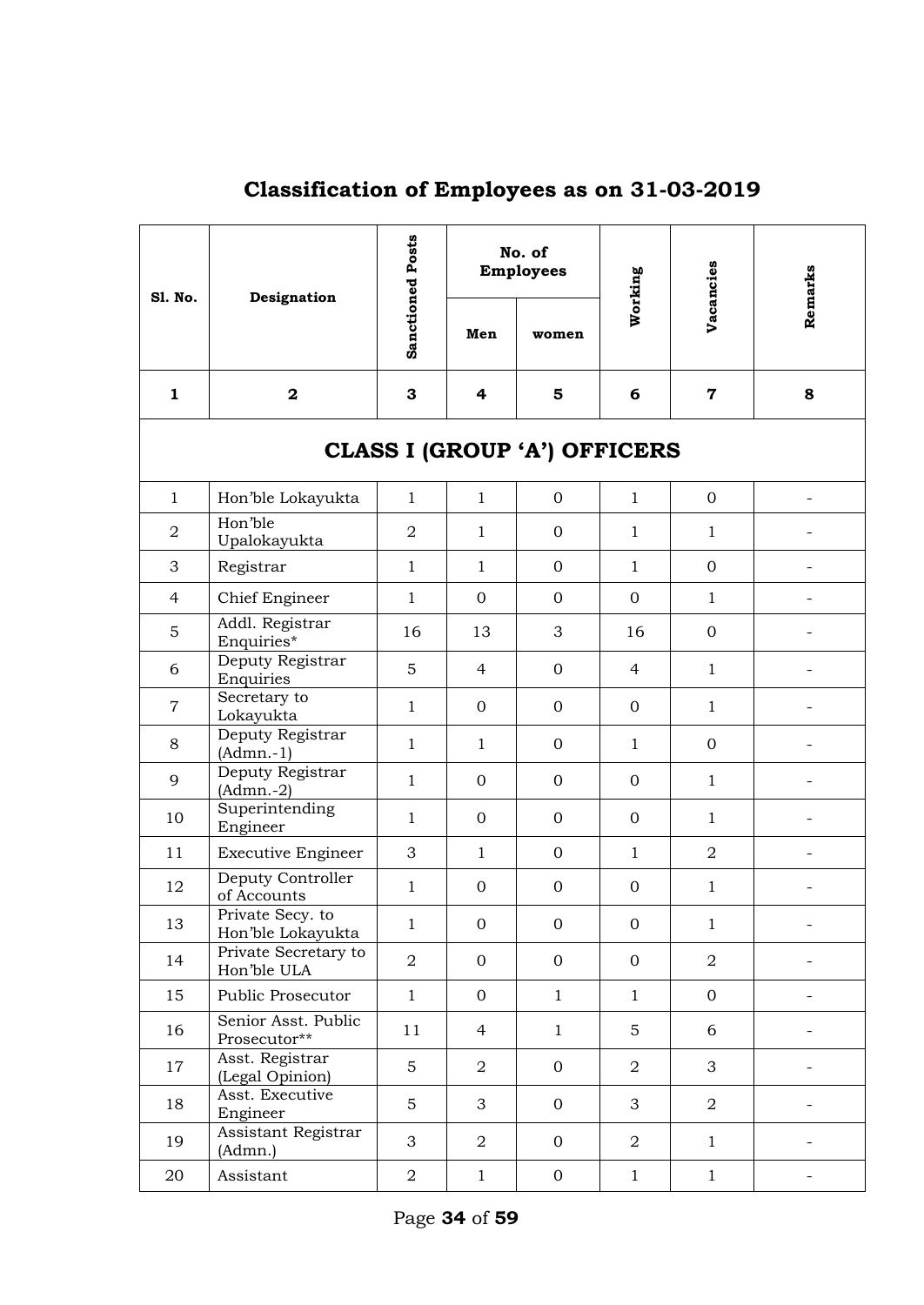|                | Controller of<br>Accounts                  |                                        |              |                |                  |                |                |                          |
|----------------|--------------------------------------------|----------------------------------------|--------------|----------------|------------------|----------------|----------------|--------------------------|
| 21             | Addl. Director<br>General of Police        | $\mathbf{1}$                           | $\mathbf{1}$ |                | $\mathbf{0}$     | $\mathbf{1}$   | $\mathbf{0}$   |                          |
| 22             | IGP/DIGP                                   | $\mathbf{1}$                           | $\mathbf{1}$ |                | $\overline{0}$   | $\mathbf{1}$   | $\overline{0}$ |                          |
| 23             | Superintendent of<br>Police                | 23                                     | 6            |                | $\mathbf{1}$     | $\overline{7}$ | 16             |                          |
| 24             | Joint<br>Commissioner<br>(PRO)             | $\mathbf{1}$                           | $\mathbf{0}$ |                | $\boldsymbol{0}$ | $\mathbf{0}$   | $\mathbf{1}$   |                          |
| 25             | Deputy<br>Superintendent of<br>Police      | 43                                     | 15           |                | $\mathbf 0$      | 15             | 28             |                          |
| 26             | Gazetted Assistants                        | 5                                      | $\mathbf{0}$ |                | 5                | 5              | $\mathbf{O}$   |                          |
| 27             | Deputy Director of<br><b>Statistics</b>    | $\mathbf{1}$                           | $\mathbf{1}$ |                | $\mathbf{O}$     | $\mathbf{1}$   | $\overline{0}$ |                          |
|                |                                            | 139                                    | 58           |                | 11               | 69             | 70             |                          |
|                |                                            | <b>CLASS II (GROUP 'B') OFFICERS</b>   |              |                |                  |                |                |                          |
| $\mathbf{1}$   | Assistant Engineer                         | 8                                      |              | $\overline{4}$ | $\mathbf{0}$     | $\overline{4}$ | 4              |                          |
| $\overline{2}$ | Senior Judgement<br>Writer                 | 9                                      |              | $\mathbf{1}$   | 5                | 6              | 3              |                          |
| 3              | Translator                                 | $\mathbf{1}$                           |              | $\Omega$       | $\mathbf{1}$     | $\mathbf{1}$   | $\mathbf{0}$   |                          |
| 4              | Legal Assistant<br>(Court Officer)         | $\mathbf{1}$                           |              | $\mathbf{0}$   | $\mathbf{1}$     | 1              | $\mathbf{0}$   |                          |
| 5              | Audit Officer                              | $\overline{2}$                         |              | $\mathbf{0}$   | $\mathbf{0}$     | $\mathbf{0}$   | $\overline{2}$ |                          |
| 6              | Accounts<br>Superintendent                 | 5                                      |              | $\overline{2}$ | $\mathbf{0}$     | $\overline{2}$ | 3              |                          |
| $\overline{7}$ | Manager                                    | $\overline{4}$                         |              | $\mathbf{1}$   | $\mathbf{1}$     | $\overline{2}$ | $\overline{2}$ |                          |
| 8              | Police Inspector                           | 90                                     |              | 52             | 12               | 64             | 26             |                          |
|                | <b>TOTAL</b>                               | 120                                    |              | 60             | 20               | 80             | 40             |                          |
|                |                                            | <b>CLASS III (GROUP 'C') OFFICIALS</b> |              |                |                  |                |                |                          |
| $\mathbf{1}$   | Office Supdt. /<br>Audit<br>Superintendent | 30                                     |              | 17             | 7                | 24             | 6              |                          |
| $\overline{2}$ | Judgement Writer*                          | 25                                     |              | 9              | 13               | 22             | 3              |                          |
| 3              | Assistant<br>Statistical Officer           | $\overline{a}$                         |              | $\mathbf{1}$   | $\mathbf{1}$     | $\overline{2}$ | $\mathbf{0}$   |                          |
| $\overline{4}$ | Assistant<br>Librarian                     | $\mathbf{1}$                           |              | $\mathbf{0}$   | $\mathbf{0}$     | $\mathbf{0}$   | $\mathbf{1}$   |                          |
| 5              | <b>First Division</b><br>Assistant*        | 70                                     |              | 24             | 18               | 42             | 28             |                          |
| 6              | Second Division<br>Assistant               | 58                                     |              | 19             | 14               | 33             | 25             |                          |
| $\overline{7}$ | Stenographers                              | 41                                     |              | 6              | 10               | 16             | 25             |                          |
| 8              | Senior Typist                              | 3                                      |              | $\mathbf{0}$   | $\overline{a}$   | $\overline{2}$ | $\mathbf{1}$   |                          |
| 9              | Typist                                     | 16                                     |              | $\mathbf{1}$   | $\overline{a}$   | 3              | 13             | $\overline{\phantom{a}}$ |
| 10             | Clerk-cum-Typist                           | 117                                    |              | 13             | 57               | 70             | 47             | $\overline{\phantom{a}}$ |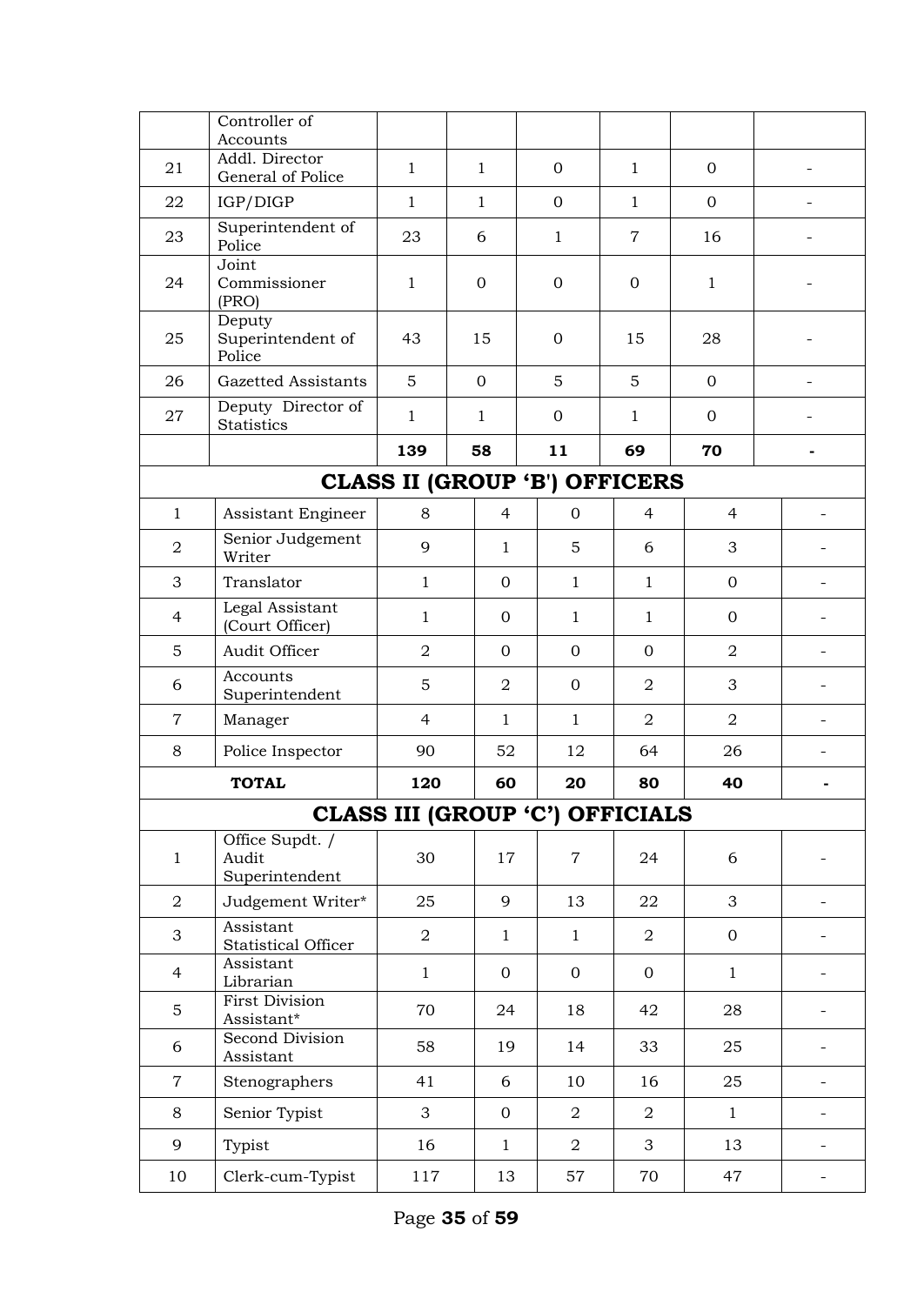|                                                                                                                                                                                                                 |                                                                                                                                          |  | 5                 |   |                  |          |                |   |                |                  |         |
|-----------------------------------------------------------------------------------------------------------------------------------------------------------------------------------------------------------------|------------------------------------------------------------------------------------------------------------------------------------------|--|-------------------|---|------------------|----------|----------------|---|----------------|------------------|---------|
| 11                                                                                                                                                                                                              | Senior Driver                                                                                                                            |  |                   |   | 5                |          | $\Omega$       |   | 5              | $\mathbf{0}$     |         |
| 12                                                                                                                                                                                                              | Driver                                                                                                                                   |  | 21                |   | 13               |          | $\mathbf{1}$   |   | 14             | $\overline{7}$   |         |
| 13                                                                                                                                                                                                              | Police Sub-<br>Inspector                                                                                                                 |  | 13                |   | $\overline{a}$   |          | $\mathbf{0}$   |   | $\overline{2}$ | 11               |         |
| 14                                                                                                                                                                                                              | Assistant Sub-<br>Inspector                                                                                                              |  | $\overline{4}$    |   | 3                |          | $\Omega$       |   | 3              | $\mathbf{1}$     |         |
| 15                                                                                                                                                                                                              | Head Constable                                                                                                                           |  | 145               |   | 115              |          | 11             |   | 126            | 19               |         |
| 16                                                                                                                                                                                                              | H.C.Driver                                                                                                                               |  | 15                |   | 14               |          | $\overline{0}$ |   | 14             | $\mathbf{1}$     |         |
| 17                                                                                                                                                                                                              | Civil Police<br>Constables                                                                                                               |  | 234               |   | 111              |          | 25             |   | 136            | 98               |         |
| 18                                                                                                                                                                                                              | APC Orderly                                                                                                                              |  | 30                |   | 9                |          | $\mathbf{0}$   |   | 9              | 21               |         |
| 19                                                                                                                                                                                                              | A.P.C.Drivers                                                                                                                            |  | 148               |   | 59               |          | $\Omega$       |   | 59             | 89               |         |
|                                                                                                                                                                                                                 |                                                                                                                                          |  | 978               |   | 421              |          | 161            |   | 582            | 396              |         |
| <b>CLASS IV (GROUP 'D') OFFICIALS</b>                                                                                                                                                                           |                                                                                                                                          |  |                   |   |                  |          |                |   |                |                  |         |
| $\mathbf{1}$                                                                                                                                                                                                    | Jamedars /<br>Attenders                                                                                                                  |  | 14                |   | $\overline{2}$   |          | $\overline{a}$ |   | 4              | 10               |         |
| 2                                                                                                                                                                                                               | Cycle Orderlies /<br>Home*<br>Orderlies/Dalayat<br>hs/Dalayaths-<br>cum-<br>Sweepers/Sweeper<br>s/nightwatchman                          |  | 144               |   | 37               |          | 26             |   | 63             | 81               |         |
| 3                                                                                                                                                                                                               | Motor Cycle<br>Orderly                                                                                                                   |  | 5                 |   | 3                |          | $\Omega$       |   | 3              | $\overline{2}$   |         |
|                                                                                                                                                                                                                 |                                                                                                                                          |  | 163               |   |                  | 42<br>28 |                |   | 70             | 93               |         |
|                                                                                                                                                                                                                 |                                                                                                                                          |  | B<br>A            | S | T                |          | R A C          | T |                |                  |         |
|                                                                                                                                                                                                                 |                                                                                                                                          |  | <b>Sanctioned</b> |   | No. of Employees |          |                |   |                |                  |         |
|                                                                                                                                                                                                                 | Group                                                                                                                                    |  | Strength          |   | Men              |          | women          |   | Working        | <b>Vacancies</b> | Remarks |
| $\mathbf{1}$                                                                                                                                                                                                    | Group 'A'                                                                                                                                |  | 139               |   | 58               |          | 11             |   | 69             | 70               |         |
| $\overline{2}$                                                                                                                                                                                                  | Group 'B'                                                                                                                                |  | 120               |   | 60               |          | 20             |   | 80             | 40               |         |
| 3                                                                                                                                                                                                               | Group 'C'                                                                                                                                |  | 978               |   | 421              |          | 161            |   | 582            | 396              |         |
| 4                                                                                                                                                                                                               | Group 'D'                                                                                                                                |  | 163               |   | 42               |          | 28             |   | 70             | 93               |         |
|                                                                                                                                                                                                                 | <b>Total</b>                                                                                                                             |  | 1400              |   | 581              |          | 220            |   | 801            | 599              |         |
| **Vide Govt Order No:DPAR 156 SLU 2016, Dated:28/01/2017, Govt granted<br>permission for creation of 02 Senior Assistant Public Prosecutors posts temporarily for<br>a<br>period of two years (till 31/03/2019) |                                                                                                                                          |  |                   |   |                  |          |                |   |                |                  |         |
|                                                                                                                                                                                                                 | *ARE-5, JW-5, FDA-5, DALAYAT-5 POSTS TEMPORARILY CREATED TILL 31/03/2019<br>VIDE G.O.DPAR 72 Recloecds 2017, BANGALORE, DATED:26/12/2017 |  |                   |   |                  |          |                |   |                |                  |         |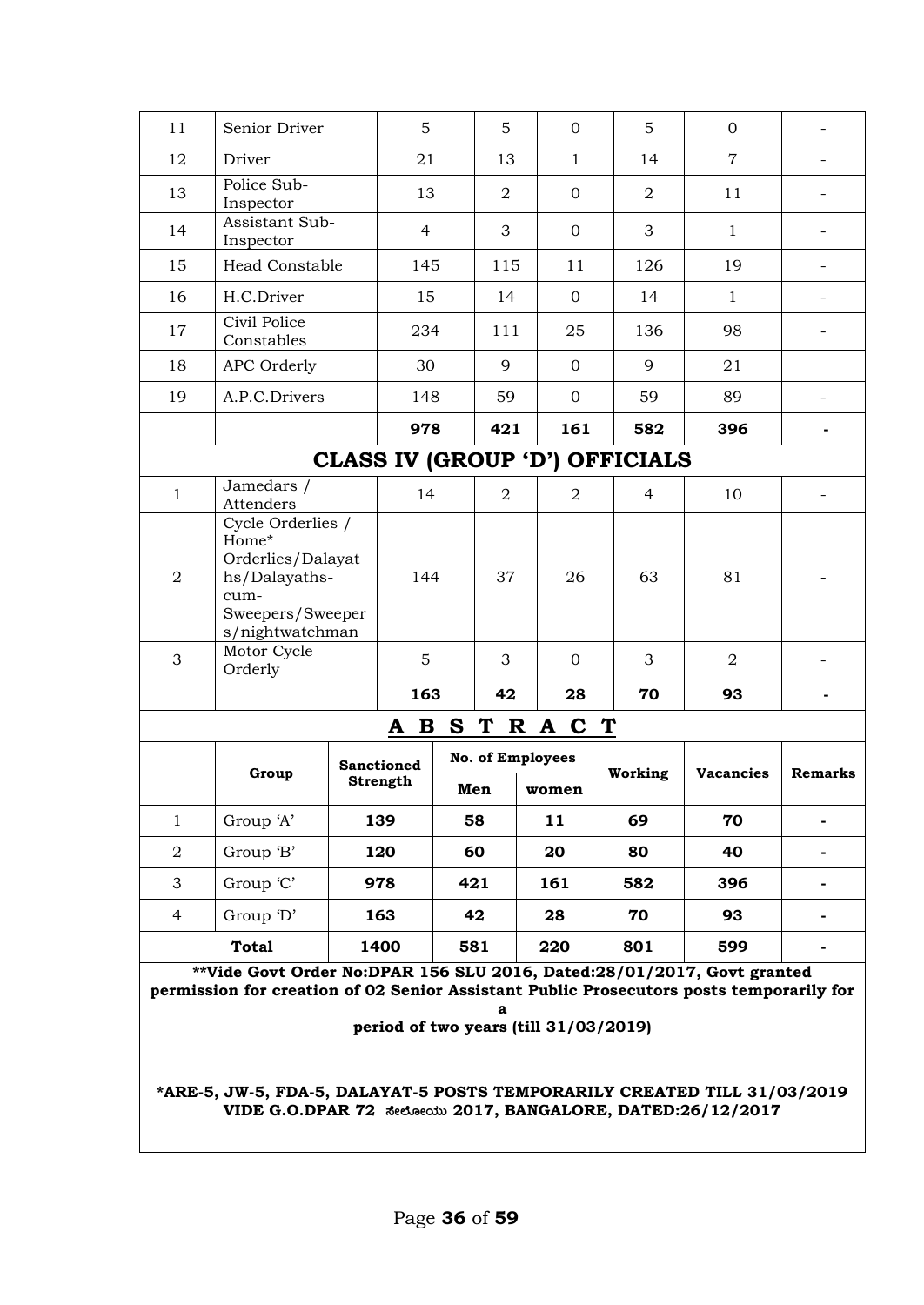# **Chapter – 7**

#### **PARTICULARS OF THE TENURE OF THE OFFICE HELD BY THE HON"BLE LOKAYUKTAS**

| <b>Name</b>               | From       | To                      |
|---------------------------|------------|-------------------------|
| Hon'ble Mr. Justice<br>1) | 15/01/1986 | 14/01/1991              |
| A.D.Koshal                |            |                         |
| 2) Hon'ble Mr. Justice    | 25/01/1991 | 24/01/1996              |
| Rabindranath Pyne         |            |                         |
| 3) Hon'ble Mr. Justice    | 02/06/1996 | 01/06/2001              |
| S.A. Hakeem               |            |                         |
| 4) Hon'ble Mr. Justice    | 03/07/2001 | 02/07/2006              |
| N.Venkatachala            |            |                         |
| 5) Hon'ble Mr. Justice    | 03/08/2006 | 02/08/2011              |
| N.Santosh Hegde           |            |                         |
| Hon'ble Mr. Justice<br>6) | 03/08/2011 | 20/09/2011              |
| Shivaraj V. Patil         |            |                         |
| 7) Hon'ble Justice        | 14/02/2013 | $07/12/2015$ (Resigned) |
| Dr.Y.Bhaskar Rao          |            |                         |
| 8) Hon'ble Mr. Justice    | 28/01/2017 | Till the end of the     |
| P. Vishwanatha            |            | Financial Year and      |
| Shetty                    |            | Continued               |

#### **PARTICULARS OF THE TENURE OF THE OFFICE HELD BY THE HON"BLE UPALOKAYUKTAS**

| <b>Name</b>                                      | From       | To              |
|--------------------------------------------------|------------|-----------------|
| Hon'ble Mr. Justice S.C. Mittal,<br>$\mathbf{1}$ | 22/01/1986 | 21/01/1991      |
| 2) Hon'ble Mr. Justice                           | 13/02/1992 | 12/02/1997      |
| Kamaleshwar Nath,                                |            |                 |
| 3) Hon'ble Mr. Justice                           | 02/04/1997 | 01/04/2002      |
| G.P. Shivaprakash                                |            |                 |
| 4) Hon'ble Mr. Justice                           | 29/12/2004 | 28/12/2009      |
| G. Patri Basavana Goud                           |            |                 |
| 5) Hon'ble Mr. Justice S.B. Majage               | 19/07/2010 | 17/07/2015      |
| 6) Hon'ble Mr. Justice                           | 03/08/2011 | 20/10/2011      |
| R. Gururajan                                     |            |                 |
| 7) Hon'ble Mr. Justice                           | 22/01/2012 | 03/04/2012      |
| Chandrashekaraiah                                |            |                 |
| 8) Hon'ble Mr. Justice                           | 02/03/2013 | 02/03/2018      |
| Subash B. Adi                                    |            |                 |
| 9) Hon'ble Mr. Justice                           | 17/12/2015 | Till the end of |
| N. Ananda                                        |            | current         |
|                                                  |            | financial year  |
|                                                  |            | and             |
|                                                  |            | continued       |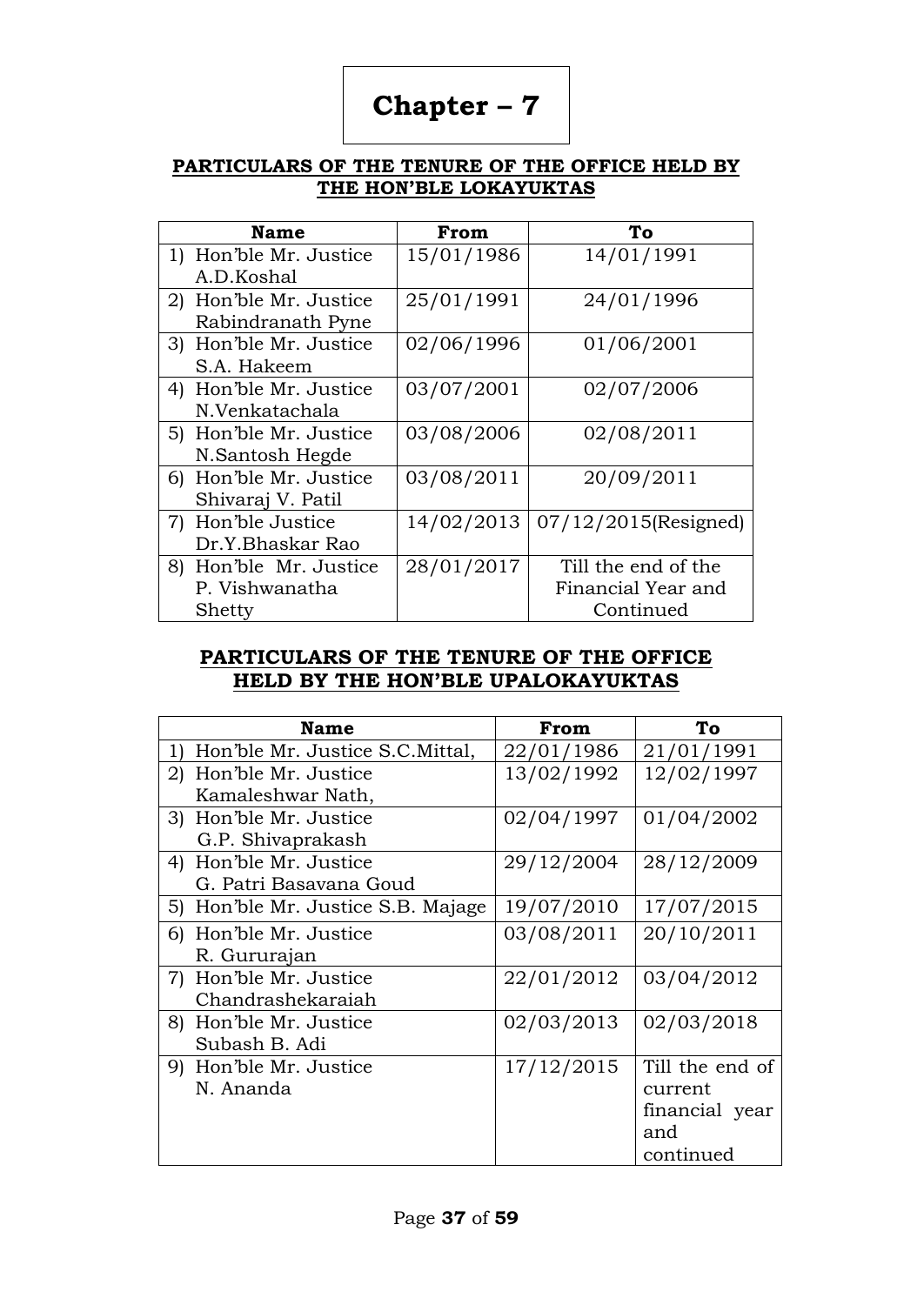### **INCUMBENCY OF REGISTRARS IN THE KARNATAKA LOKAYUKTA INSTITUTION**

| <b>S1.</b><br>No. | Name of the officer                 | From       | To                                                                 |
|-------------------|-------------------------------------|------------|--------------------------------------------------------------------|
| $\mathbf{1}$      | Sri. M.S. Nataraja Murthy           | 15/01/1986 | 31/12/1987                                                         |
| 2                 | Sri. Adhip Choudhary,               | 01/02/1988 | 27/09/1988                                                         |
| 3                 | Sri. V.Govindaraj                   | 28/09/1988 | 11/10/1988                                                         |
| $\overline{4}$    | Sri. J.N. Srinivasa Murthy          | 12/10/1988 | $\frac{1}{24/01/1997}$                                             |
| 5                 | Sri. M.J. Indrakumar                | 24/01/1997 | 31/05/1999                                                         |
| 6                 | Sri. R.H. Raddi                     | 01/06/1999 | 02/06/2000                                                         |
| 7                 | Sri. B.A. Muchandi                  | 03/06/2000 | 18/05/2002                                                         |
| 8                 | Sri. D. Krishnappa                  | 27/05/2002 | 13/09/2004                                                         |
| 9                 | Sri. B.S. Reddy                     | 13/09/2004 | 18/11/2004                                                         |
| 10                | Sri. D. Krishnappa                  | 18/11/2004 | 26/05/2005                                                         |
| 11                | Sri. Sudhakar A Pandit              | 26/05/2005 | 29/05/2006                                                         |
| 12                | Sri. L. Subramanya                  | 29/05/2006 | 16/02/2009                                                         |
| 13                | Sri. A.C.Vidhyadhara<br>(incharge)  | 16/02/2009 | 30/03/2009                                                         |
| 14                | Sri. Moosa Kunhi Nayar<br>Moole     | 30/03/2009 | 03/10/2011                                                         |
| 15                | Sri. B. Yoginath (incharge)         | 04/10/2011 | 26/05/2013                                                         |
| 16                | Sri. H.R. Deshpande                 | 27/6/2013  | 17/07/2015                                                         |
| 17                | Sri. M.S. Balakrishna<br>(incharge) | 17/07/2015 | 29/12/2015                                                         |
| 18                | Sri R.S. Patil, (Incharge)          | 29/12/2015 | 30/05/2016                                                         |
| 19                | Sri H.M. Nanjundaswamy              | 30/05/2016 | Till<br>the<br>end<br>financial<br>of<br>and<br>year<br>continued. |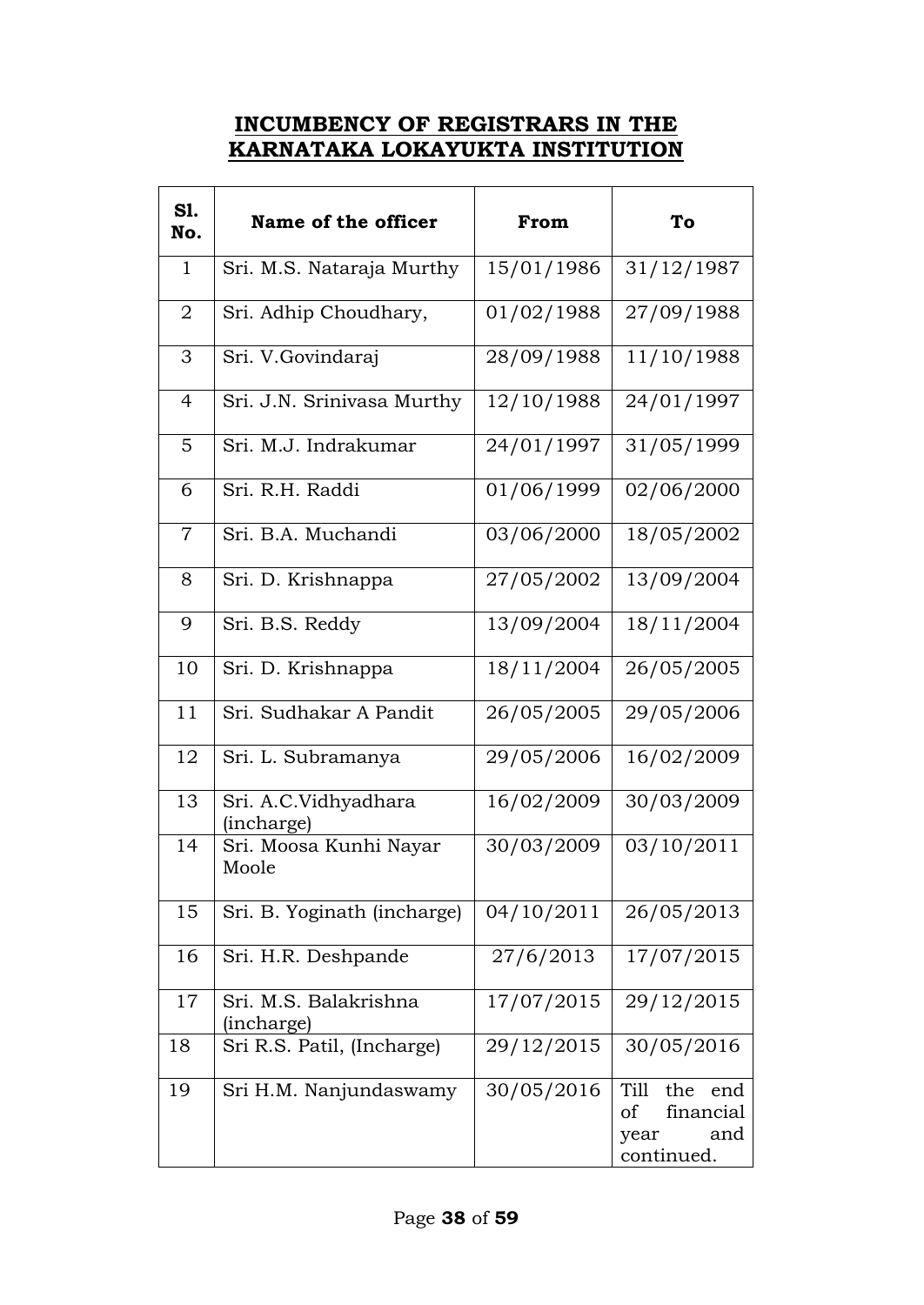## **INCUMBENCY OF ADGPs/IGPs IN THE KARNATAKA LOKAYUKTA INSTITUTION**

| <b>S1.</b><br>No. | <b>Name and Designation</b><br>of the Officer                         | From       | To         |
|-------------------|-----------------------------------------------------------------------|------------|------------|
| 1.                | Sri. A.R. Sridharan, I.P.S.,<br><b>Inspector General of Police</b>    | 15/01/1986 | 02/06/1986 |
| 2.                | Sri. S.N.S. Murthy, IPS<br><b>Inspector General of Police</b>         | 02/06/1986 | 01/12/1988 |
| 3.                | Sri. A.J. Anandan, I.P.S.,<br><b>Inspector General of Police</b>      | 15/12/1988 | 11/02/1991 |
| 4.                | Sri. S.C. Burman, IPS<br><b>Inspector General of Police</b>           | 11/02/1991 | 13/04/1992 |
| 5.                | Sri. Jai Parkash. I.P.S.,<br><b>Inspector General of Police</b>       | 13/04/1992 | 11/12/1995 |
| 6.                | Sri. R. Jagannathan, I.P.S.,<br>Director General of Police            | 23/12/1992 | 26/04/1995 |
| 7.                | Sri. S.N. Borker, I.P.S.,<br><b>Inspector General of Police</b>       | 17/09/1992 | 12/12/1995 |
| 8.                | Dr. S. Krishnamurthy, I.P.S.,<br><b>Inspector General of Police</b>   | 11/12/1995 | 15/03/1996 |
| 9.                | Sri. K.U. Shetty, I.P.S.,<br>Director General of Police               | 14/12/1995 | 31/10/1997 |
| 10.               | Sri. M.D. Singh, I.P.S.,<br><b>Inspector General of Police</b>        | 29/03/1996 | 23/05/1997 |
| 11.               | Sri. B.N.P Albuquerque, I.P.S.,<br><b>Inspector General of Police</b> | 07/06/1997 | 08/07/1999 |
| 12.               | Sri. B.N.P Albuquerque, I.P.S.,<br>Addl. Director General of Police   | 09/07/1999 | 13/07/2004 |
| 13.               | Sri. B.N.P. Albuquerque, I.P.S.,<br>Director General of Police.       | 14/07/2004 | 30/11/2004 |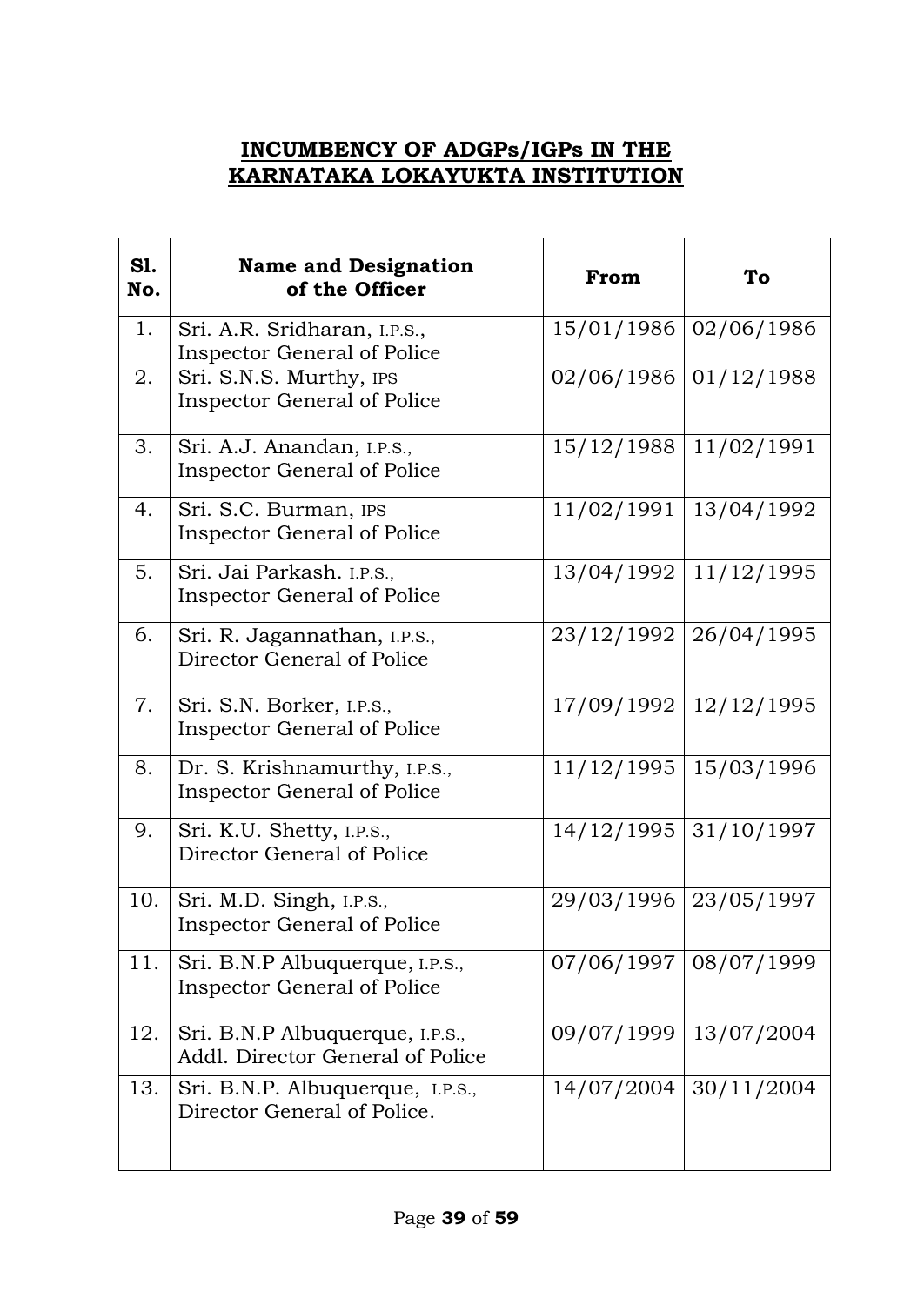| <b>S1.</b><br>No. | <b>Name and Designation</b><br>of the Officer                                       | From       | To                                                                |
|-------------------|-------------------------------------------------------------------------------------|------------|-------------------------------------------------------------------|
| 14.               | Sri. Lal Rokhuma Pachuau, I.P.S.,<br>Addl. Director General of Police               | 22/06/2005 | 03/10/2007                                                        |
| 15.               | Sri. Rupak Kumar Dutta, I.P.S.,<br>Addl. Director General of Police                 | 03/10/2007 | 04/05/2011                                                        |
| 16.               | Sri. Pranob Mohanty, I.P.S.,<br>Dy. Inspector General of Police<br>(in-charge ADGP) | 05/05/2011 | 09/08/2011                                                        |
| 17.               | Sri .G.V. Gaonkar, I.P.S.,<br>Addl. Director General of Police.                     | 10/08/2011 | 11/11/2011                                                        |
| 18.               | Sri. H.N.Sathyanarayana Rao, I.P.S.,<br>Addl. Director General of Police.           | 11/11/2011 | 24/11/2014                                                        |
| 19.               | Sri. Prem Shankar Meena, I.P.S.,<br>Addl. Director General of Police.               | 24/11/2014 | 01/01/2016                                                        |
| 20.               | Dr. S. Parashiva Murthy, I.P.S.,<br>Addl.Director General of Police.                | 02/01/2016 | 02/11/2017                                                        |
| 21                | Sri. Sanjay Sahay, I.P.S.,<br>Addl.Director General of Police.                      | 02/11/2017 | 19/09/2018                                                        |
| 22                | Dr. A.S.N.Murthy, I.P.S.,<br>Addl.Director General of Police.                       | 19/09/2018 | Till the end<br>$\sigma$<br>financial<br>and<br>year<br>continued |

\*\*\*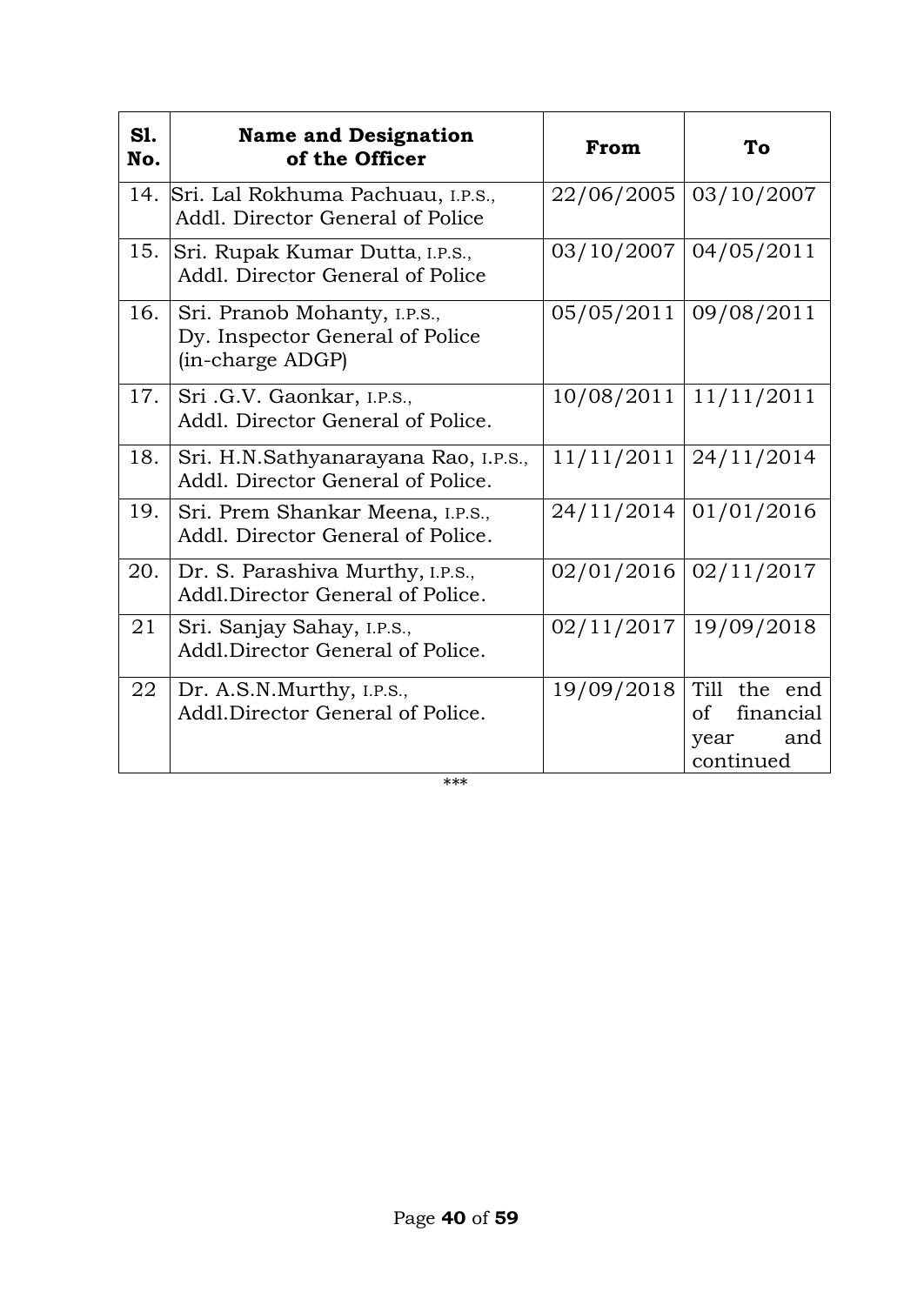## **Chapter**-**8**

## **DETAILS OF PRO-ACTIVE MEASURES TAKEN BY THE HON"BLE LOKAYUKTA DURING THE YEAR 2018-19 (01.04.2018 to 31.3.2019)**

#### **Visits -**

I. (a) The Hon"ble Lokayukta visited Madikeri from 27.08.2018 to 30.08.2018 and inspected the flood relief centers and flood affected areas at Madikeri and nearby villages. His Lordship held meeting with the Deputy Commissioner and other District level Officers and Police Officers of Kodagu District and instructed them to provide necessary facilities to the flood affected victims etc.

(b) On 19.11.2018 the Hon"ble Lokayukta along with Registrar, Additional Registrar of Enquiries-1 and Secretary to Hon"ble Lokayukta, had inspected Kannamangala, Karehalli, Devanahalli and Muttur lakes and instructed the concerned officials to take remedial steps for rejuvenation of lakes and also directed the concerned officers/officials to submit the status report on the action taken by them from time to time.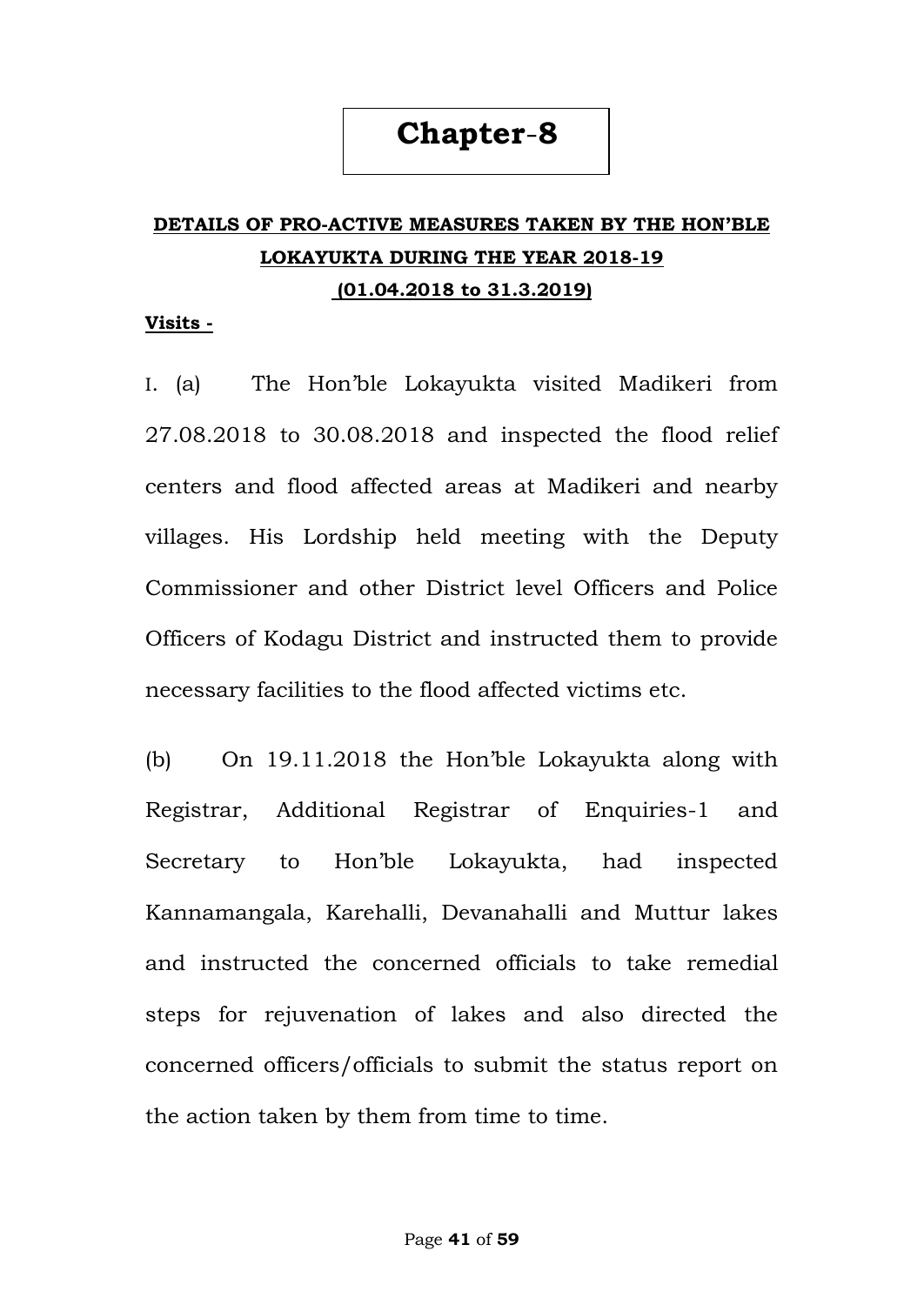(c) On 2.1.2019 Hon"ble Lokayukta along with Registrar, Additional Registrar of Enquiries-1 and Secretary to Hon"ble Lokayukta visited the Central Relief Committee (Beggars Rehabilitation Centre), Magadi Road, Bengaluru. His Lordship had enquired with the inmates about the facilities that are being provided to them and discrepancies, if any. His Lordship gave necessary instructions to Sri Chandra Naik, Secretary of Central Relief Committee, Bengaluru and directed him to submit the Status/Action Taken Report etc.

(d) The Hon"ble Lokayukta visited Mysuru District on **08.01.2019** and held meeting with the Deputy Commissioner, Chief Executive Officer, Superintendent of Police and Officers of other departments of Mysuru District. In the said meeting, Hon"ble Lokayukta had discussions with the concerned officers regarding implementation of various schemes of the government and issued instructions for effective implementation of those schemes. His Lordship also visited/inspected various schools/hostels of Mysuru district and instructed the concerned officers/officials to take effective measures in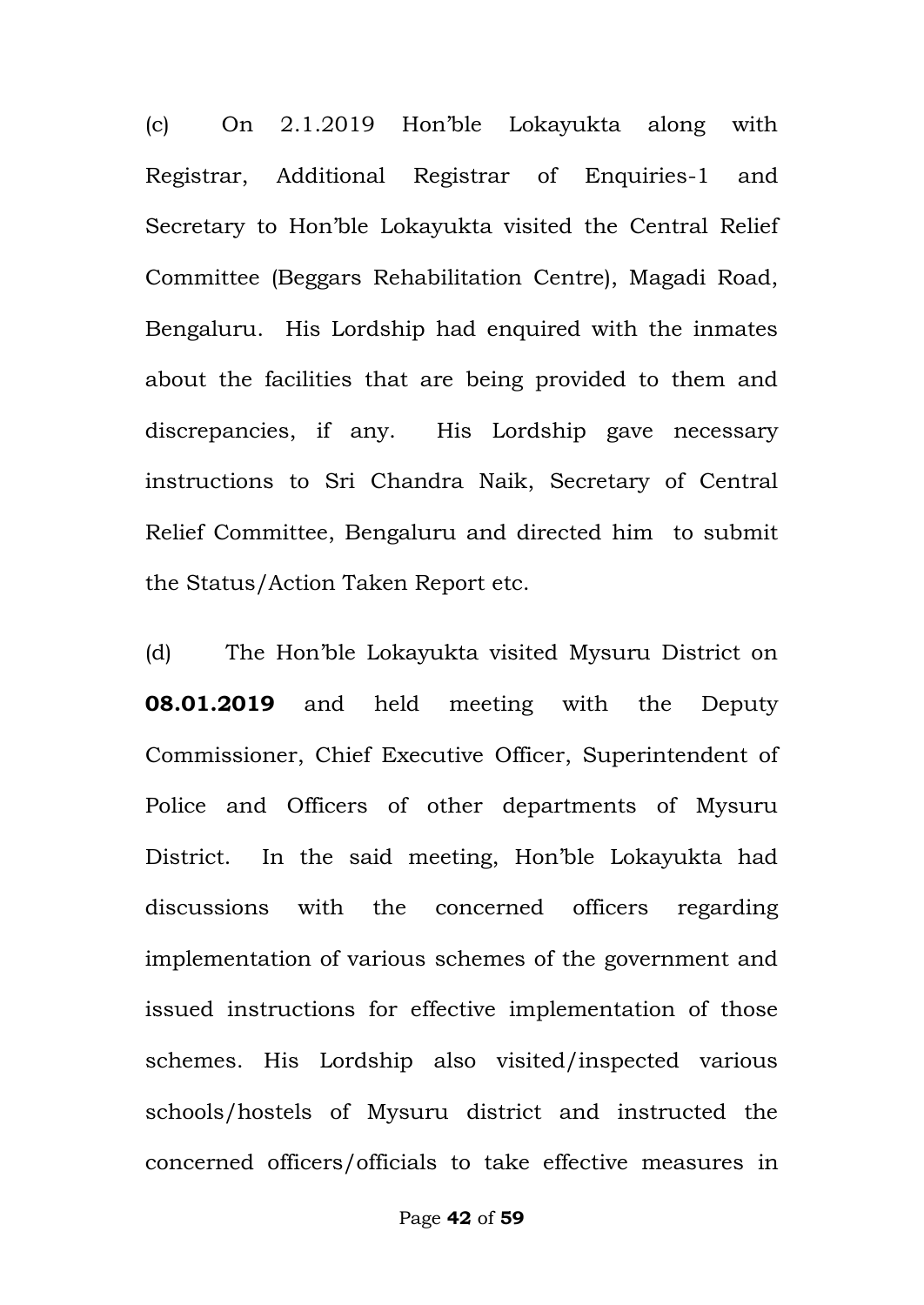respect of hygienic preparation of food, maintenance of hostel buildings etc.

 Further, Hon"ble Lokayukta visited the BCM Hostels, Social Welfare Department Hostels, Morarji Desai Hostels & Anganawadi Schools at Mysuru on 08.01.2019 and also visited K.R.Hospital, Mysuru and "Nirashrithara Parihara Kendra" at Jyothinagara, Mysuru on 9.1.2019 and instructed the concerned officers to maintain hygiene in preparation of food for inmates, maintenance of hostel and school buildings etc.,

**II**. The Hon"ble Lokayukta had visited the following educational institutions during the period 2018-19:

| Sl.No.         | <b>Date</b>                    | Name of the educational<br>institutions                                                                                                                               |
|----------------|--------------------------------|-----------------------------------------------------------------------------------------------------------------------------------------------------------------------|
| $\mathbf{1}$   | 27-07-2018<br>ረኛ<br>30-10-2018 | St. Francis Xavier Girls' High School,<br>Fraser Town, Bengaluru.                                                                                                     |
| $\overline{2}$ | 03-11-2018                     | Inaugural Ceremony of "23rd Annual<br>Conference of Karnataka Urology<br>Association - KUACON-2018" at<br>A.J.Institute of Medical Sciences,<br>Kuntikana, Mangaluru. |
| 3              | 04-12-2018                     | Teachers Conference KGF 2018-19<br>organized by KGF Private Schools<br>Management Association, at KGF.                                                                |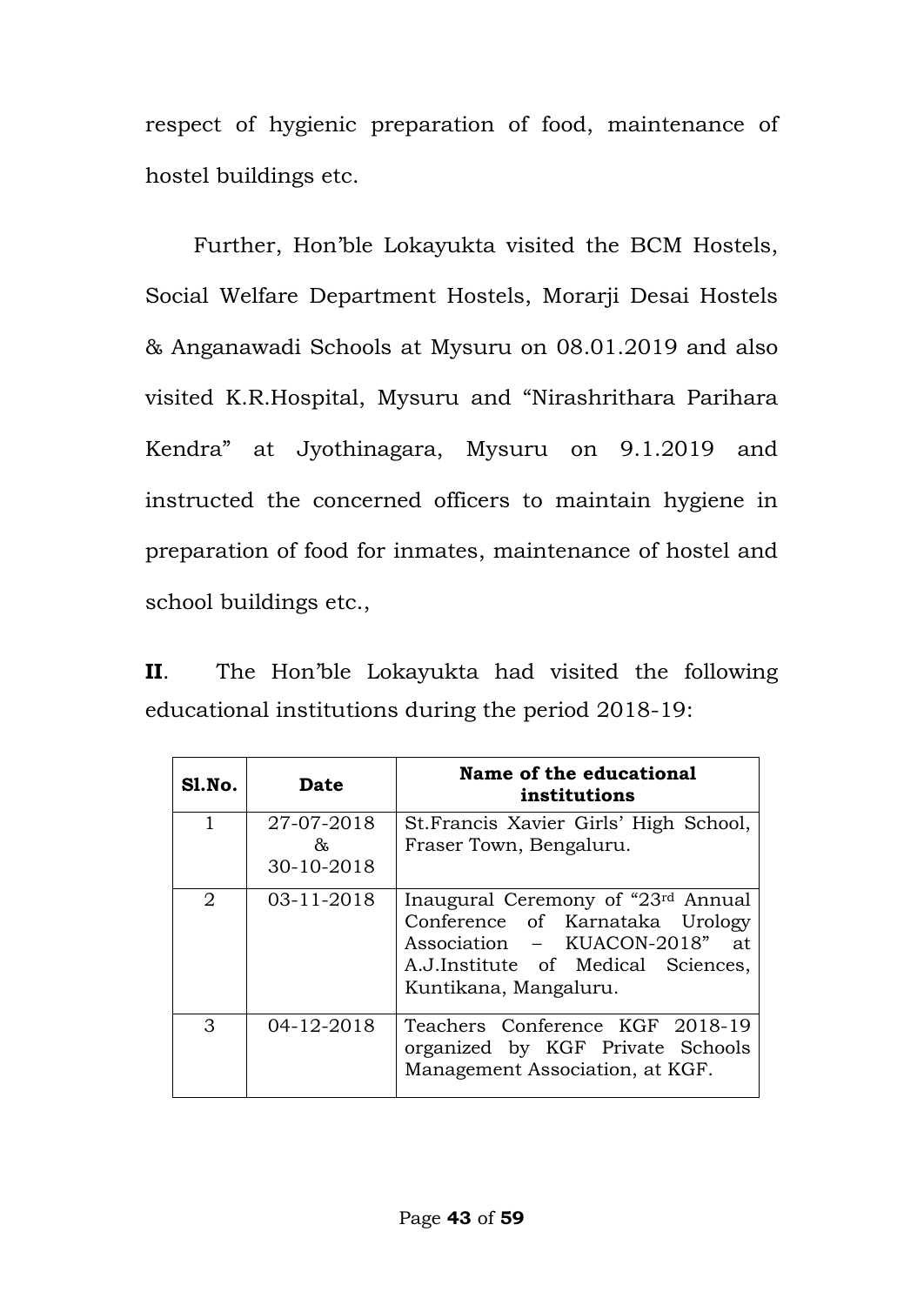| 4              | 20-12-2018                     | Valedictory Function- The Golden<br>Jubilee Celebrations of DVS College<br>of Arts, Science and Commerce,<br>Desheeya Vidhyashala Samithi,<br>Shivamogga. |
|----------------|--------------------------------|-----------------------------------------------------------------------------------------------------------------------------------------------------------|
| $\overline{5}$ | 26-01-2019                     | Government Model Higher Primary<br>School at Belvai, Karkala Taluk.                                                                                       |
| 6              | 15-02-2019<br>&.<br>16-02-2019 | Sandur Residential School, Shivapur,<br>Sandur, Ballari District.                                                                                         |

 The Hon"ble Lokayukta had addressed the students with a view to inculcate the need of following discipline, honesty, upright and transparent path in life while developing competency and efficiency in the field they choose in their future life as their profession. The whole object was to send a message among the younger generation for the growth of the society and country as a whole. There should be transparency both in public and private administration and it is only when the society is free from mal-administration that it can provide for the growth of the country etc.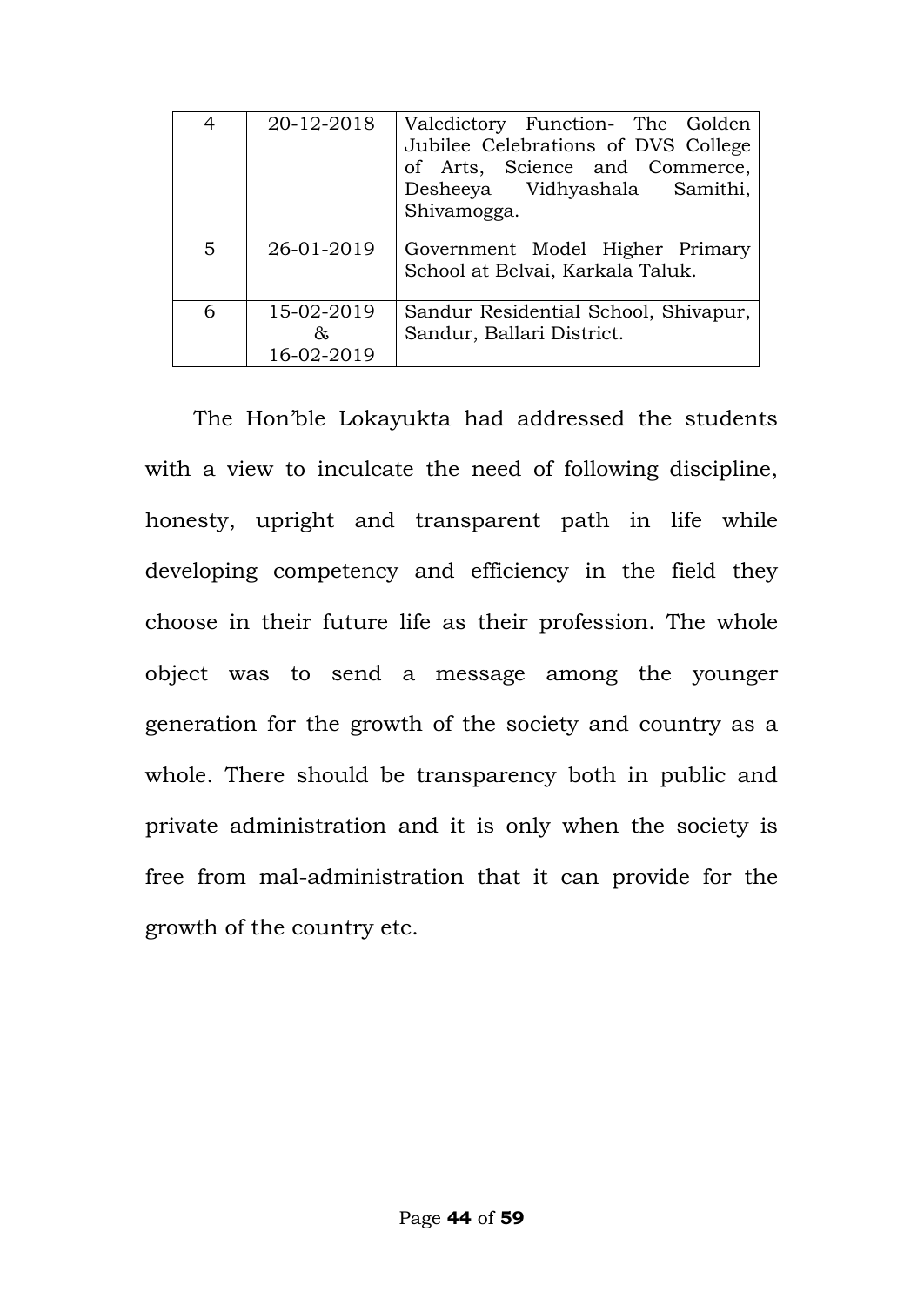### **III. The following are some of the suo-motu cases/complaints taken-up by Hon"ble Lokayukta, which are of general and public interest** –

### **1) No.LOK/Mys/1350/2018/ARE-6:-**

 An e-mail dated 22.3.2018 was received from one Sri Anil Kumar Shastry, Senior Assistant Editor of "The Hindu" daily, Mangaluru, alleging that unscientific speed breakers (road humps) were laid in violation of the recommendation made by the Indian Road Congress (IRC) Code 99-1998, within the municipal limits of Mangaluru City Corporation by its officers/officials and Mangaluru City Traffic Police etc.

 On the basis of information received by e-mail, a suomotu investigation was taken up by Hon"ble Lokayukta and comments were called for from the above mentioned authorities with a direction to submit copies of recommendation made by the Indian Road Congress (IRC) Code 99-1998 and other relevant regulations governing laying of speed breakers either by the Municipal City Corporation or traffic authorities or any other authorities of Mangaluru City.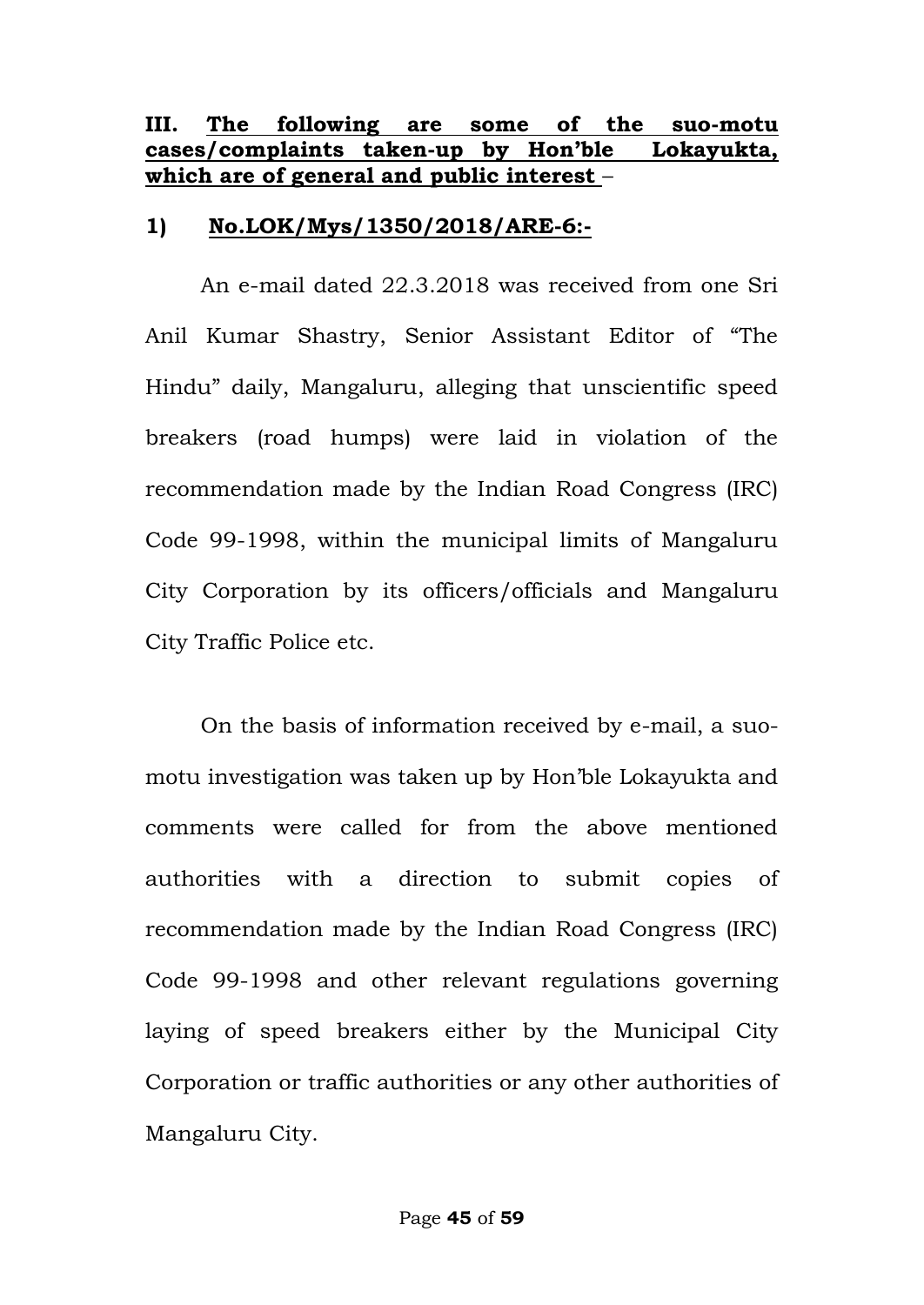In response to the Order dated 5.5.2018, all the I have submitted their comments/reports along with supporting materials. Copies of the said comments/reports were sent to the I for his rejoinder. The rejoinder was also received and the matter is now posted for final scrutiny note by the Scrutiny Officer i.e., Additional Registrar of Enquiries-6.

#### **2) No.Compt/LOK/MYS-3642/2018/ ARE-6:-**

 A report dated 23.01.2018 was received from the Deputy Superintendent of Police, Karnataka Lokaykta, Mandya setting out the deficiencies at various Government/General Hospitals, Primary Health Centers & dispensaries etc., at Mandya. Hence, a suo-motu investigation was taken up by Hon"ble Lokayukta in exercise of power conferred under Sections 7(1)(b) and 9(3)(a) of Karnataka Lokayukta Act, 1984.

The concerned officers District Health Officer and District Surgeon of Mandya District, as well as the Principal Secretary, Health & Family Welfare Department were directed to examine the facilities available/not available in the District Hospital, Mandya and submit a report on the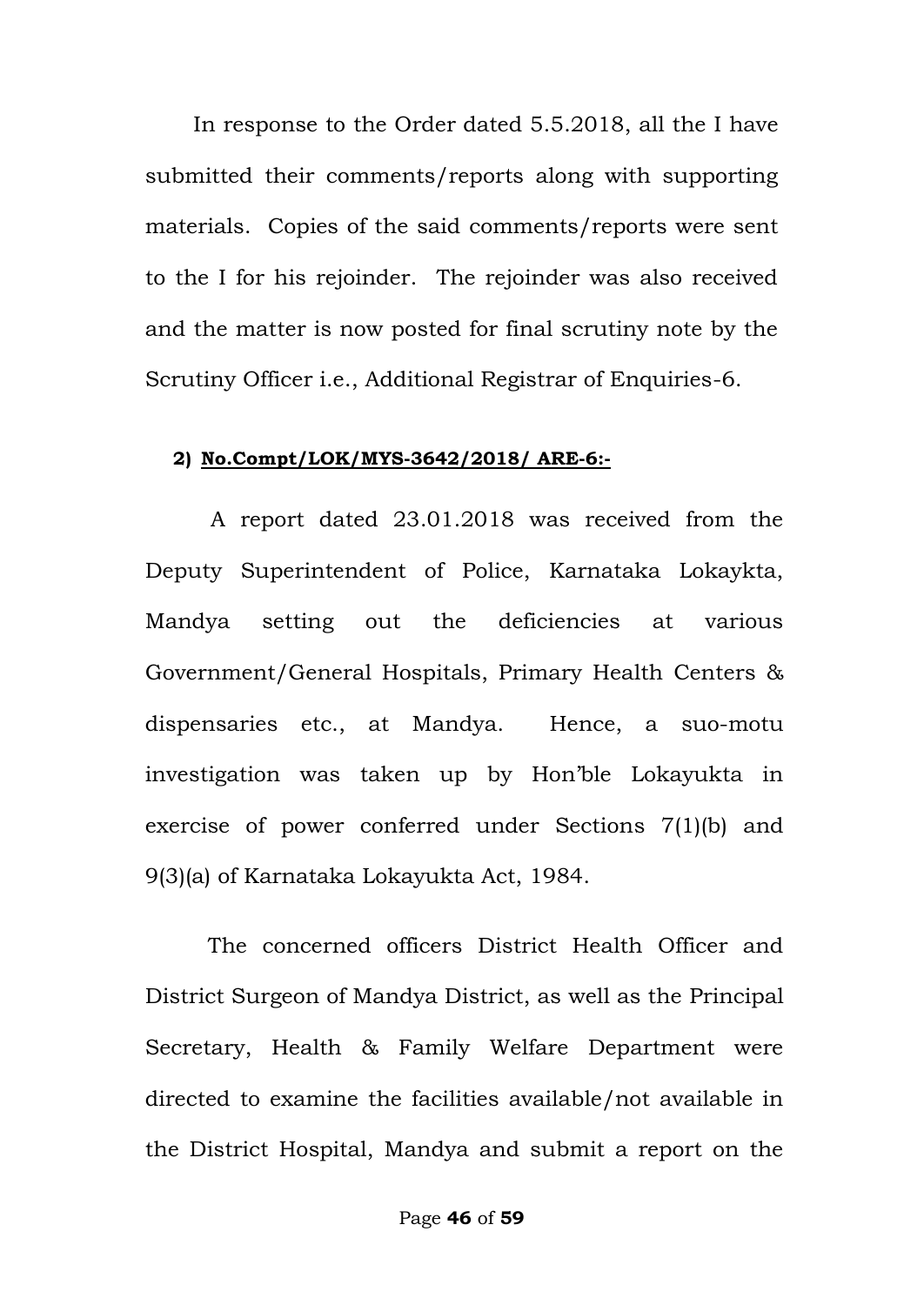medical facilities that were required to be provided and also the steps taken.

 In response to the said notice dated 17.12.2018, the Director, Health & Family Welfare Department, Bengaluru submitted an interim report in respect of 12 institutions.

 The said report indicated that the concerned department had taken positive steps to redress the grievances and to provide facilities to the Primary Health Centers of Mandya District and also ensured cleanliness in maintaining the toilets and providing good treatment to the needy people. It was also stated that steps will be taken under MNREG scheme to remove the shrubs developed in the compound area at Gejjaragere Primary Health Center, and a comprehensive report will be submitted regarding the steps taken to redress the grievance. Presently the matter is pending for further action taken reports from the concerned officer.

#### **3) No.Compt/LOK/BGM-1652/2018/Sr.APP-1:-**

 An anonymous petition dated 31.05.2017 was received at this institution, which was sent by certain persons of Sudi Village, Gadag Taluk & District alleging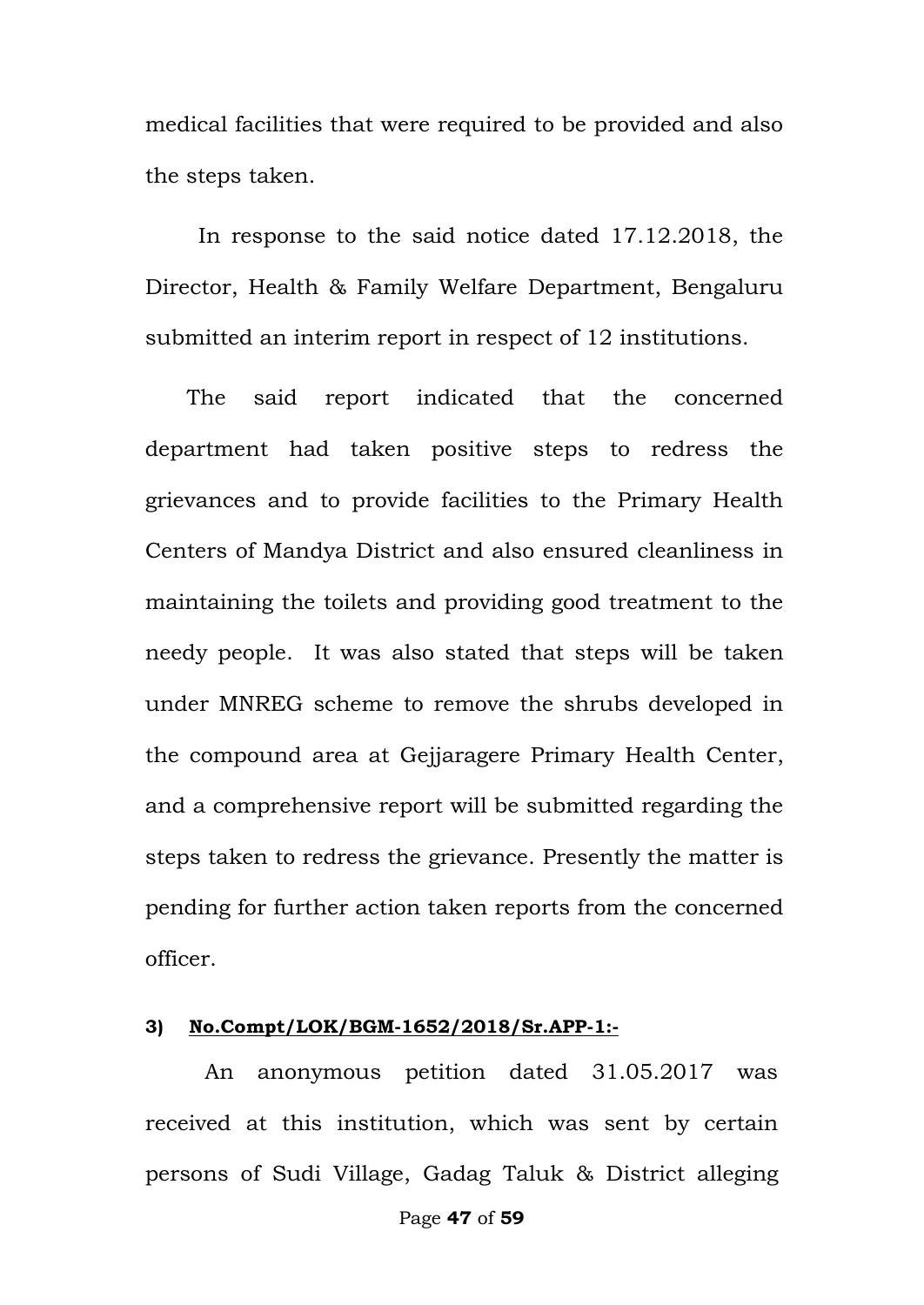that there has been illegal extraction/transportation of sand without any permit and in violation of rules thereby causing loss of an amount of ₹32,60,000/- to the Government exchequer etc., The matter was referred to the ADGP, Karnataka Lokayukta, Bengaluru to get it enquired through the Lokayukta Police. Accordingly the Superintendent of Police, Karnataka Lokayukta, Dharwad, who was in charge of Gadag District got it enquired through his sub-ordinate officer and submitted a report dated 8.3.2018. The report prima-facie indicated that there has been illegal extraction/transportation of sand from Sy.No.36/5 of Dyamahunse Village, Rona Taluk of Gadag District, without any permit. The report also indicated the officers responsible for the same. Hence, a suo-motu proceeding was initiated to further investigate the allegations made and comments/report from the concerned officials were called for by issuing notices to them.

 The Deputy Commissioner, Gadag District was directed to conduct an inquiry and send report with regard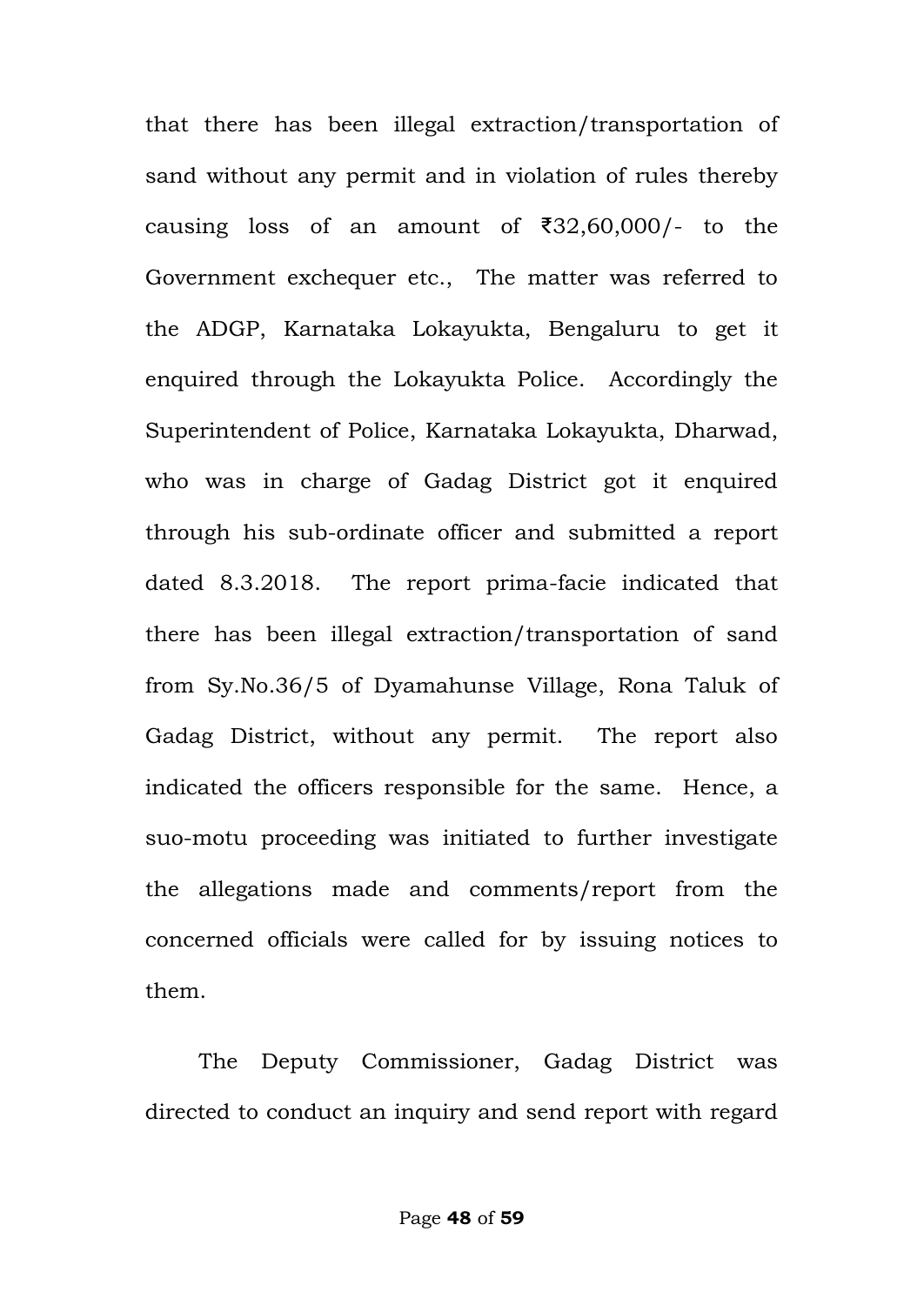to the illegal removal/lifting of sand and to prosecute the culprits.

In response to the notice sent, calling for comments/report, the Deputy Commissioner, Gadag District vide his interim report dated 13.11.2018 submitted that he has passed an order dated 6.9.2018 imposing penalty on the culprits. Further, a reminder has also been sent to the Deputy Commissioner, Gadag to submit a detailed report regarding illegal mining of sand. Presently the said report is awaited.

#### **4) No.Compt/LOK/MYS/2187/2018/ARE-6: -**

 The New Indian Express daily dated 3rd August, 2018 had published a news item with title "**103-yr-Old Woman lives life on her own terms"** highlighting the self respect of 103 year old woman Smt.Sarasuajji, for which she gave lot of importance all these years and avoided depending on others.

 Hon"ble Lokayukta pointed out that, making a very old lady who is physically weak to work for her livelihood and shelter results in violation of human rights and the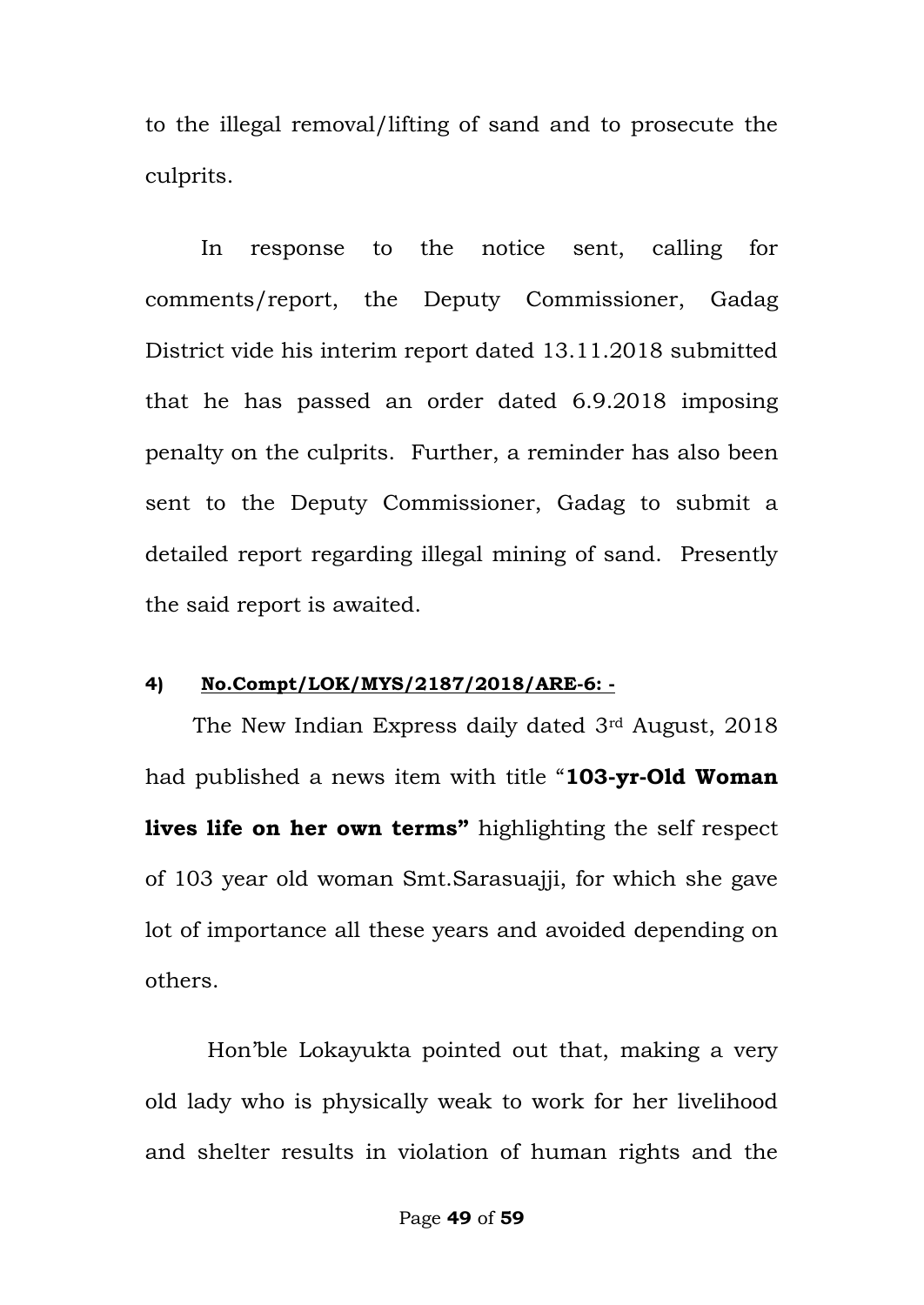right to life and liberty guaranteed under Article 21 of the Constitution of India and also runs counter to several provisions made in Part-IV of the Constitution of India i.e., Directive Principles of State Policy and it is the primary duty of the officials who are in charge of implementing the social security and welfare schemes to see that all beneficiaries get the benefits of these schemes. Hence, a suo-motu proceeding was initiated under Sections 7(1)(b) & 9 of the Karnataka Lokayukta Act, 1984 and the Deputy Commissioner, Udupi District, Udupi and the Chief Executive Officer, Udupi district were directed to take remedial measures, to conduct an inquiry and submit report so as to extend the benefits for which Smt.Sarasuajji is entitled under several schemes like old age pension, free ration and other benefits as per the scheme; allotment of site/construction of a house and payment of money. They were also informed to report the details of the officers who had overlooked the claim of extending such benefits to Smt.Sarasuajji including their names and addresses.

 In response to the Order dated 03.08.2018, a report dated 07.09.2018 was received from the Chief Executive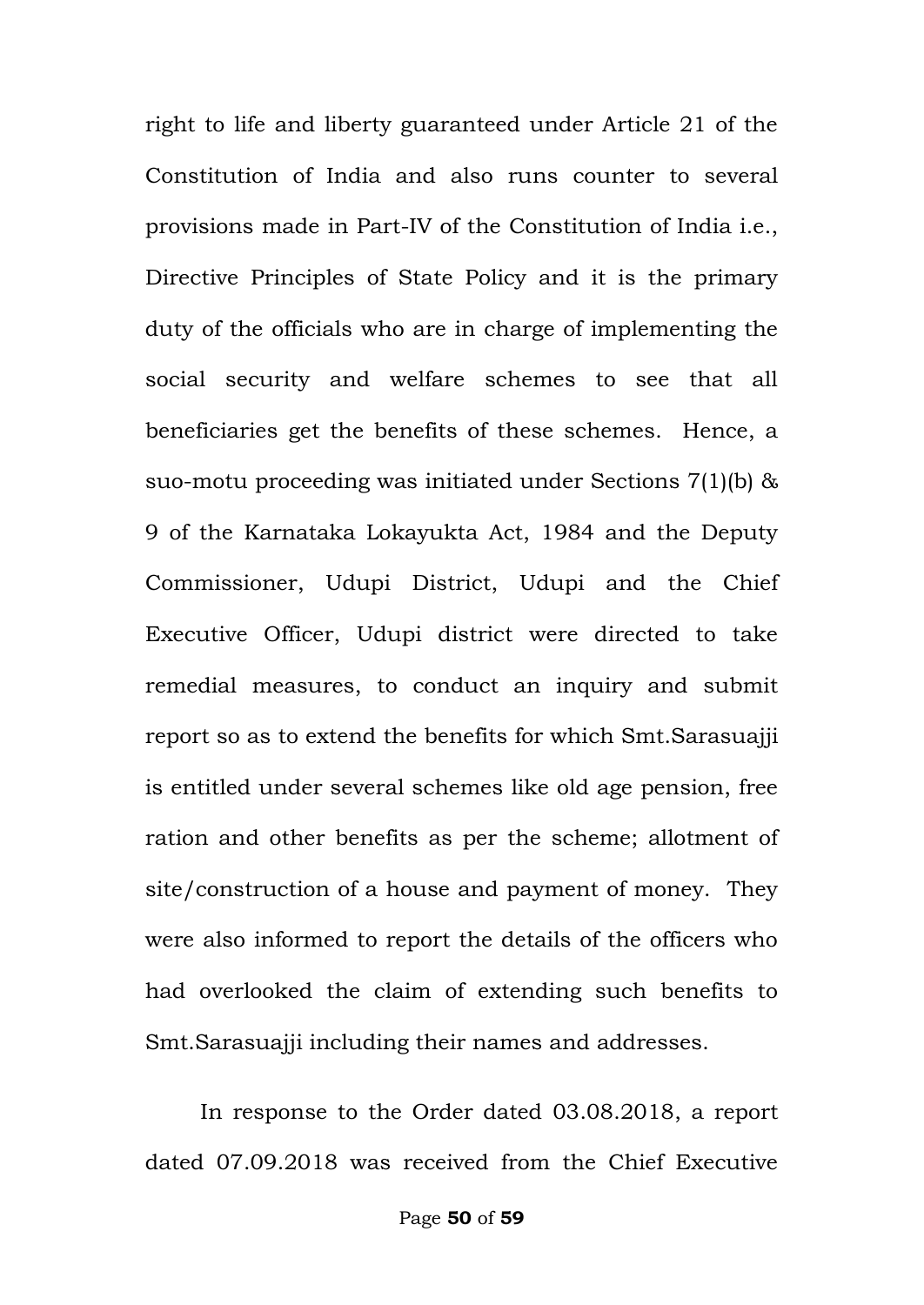Officer, Udupi stating that the Grama Panchayath has provided Smt.Sarasuajji with water facility, Aadhar card has been issued and ration is also being supplied to her. Further it is stated that the panchayath had taken all steps to provide basic facilities to Smt.Sarasajji under various Government schemes. The photographs have also been enclosed along with the report showing that a house has been constructed, solar light has been installed and water facility is being provided to the land measuring 1.24 acre standing in the name of Smt.Sarasajji. Since, the report dated 07.09.2018 of Chief Executive Officer, Udupi, prima facie indicated that steps have been taken to provide basic facilities to Smt.Sarasajji, the proceeding was **closed.**

#### **5) No.Compt/LOK/Mys/2404/2018/ARE-5: -**

 A suo-motu investigation was taken-up on 23.8.2018, regarding the problems being highlighted in various national daily news papers both Kannada and English that are being faced by the school and college students on account of heavy rains, floods and landslides, uprooting of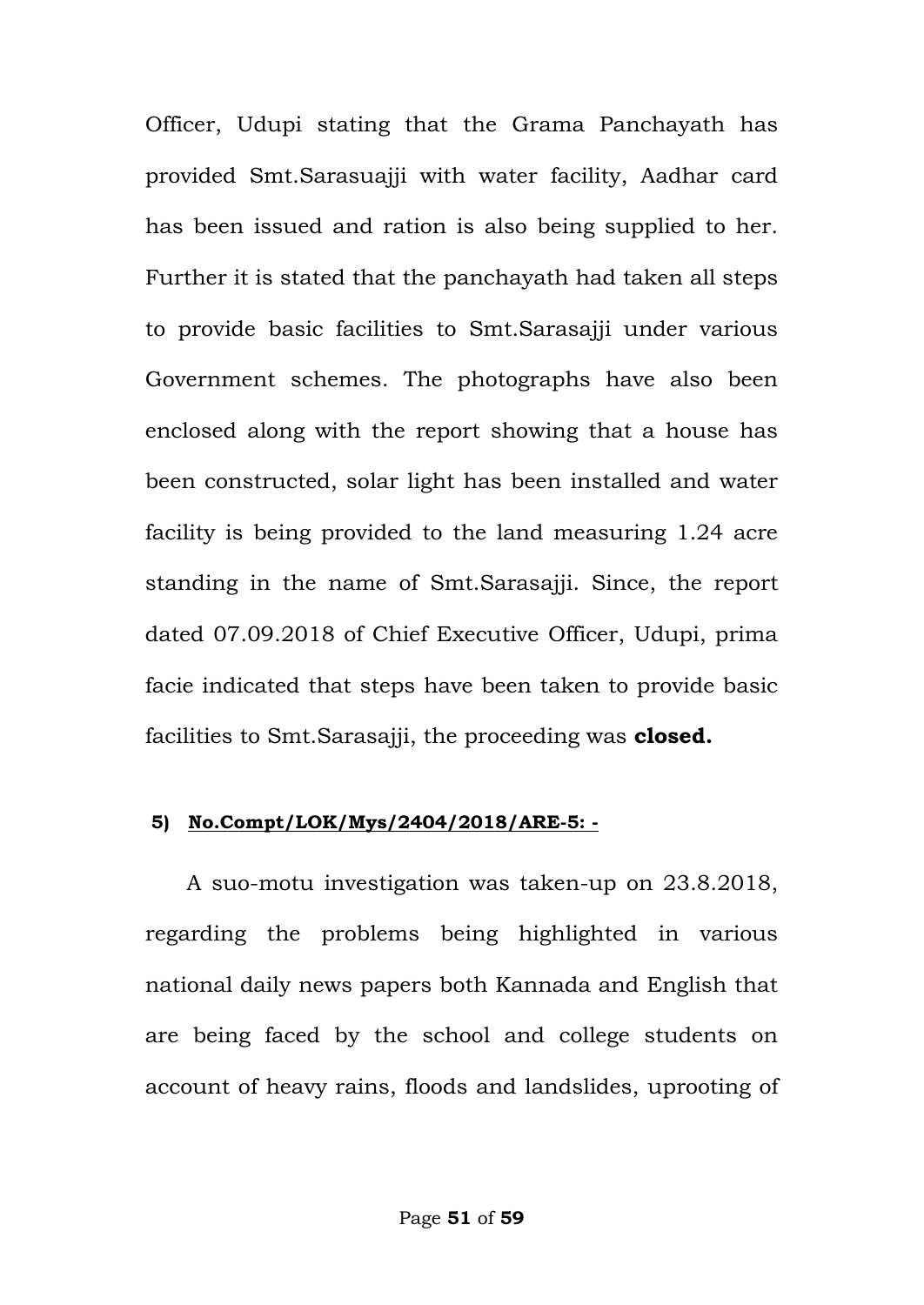several residential buildings and Educational Institutions etc., at Kodagu District.

 The District Administration through the local bodies like Grama Panchayaths, Taluk Panchayaths, NGOs and other representatives of the Panchayath were directed to immediately identify the students who have been dislocated and such of the students to be housed both inside the District and also in the neighbouring districts of Mangaluru, Mysuru & Udupi and submit the Status Report.

 A status report dated 07.03.2019 was filed by the Deputy Secretary to Government, Higher Education Department (Universities) by enclosing copy of status report dated 06.03.2019 submitted by the Registrar of Mangaluru University, indicating the steps taken by the University and other officials in rehabilitating the students who were affected by Kodagu land sliding disaster. Presently the reports received in this case are under scrutiny.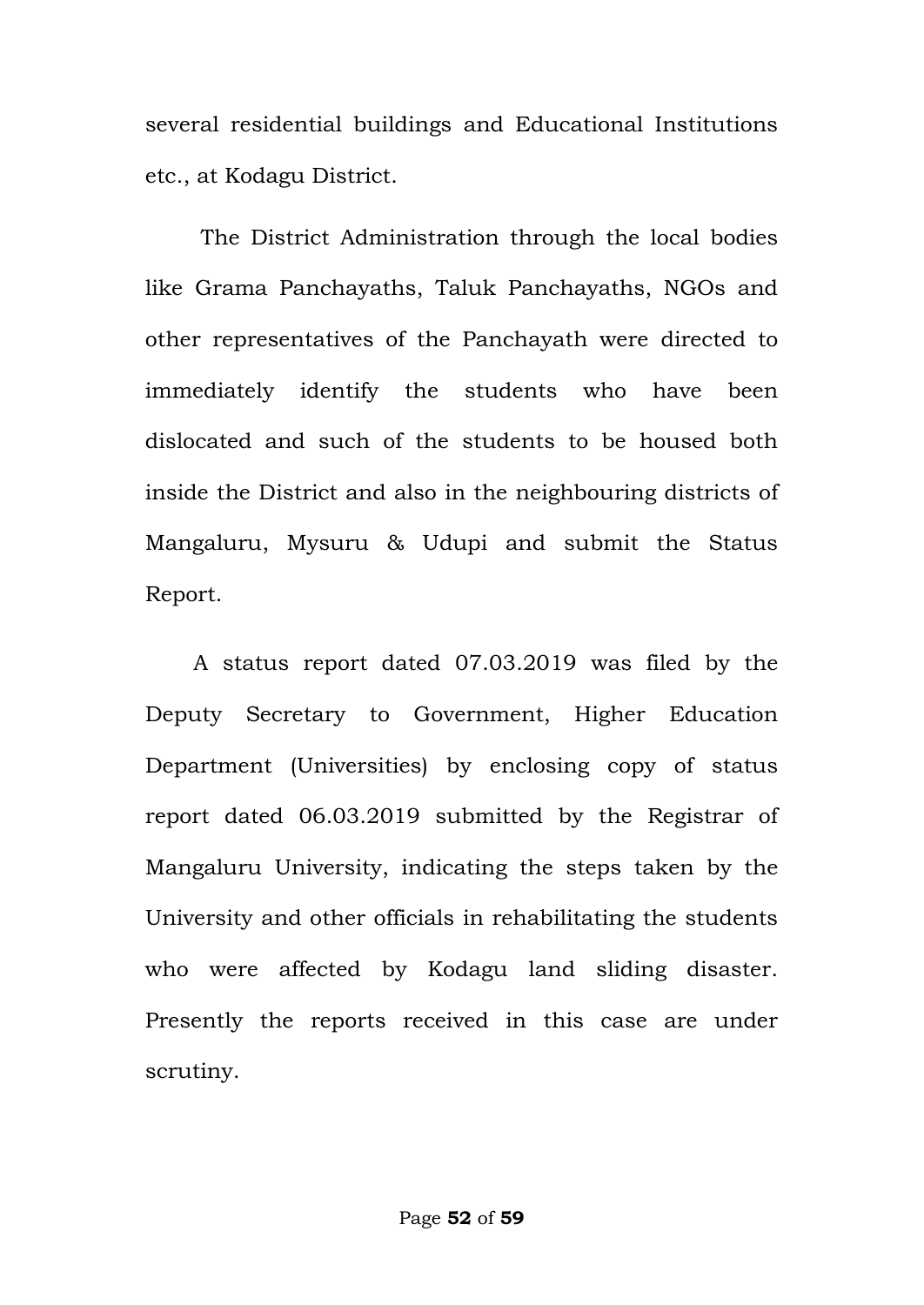#### **6) No.Compt/LOK/BCD-2540/2018/ARE-1: -**

 Illegal mining activity within the buffer zone of Bannerghatta National Park -

The "New Indian Express" daily dated 7.8.2018 & 27.8.2018 had published the news item under the caption "Land swap between Defence, govt. in "sensitive zone" and "Bannerghatta faces threat of being swallowed by Urban Jungle". The said articles revealed that illegal mining activity is rapidly increasing. Hence, a suo-motu proceeding was initiated directing the authorities concerned to immediately stop illegal mining/quarry activities and also to conduct inquiry and to submit a report with regard to the illegal mining/quarry activities being carried out, without there being a valid licence granted by the authorities and take remedial measures for protection of the environment, the bio-diversity and the natural flora and fauna found in Bannerghatta National Park.

The authorities concerned were also directed to submit a report as to whether any licence has been granted to carry on mining/quarry operation within the area falling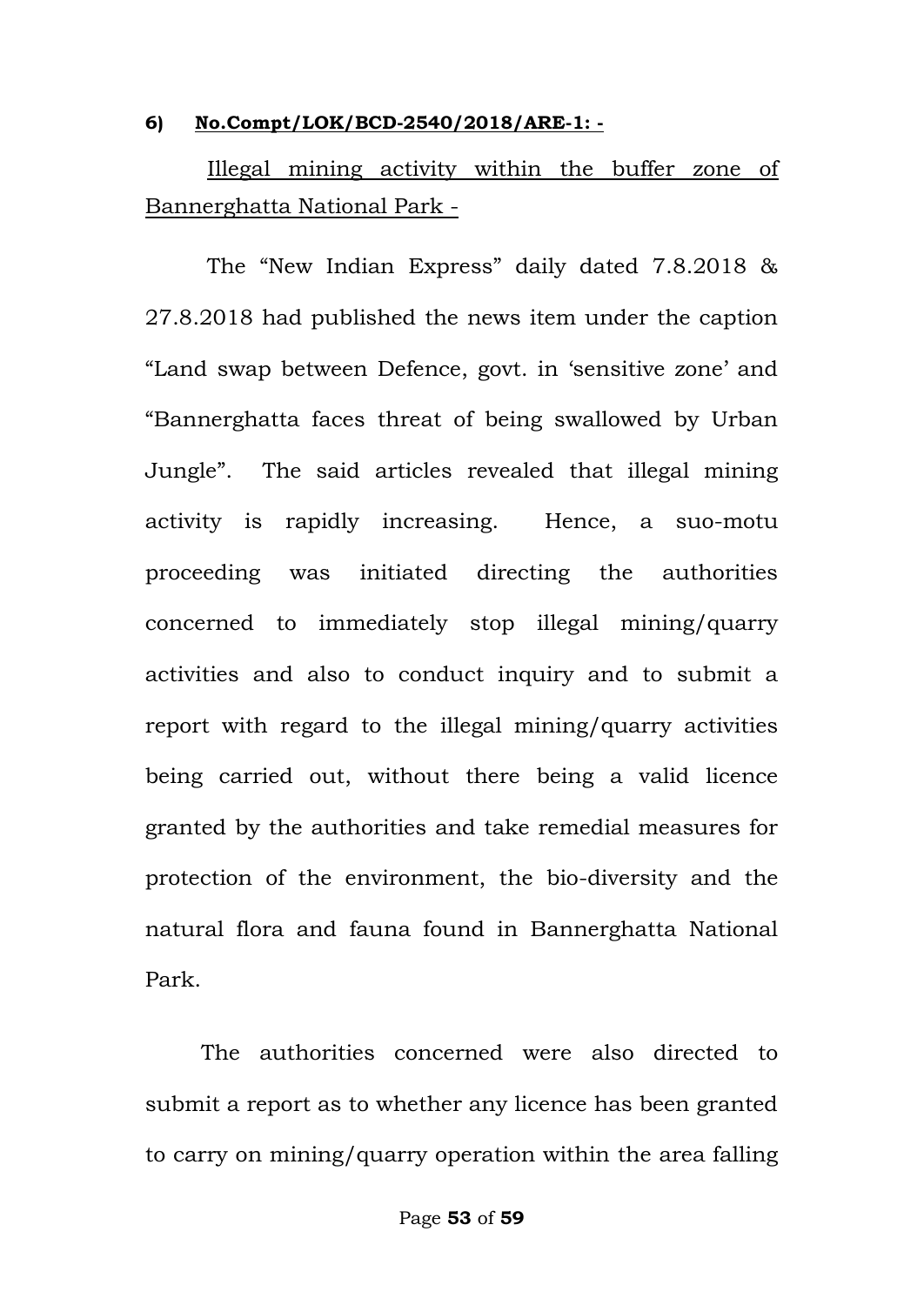under the buffer zone, if so, the steps, if any, taken on that behalf to comply with the direction laid down by the Hon"ble Supreme Court of India in the case of **Goa foundation Vs. Union of India and others reported in (2014)6 SCC 738**.

In response to the suo-motu order, status reports have been filed by the concerned authorities including the Director of Mines and Geology, stating that the department has taken steps to suspend 15 quarrying licensees which would seriously affect the eco sensitive zone of the Bannerghatta National park and the District Administration has constituted a "District Level Task Force" to prevent illegal mining operation. Presently this matter is pending investigation.

#### **7) No.Compt/LOK/BCD-2350/2018/ARE-: -**

 In **"Prajavani**" Kannada daily dated 12.08.2018 a news item was published highlighting that the condition of the Municipal High School at Hospet is in very bad shape, unsafe and totally unsuitable for imparting education for the students. It was also highlighted that the building in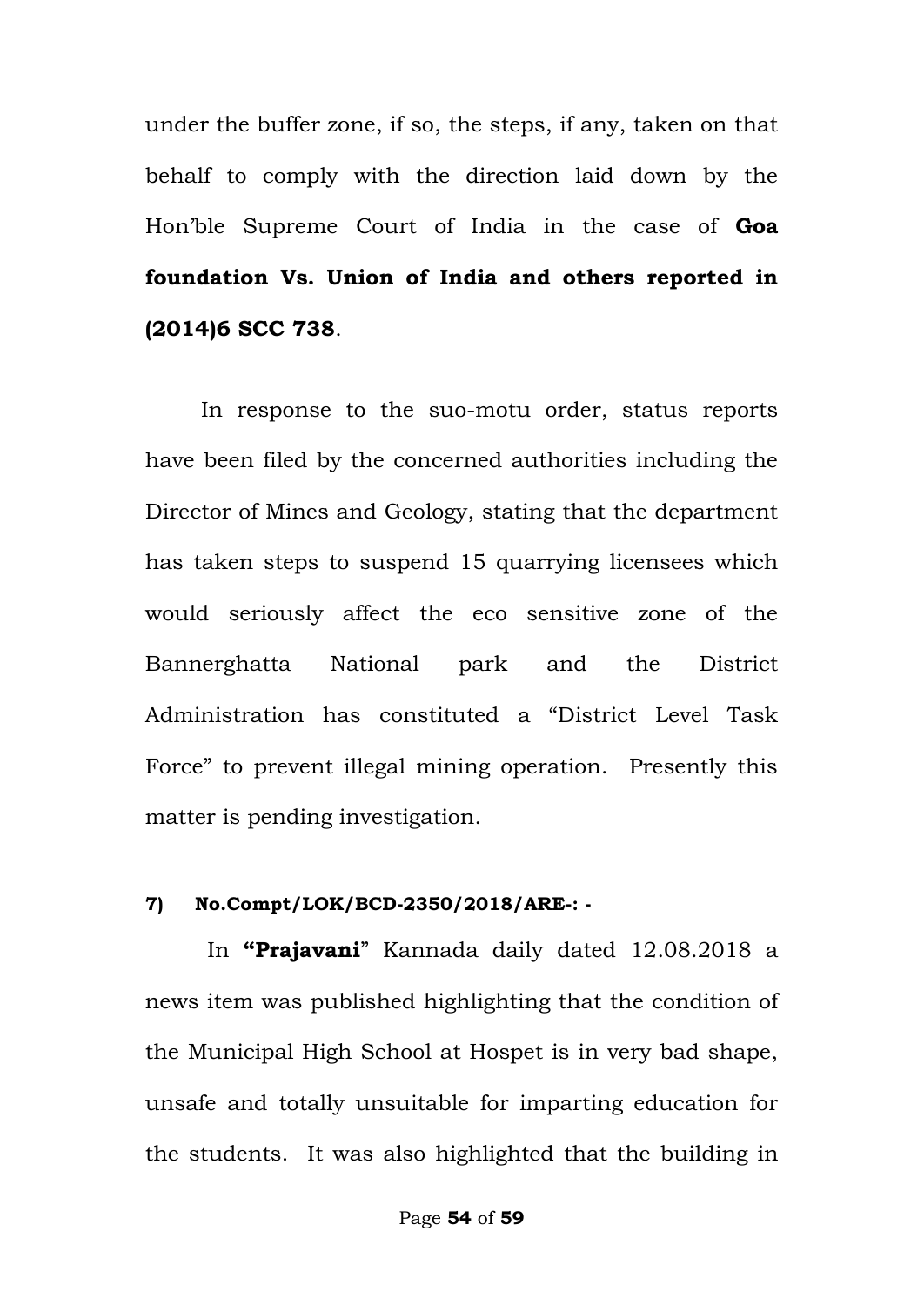which education is being imparted was originally a prison and subsequently it was converted to an educational institution and that it continued to be a prison. Further, the news item also highlighted that the Head Master of the School had expressed that the building may collapse at any time. Hence, a suo-motu investigation was taken up by Hon"ble Lokayukta and report was called for from the concerned officers of the Education Department with regard to the steps taken to improve the conditions of the school building. Reports received from the concerned authorities are under scrutiny.

#### **8) No.Compt/LOK/BCD-2601/2018/ARE-1:-**

 On the basis of an anonymous petition received, alleging that one Anand R/o.No.135/A, Nisarga Layout, Gidadakonenahalli, Bengaluru, has put up a construction, violating the building regulations, directions were issued to the ADGP, Karnataka Lokayukta, Bengaluru to get the matter enquired in to by the Lokayukta Police. Accordingly, the then Superintendent of Police-2, City Division, Karnataka Lokayukta, Bengaluru got it enquired through his sub-ordinate officers and submitted a report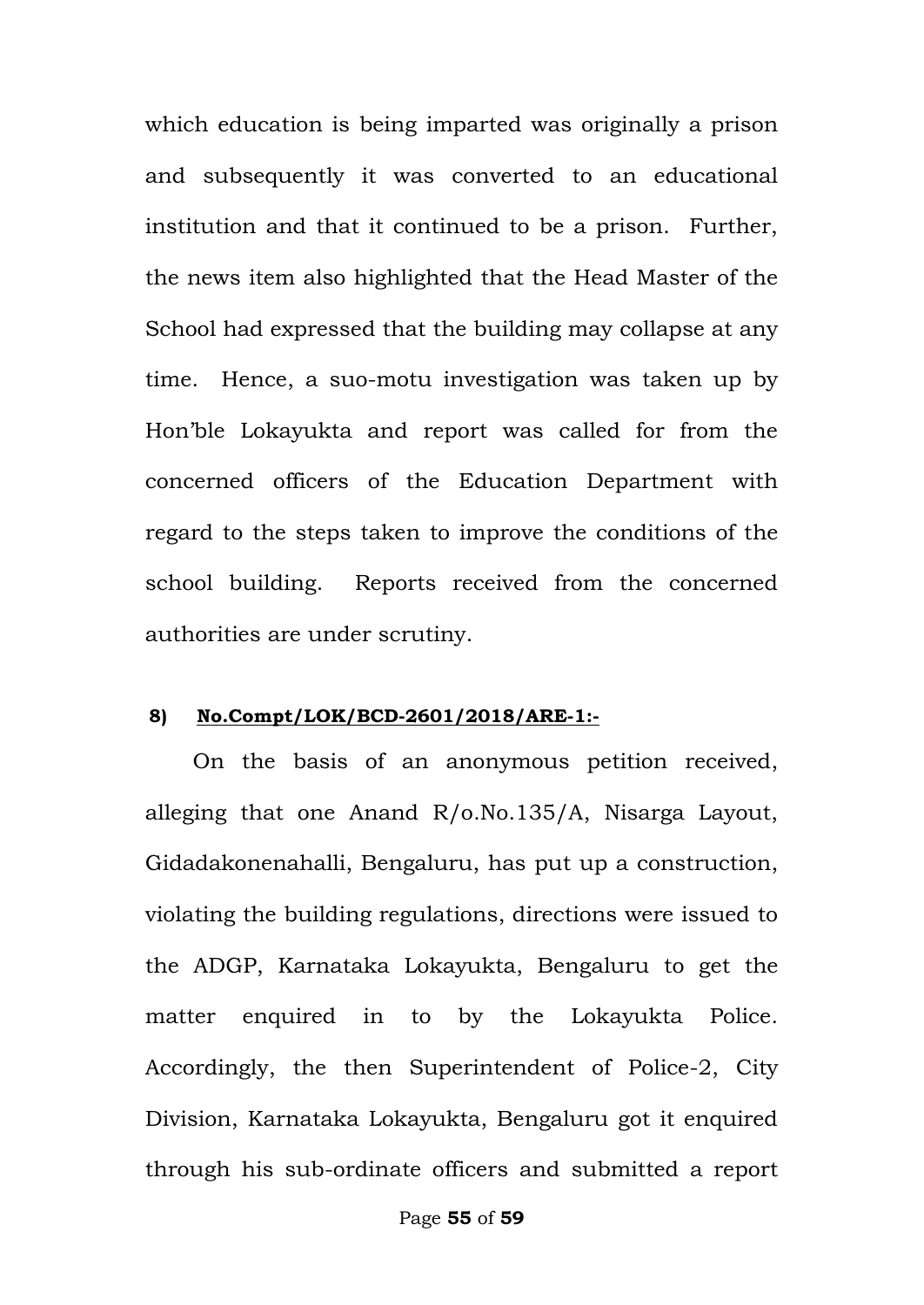that Sri. Anand had put-up a commercial complex in violation of the building regulations and that the construction was unauthorized. Hence, a suo-motu proceeding was initiated in exercise of the powers conferred by Hon"ble Lokayukta, under Sections 7(1)(b) & 9(3)(a) of Karnataka Lokayukta Act, to investigate and examine the responsibilities of the officers/officials who have failed in their duty in not preventing the unauthorized construction and also in taking steps to remove the unauthorized construction as reported by Lokayukta Police.

 Pursuant to the Order dated 11.09.2018, the respondents have submitted their status report dated 13.11.2018 stating that the said construction is unauthorized and steps will be taken to demolish the same and prayed for grant of time. Further on 19.02.2019, the respondents along with the status report had submitted a copy of the interim order dated 15.02.2019 passed in Appeal No.15/2019(CH-1), by the Karnataka Appellate Tribunal, Bengaluru. The interim Order indicated that the Tribunal had granted stay of the operation, execution and implementation of the order dated 16.01.2018 passed by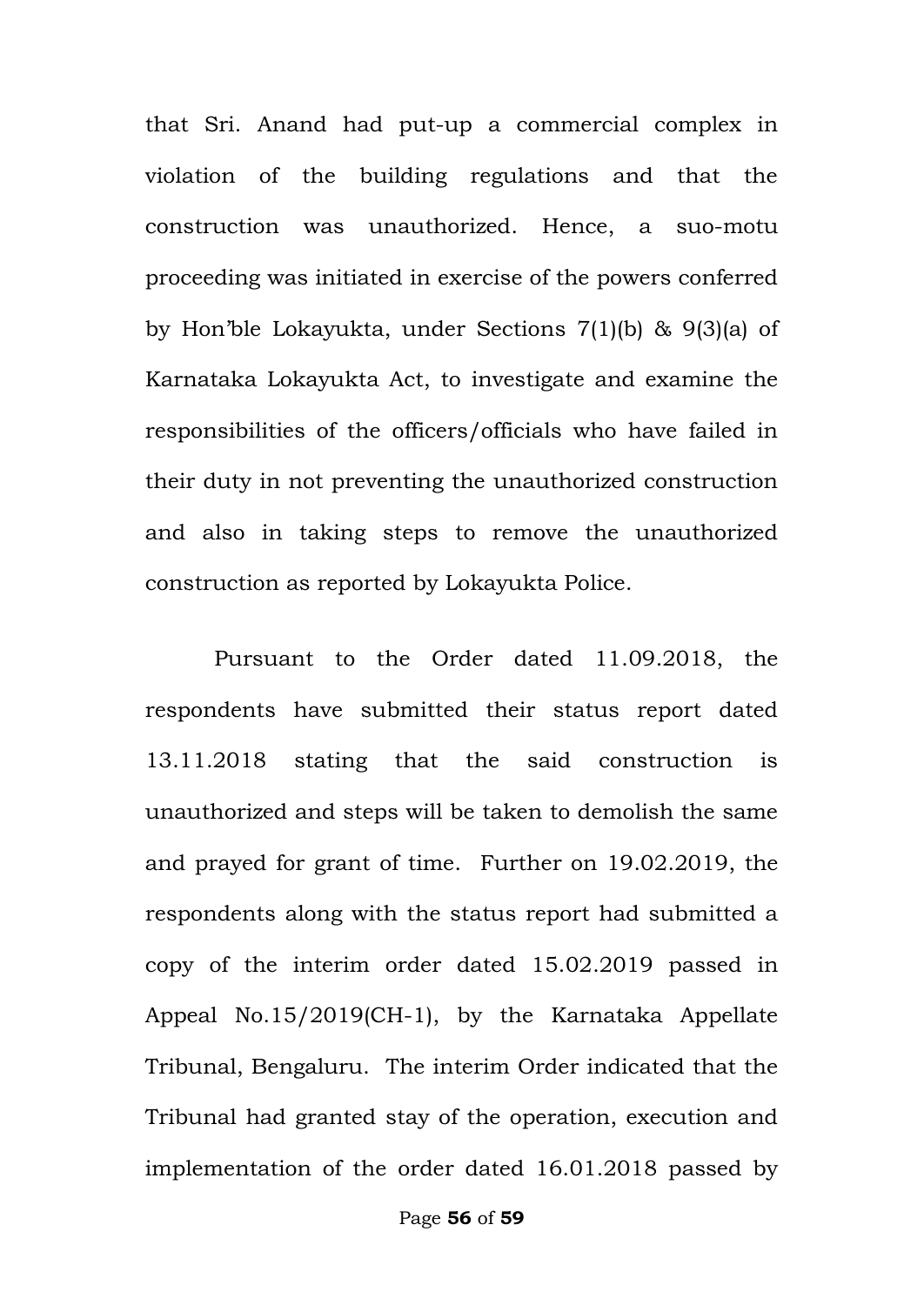the officials of BBMP for demolition of the building in question and the matter is fixed for hearing before the Tribunal on 04.06.2019.

 In the meanwhile the Joint Commissioner, Rajarajeshwari Nagar Zone, Bengaluru was directed to conduct an inquiry and submit status report as to –

- (1) The actual date of commencement of the construction of the building and completion of the building.
- (2) The date of securing the electricity connection to the building.
- (3) The name and addresses of the officers responsible for allowing the unauthorized construction of the building in question.
- (3) The total liability of the owner to pay tax on the building in question and the revenue officers who are responsible for the same.

Presently the matter is pending for further investigation.

#### **9) No.Compt/LOK/BGM-3350/2018/Sr.APP-2: -**

On the basis of an anonymous petition received from the members of the public of Kancharagatti Village, Haveri District, Hon"ble Lokayukta directed an enquiry by the Police Inspector, Karnataka Lokayukta, Haveri. The Police Inspector, Karnataka Lokayukta, Haveri submitted a report dated 10.09.2018 highlighting certain irregularities in the distribution of sites under various Ashraya Schemes and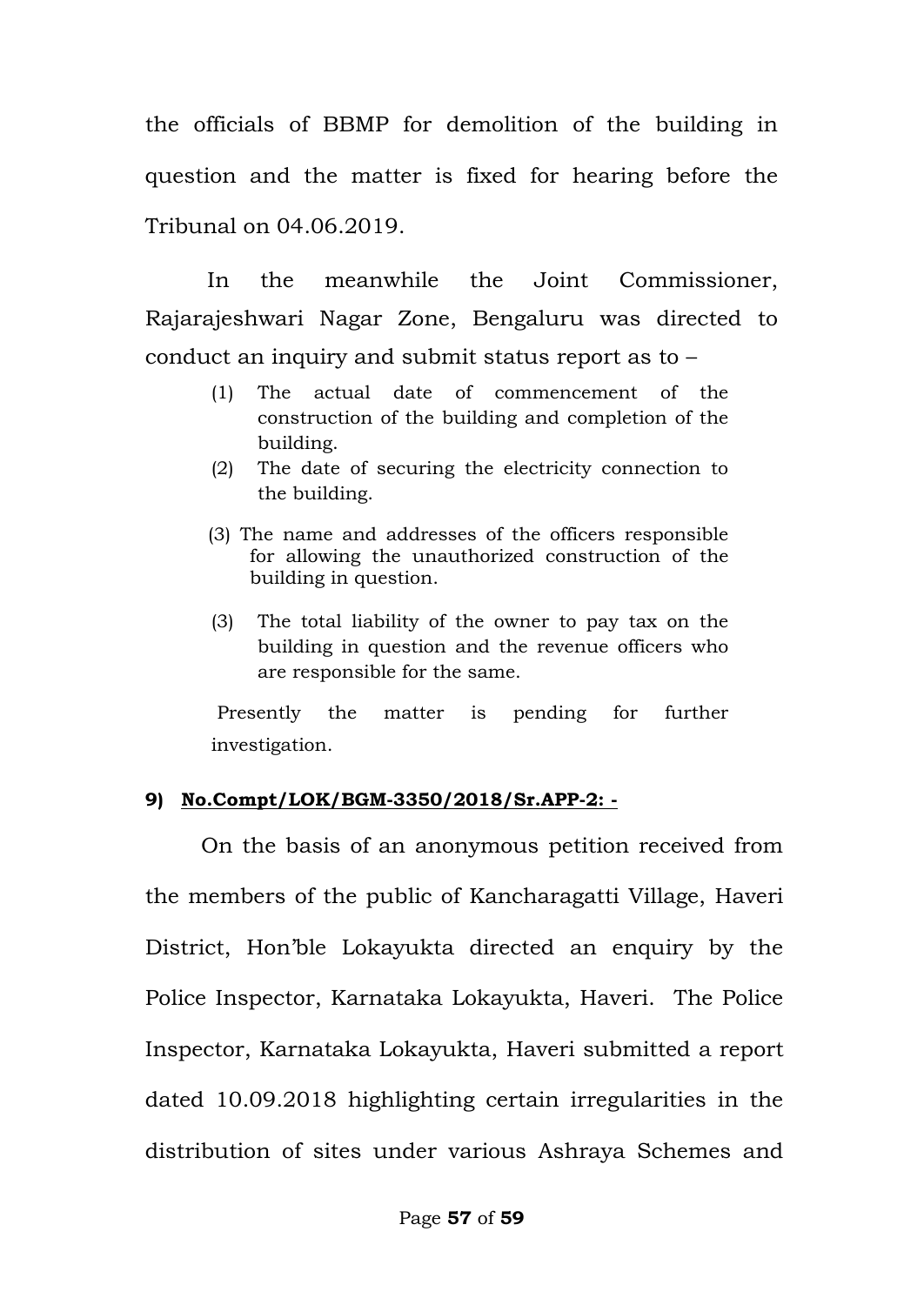release of funds for construction of the houses to several beneficiaries. The report submitted prima-facie indicated that there have been irregularities, in the matter of distribution of sites and release of funds allotted by the State and hence a suo-motu proceeding was initiated on the basis of order dated 23.11.2018 passed by Hon"ble Lokayukta and notices were directed to be issued to the concerned District Officers to submit their comments/ replies. Presently the matter is under investigation.

#### **10) No.Compt/LOK/BCD-3419/2018/ARE-1:-**

In "Prajavani" Kannada daily news paper dated 24.11.2018, a news item was published highlighting that at Lalbagh, garbage and other unwanted waste materials have been thrown indiscriminately and public being attacked by the stray dogs. In this regard, a suo-motu investigation was taken up on 30.11.2018 as per the orders of Hon"ble Lokayukta and notices were issued to the concerned officers to submit comments/reply and also to report the steps taken to prevent the same.

 In response to the order dated 30.11.2018, status reports have been filed by the Joint Director of Horticulture